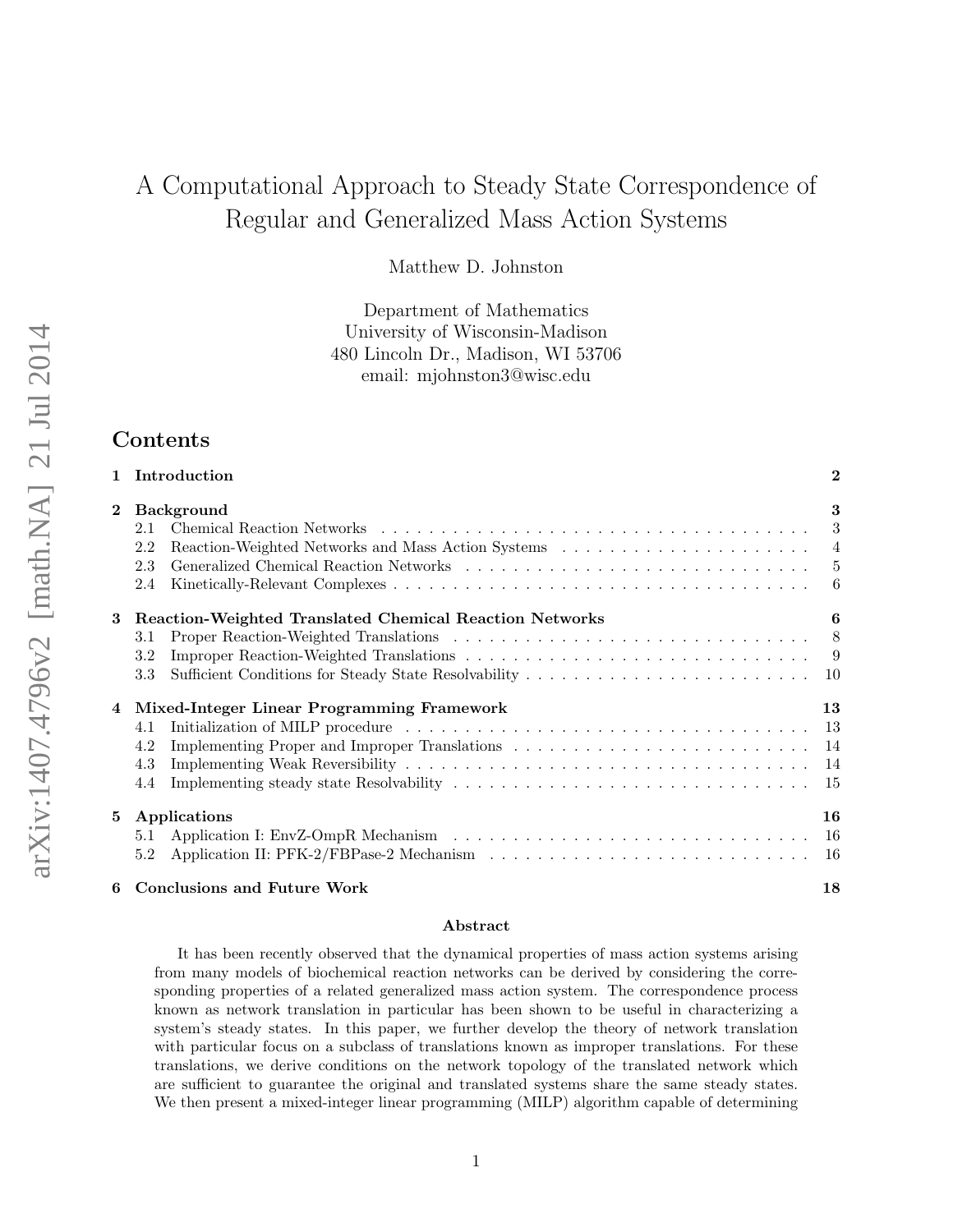whether a mass action system can be corresponded to a generalized system through the process of network translation.

Keywords: chemical reaction network, mass action system, generalized network, network translation AMS Subject Classifications: 80A30, 90C35.

### 1 Introduction

Many biochemical and industrial processes can be represented graphically as networks of simultaneously occurring chemical reactions. Under simplifying assumptions such spatially homogeneity and mass action kinetics, the dynamical behavior of these *chemical reaction networks* can be modeled mathematically by systems of autonomous polynomial ordinary differential equations known as mass action systems.

Motivated by the growth of systems biology, there has been significant recent interest in characterizing the long-term and steady state properties of such systems. A recent addition to this field has been the study of generalized chemical reaction networks, which was introduced by Müller and Regensburger in [19]. A generalized chemical reaction network is given by a chemical reaction network together with an additional set of vertices which are in one-to-one correspondence with the vertices of the original network. The dynamics of these generalized networks are then given by a generalized mass action system, where the first set of vertices controls the stoichiometry of the system (i.e. the reaction vectors), and the second set controls the kinetic rates (i.e. the reaction monomials). For example, consider the generalized network

$$
X_1 \quad \cdots \qquad X_1 \quad \underset{k_2}{\overset{k_1}{\longleftrightarrow}} \qquad X_2 \qquad \cdots \quad 2X_2 \tag{1}
$$

where the dotted lines denote the correspondence between the stoichiometric vertices and the kinetic vertices. The dynamic formulation of the corresponding generalized mass action system is the same as for a regular one except that we substitute the monomial  $x_2^2$  corresponding to  $2X_2$  in the place of the monomial  $x_2$ corresponding to  $X_2$ . Although the theoretical study of generalized systems is in its early stages, several substantial results are known, including results sufficient to guarantee the existence of "complex-balancedlike" steady states, and results guaranteeing the uniqueness of such states within stoichiometric compatibility classes [18, 19].

It was noted by Johnston in [11] that dynamical and steady state properties of classical mass action systems can often be determined by first making a suitable correspondence with a generalized mass action system. For example, consider the regular network

$$
X_1 \xrightarrow{k_1} X_2, \qquad 2X_2 \xrightarrow{k_2} X_1 + X_2. \tag{2}
$$

Despite the difference in appearance and network structure between (1) and (2), it can be easily verified that they share the same governing set of differential equations. Johnston introduced a correspondence process called network translation and was able to identify two subcategories: proper translations and improper translations. A translation is said to be proper if there is a one-to-one correspondence between the source vertices of the original network and those of the translated network; otherwise, it is said to be improper. For proper translations, the original and generalized systems are known to be dynamically equivalent (Lemma 2, [11]) while for improper translations supplemental conditions are known which allow rate constants to be selected so that the original and generalized systems share the same steady states (Lemma 4, [11]). Johnston also gave conditions which are sufficient to guarantee the existence of *toric steady states* as introduced by P'erez Millán et al. in [17] (Theorem 5, [11]). The method of network translation has since been applied to characterize the steady states of processive multisite phosphorylation networks by Conradi and Shiu in [2].

Two important questions were left open in [11] which we address in the current work:

(Q1) Given an improper translation, are there sufficient conditions on the structure of the translated reaction graph alone which guarantee steady state equivalence of the original and translated systems?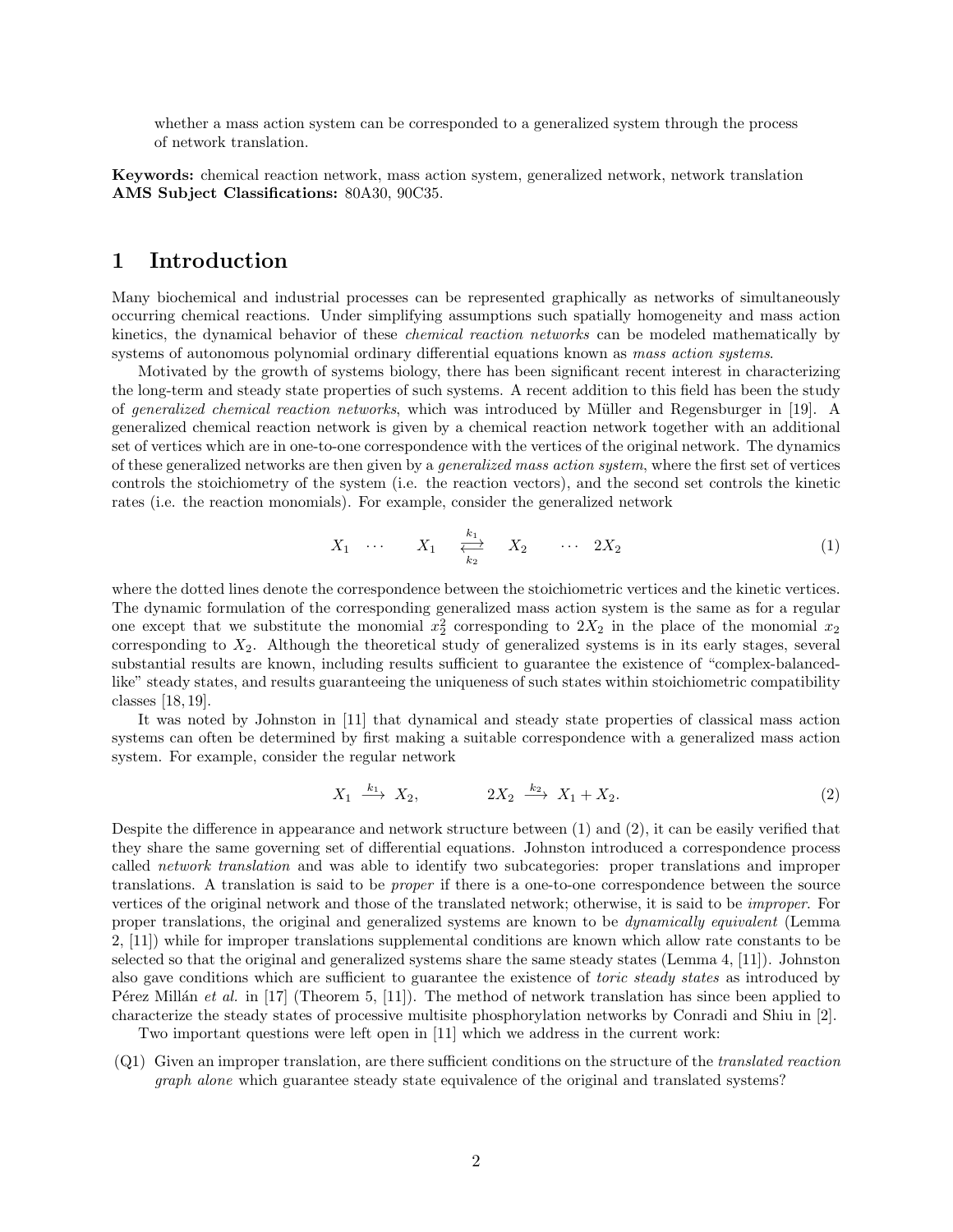While sufficient conditions were given in [11] for guaranteeing steady state equivalence of the two systems, the conditions depended upon an algebraic combination of rate constants which may be difficult to compute in practice. In Section 3, we improve upon this result by presenting conditions on the translated reaction graph alone which are sufficient to guarantee such a correspondence can be made (Theorem 3.1). This is in keeping with the general flavor of so-called chemical reaction network theory (CRNT) which has placed considerable emphasis on dynamical results which follow from properties of the underlying network structure.

After answering  $(Q1)$ , we consider the following more fundamental question:

(Q2) Given a mass action system, can we algorithmically determine the structure underlying a generalized system which is either dynamically or steady state equivalent to the original system?

It was noted in [11] that, in practice, we do not have the structure of the translated network give to us; rather we must find it. Even for networks of only moderate size, computing this structure by hand alone can be extremely difficult. While an algorithm for constructing translations was presented in [11], it was not directly amenable to computational implementation as it required a full enumeration of all possible cyclic combinations of reactions on the network's stoichiometric generators. There was also no guarantee that the translation would satisfiy desirable network properties such as being weakly reversible or having a low deficiency.

In Section 4, we recast this fundamental question as a mixed-integer linear programming (MILP) problem. This framework has been previously used within CRNT to determine dynamically equivalent and linearly conjugate network structures in the papers of Szederkényi and various collaborators in  $[12-14, 20, 23-26]$ . The algorithm we present here is capable of determining the structure of the translated chemical reaction network, ensuring steady state equivalence may be made in accordance with Theorem 3.1, and also guaranteeing weak reversibility and a minimal deficiency is attained according to the results of [13, 14]. In Section 5, we apply the computational algorithm to a pair of models drawn from the mathematical biochemistry literature to determine a generalized mass action system with the same steady states [3, 15, 22].

# 2 Background

In this section, we present the required background information on CRNT in both the classical and generalized setting.

### 2.1 Chemical Reaction Networks

The central object of study in this paper is the following.

**Definition 2.1.** A chemical reaction network is a triple  $\mathcal{N} = (\mathcal{S}, \mathcal{C}, \mathcal{R})$  where:

- 1. The species set  $S = \{X_1, \ldots, X_n\}$  consists of the individual (chemical) species  $X_i$  capable of undergoing chemical change.
- 2. The **complex set**  $C = \{C_1, \ldots, C_m\}$  consists of linear combinations of the species, i.e. terms of the form  $C_j = \sum_{i=1}^n y_{ji}X_i$ ,  $j = 1, \ldots, m$ . The values  $y_{ji} \in \mathbb{Z}_{\geq 0}$  are called stoichiometric coefficients and each complex  $C_j$  is associated with a stoichiometric vector  $y_j = (y_{j1}, y_{j2}, \ldots, y_{jn})$ . It is assumed that the complexes are stoichiometrically distinct, i.e.  $y_i \neq y_j$  for  $i \neq j$ .
- 3. The **reaction set**  $\mathcal{R} \subseteq \mathcal{C} \times \mathcal{C}$  consists of ordered pairs  $(C_i, C_j)$  where  $C_i, C_j \in \mathcal{C}$ . It is also common to represent reactions in the form  $C_i \rightarrow C_j$ .

**Remark 2.1.** It is typical in CRNT to assume that  $(i)$  every species appears in at least one complex,  $(ii)$ every complex appears in at least one reaction (as either a reactant or product), and (iii) there are no selfreactions (i.e. reactions of the form  $C_i \to C_i$ ). To accommodate the computational processes used in Section 4, it will be occasionally necessary to violate condition (ii). These exceptions will be noted in the text.

**Remark 2.2.** It will be convenient to allow the complex set  $C$  to correspond to the underlying index set, i.e. we will let  $C = \{1, \ldots, m\}$  and allow  $i \in C$  to stand in for  $C_i \in C$ . We will also allow the ordered index pair  $(i, j) \in \mathcal{R}$  to represent the reaction  $C_i \to C_j$ .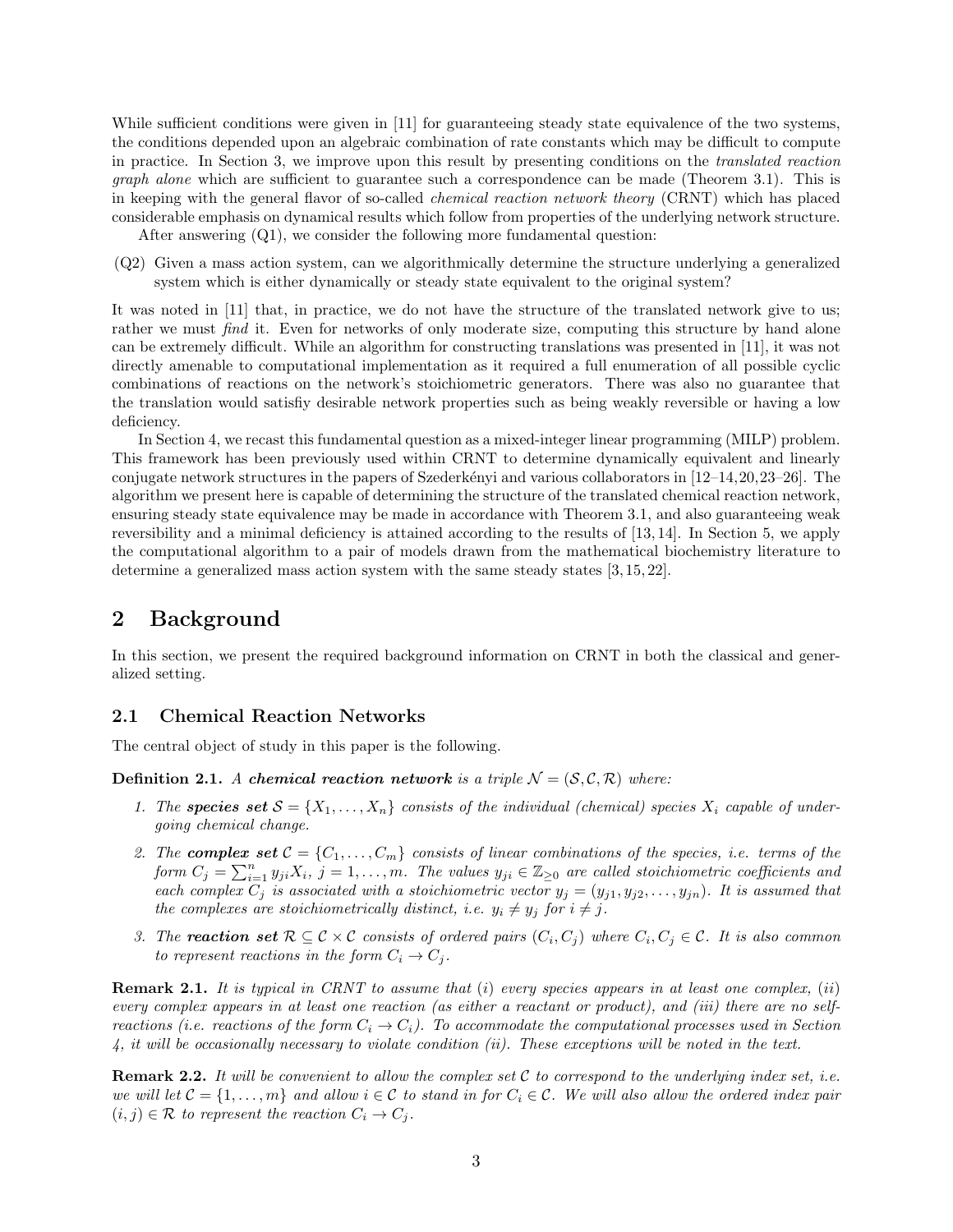It is natural to interpret chemical reaction networks as directed graphs  $G(V, E)$  where the vertex set is given by the complexes (i.e.  $V = C$ ) and the edge set is given by the reactions (i.e.  $E = \mathcal{R}$ ). Two complexes  $C_i$  and  $C_j$  are said to be *connected* if there is a sequence of complexes such that  $C_i = C_{\nu(1)} \leftrightarrow C_{\nu(2)} \leftrightarrow C_{\nu(3)} \leftrightarrow C_{\nu(4)} \leftrightarrow C_{\nu(5)} \leftrightarrow C_{\nu(6)} \leftrightarrow C_{\nu(7)} \leftrightarrow C_{\nu(8)} \leftrightarrow C_{\nu(9)} \leftrightarrow C_{\nu(1)} \leftrightarrow C_{\nu(1)} \leftrightarrow C_{\nu(1)} \leftrightarrow C_{\nu(2)} \leftrightarrow C_{\nu(3)} \leftrightarrow C_{\nu$  $\cdots \leftrightarrow C_{\nu(l)} = C_j$  where  $C \leftrightarrow C'$  if  $C \rightarrow C'$  or  $C' \rightarrow C$ . If there is such a chain where all the reactions are of the form  $C \to C'$ , we say there is a path from  $C_i$  to  $C_j$ . The maximal sets of connected complexes are called *linkage classes* and are denoted  $\mathcal{L} = (L_1, \ldots, L_\ell)$  where  $\ell = |\mathcal{L}|$ . Two complexes  $C_i$  and  $C_j$  are said to be *strongly connected* if, given a path from  $C_i$  to  $C_j$ , there is a path from  $C_j$  to  $C_i$ . The maximal sets of strongly connected complexes are called a *strong linkage classes*. A network is said to be *weakly reversible* if the linkage classes and strong linkage classes coincide.

To each reaction  $C_i \to C_j$  we associate the *reaction vector*  $y_j - y_i \in \mathbb{Z}^n$  which keeps track of the change in the number of each species as a result of the reaction. The span of the reaction vectors is called the stoichiometric subspace and is denoted  $S = \text{span}\{y_j - y_i \mid (i,j) \in \mathcal{R}\}\.$  The dimension of the stoichiometric subspace is denoted  $s = \dim(S)$ .

A network parameter which has been particularly well studied in the literature is the deficiency [4–7,10].

**Definition 2.2.** The deficiency of a chemical reaction network  $\mathcal{N} = (\mathcal{S}, \mathcal{C}, \mathcal{R})$  is given by

$$
\delta = m - \ell - s
$$

where m is the number of stoichiometrically distinct complexes (i.e.  $m = |\mathcal{C}|$ ),  $\ell$  is the number of linkage classes (i.e.  $\ell = |\mathcal{L}|$ ), and s is the dimension of the stoichiometric subspace (i.e.  $s = dim(S)$ ).

#### 2.2 Reaction-Weighted Networks and Mass Action Systems

A common kinetic assumption for chemical reaction networks is mass action kinetics, which states that the rate of a reaction is proportional to the product of the concentrations of the reacting species. For instance, if a reaction  $C_i \to C_j$  has the form  $X_1 + X_2 \to \cdots$ , then the associated rate function would be  $[\text{rate}] = k(i, j)[X_1][X_2]$  where  $k(i, j) > 0$  is the rate constant (i.e. proportionality constant) of the reaction. Other kinetic assumptions are also frequently used, especially in the mathematical biochemistry literature, including Michaelis-Menten kinetics [16] and Hill kinetics [9].

It is therefore natural to associate to every reaction  $(i, j) \in \mathcal{R}$  a reaction-weight  $k(i, j) > 0$ . We formally define the following.

**Definition 2.3.** Suppose  $\mathcal{N} = (\mathcal{S}, \mathcal{C}, \mathcal{R})$  is a chemical reaction network. We will say that  $\mathcal{K} = \{k(i, j) | i, j \in \mathcal{R}\}$ C} is a **reaction-weight set** if  $k(i, j) > 0$  if  $(i, j) \in \mathcal{R}$  and  $k(i, j) = 0$  if  $(i, j) \notin \mathcal{R}$ . We further define the **reaction-weighted chemical reaction network** associated with N and K to be  $\mathcal{N}(\mathcal{K}) = (\mathcal{S}, \mathcal{C}, \mathcal{R}, \mathcal{K})$ .

It is common to incorporate the reaction-weights  $k(i, j)$  into the reaction graph as edge weights. This gives rise to an edge-weighted reaction graph  $G(V, E(K))$ . For instance, we write

$$
C_1 \Longleftrightarrow C_2 \longrightarrow C_3 \longleftarrow C_4 \qquad \qquad C_1 \underset{k(2,1)}{\overset{k(1,2)}{\rightleftharpoons}} C_2 \underset{k(2,1)}{\overset{k(1,2)}{\rightleftharpoons}} C_3 \overset{k(4,3)}{\overset{k(4,3)}{\longleftarrow}} C_4
$$

for the unweighted and weighted reaction graphs of  $N$ , respectively.

Defining  $\mathbf{x} = (x_1, x_2, \dots, x_n) \in \mathbb{R}^n_{\geq 0}$  to be the vector of species concentrations, the mass action system corresponding to a reaction-weighted chemical reaction network  $\mathcal{N}(\mathcal{K}) = (\mathcal{S}, \mathcal{C}, \mathcal{R}, \mathcal{K})$  is given by the system of ordinary differential equations

$$
\frac{d\mathbf{x}}{dt} = Y \cdot A(\mathcal{K}) \cdot \Psi(\mathbf{x})\tag{3}
$$

where

1. The complex matrix  $Y \in \mathbb{Z}_{\geq 0}^{n \times m}$  is the matrix with columns  $Y_{\cdot,i} = y_i$ .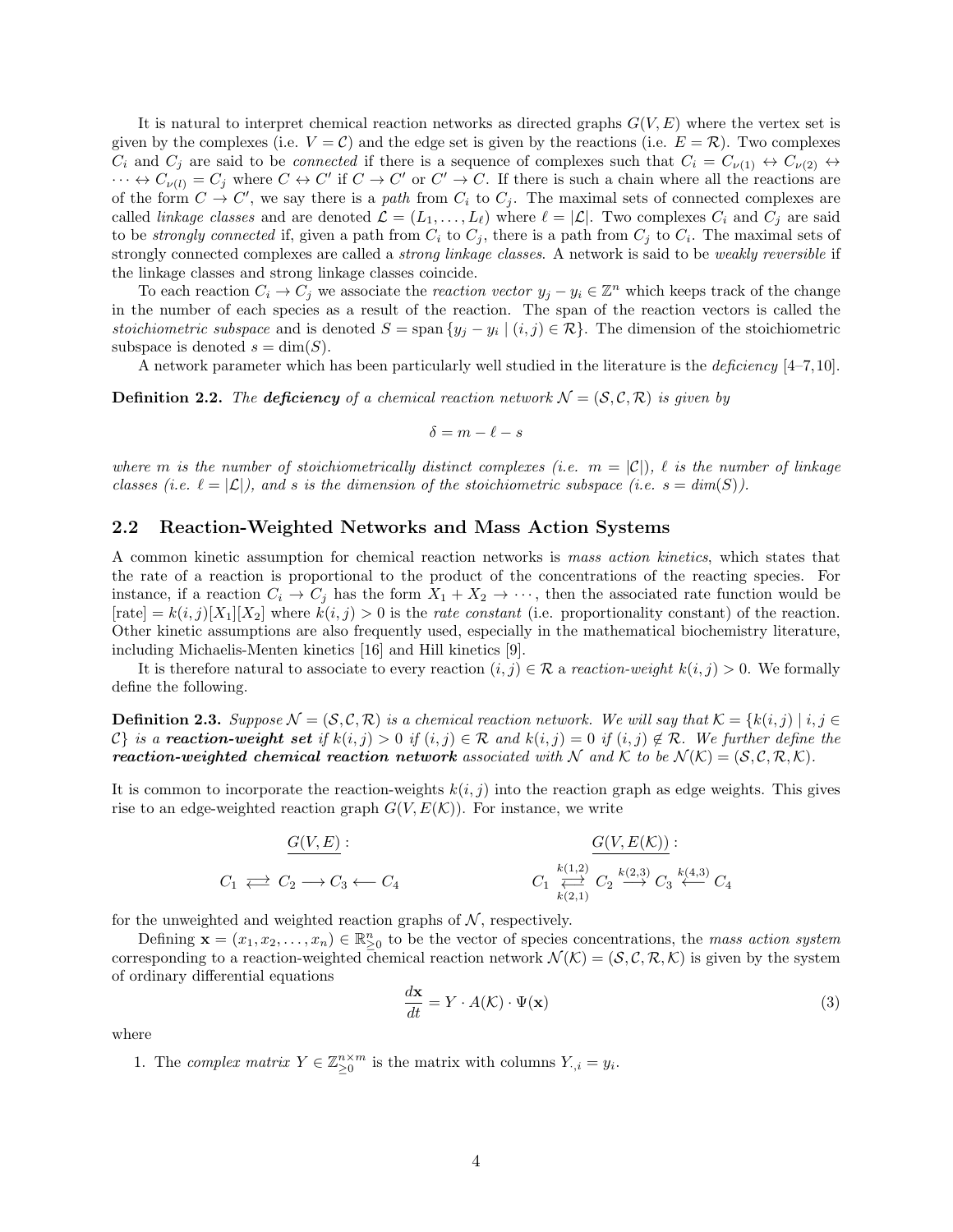2. The kinetic or Kirchhoff matrix  $A(K) \in \mathbb{R}^{m \times m}$  is the matrix with entries

$$
[A(K)]_{i,j} = \begin{cases} -\sum_{l=1}^{m} k(i,l), & \text{for } i = j, \\ k(j,i), & \text{for } i \neq j, \end{cases}
$$
 (4)

for  $i, j = 1, ..., m$ .

3. The mass action vector  $\Psi(\mathbf{x}) \in \mathbb{R}_{\geq 0}^m$  is the vector with entries  $[\Psi(\mathbf{x})]_i = \mathbf{x}^{y_i} = \prod_{j=1}^n x_j^{y_{ij}}, i = 1, \ldots, m$ . It is known that trajectories of any mass action system are restricted to stoichiometric compatibility classes  $\mathsf{C}_{\mathbf{x}_0} = (\mathbf{x}_0 + S) \cap \mathbb{R}_{>0}^n$  for all  $\mathbf{x}_0 \in \mathbb{R}_{>0}^n$  [27].

**Remark 2.3.** Note that  $A(K)$  explicitly relates the topology of the weighted reaction graph to the dynamics. In particular, an off-diagonal element  $[A(K)]_{i,j}$  is non-zero if and only if there is a reaction in the network from  $C_j$  to  $C_i$ .

**Remark 2.4.** It is tempting to automatically correspond reaction-weighted networks  $(S, \mathcal{C}, \mathcal{R}, \mathcal{K})$  with mass action systems (3). The theory developed in Section 3, however, will necessitate the construction of reactionweighted chemical reaction networks which do not have meaningful interpretations as mass action systems. We will use the notation B to denote reaction-weight sets which do not necessarily correspond to the kinetic rate constants in a corresponding mass action system.

#### 2.3 Generalized Chemical Reaction Networks

An alternative to mass action kinetics is *power-law formalism*, where the powers of the kinetic terms in the governing equations (3) are allowed to take (potentially non-integer) powers which are not necessarily implied by the stoichiometry of the network [21]. A recent graph-based extension of this is the concept of a generalized chemical reaction network [19].

**Definition 2.4.** A generalized chemical reaction network  $N = (S, C, C_K, R)$  is a chemical reaction network  $(S, \mathcal{C}, \mathcal{R})$  together with a set of kinetic complexes  $\mathcal{C}_K$  which are in one-to-one correspondence with the elements of C.

When permitted by space, we denote the correspondence between the stoichiometric and kinetic complexes with dotted lines. For example, we write

$$
7X_1 + X_2 \quad \cdots \quad X_1 \quad \rightleftarrows \quad X_2 + X_3 \quad \cdots \quad X_3 \tag{5}
$$

to imply that the stoichiometric complex  $C_1 = X_1$  is associated with the kinetic complex  $(C_K)_1 = 7X_1 + X_2$ and that the stoichiometric complex  $C_2 = X_2 + X_3$  is associated with the kinetic complex  $(C_K)_2 = X_3$ . We define properties of the reaction graph  $(S, \mathcal{C}, \mathcal{R})$  as we do for a standard reaction network. For example, this network has the stoichiometric subspace  $S = \text{span}\{(-1, 1, 1)\}\$  and  $\delta = 0$ . A reaction graph for  $(S, C_K, \mathcal{R})$ can also be defined. We do this by substituting the kinetic complexes for the stoichiometric complexes. For the example network (5), we have

$$
7X_1 + X_2 \quad \rightleftarrows \quad X_3.
$$

We define the kinetic-order subspace  $S_K$  and the kinetic-order deficiency  $\delta_K$  as the corresponding quantities for the reaction graph of  $(S, \mathcal{C}_K, \mathcal{R})$ . For this example, we have  $S_K = \text{span}\{(-7, -1, 1)\}\$  and  $\delta_K = 0$ .

Given a reaction-weight set  $K$ , we define the *generalized reaction-weighted chemical reaction network* associated with N and K to be  $\mathcal{N}(\mathcal{K}) = (\mathcal{S}, \mathcal{C}, \mathcal{C}_K, \mathcal{R}, \mathcal{K})$ . The generalized mass action system corresponding to  $\mathcal{N}(\mathcal{K})$  is given by

$$
\frac{d\mathbf{x}}{dt} = Y \cdot A(\mathcal{K}) \cdot \Psi_K(\mathbf{x})\tag{6}
$$

where  $\Psi_K(\mathbf{x})$  has entries  $[\Psi_K(\mathbf{x})]_i = \mathbf{x}^{(y_K)_i}$ ,  $i = 1, \ldots, m$ . In other words, a generalized mass action is the mass action system (3) with the monomials  $x^{y_i}$  replaced by the monomials  $x^{(y_K)_i}$ . For example, given the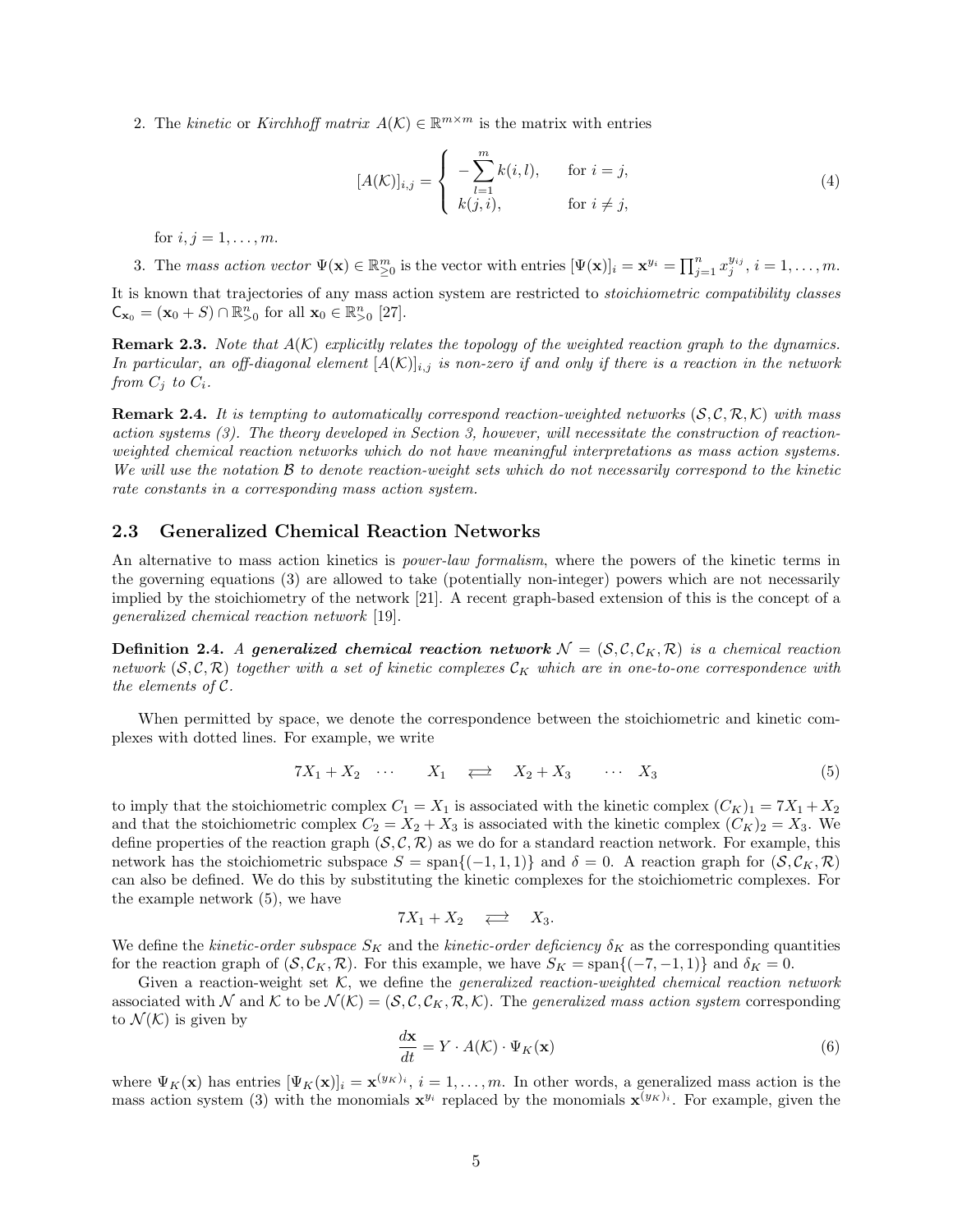reaction-weight set  $\mathcal{K} = \{k(1, 2), k(2, 1)\}\$ , the generalized mass action system corresponding to the network (5) is

$$
\frac{dx_1}{dt} = -\frac{dx_2}{dt} = -\frac{dx_3}{dt} = -k(1,2)x_1^7 x_2 + k(2,1)x_3.
$$

Notice that the stoichiometry of the network comes from the stoichiometric complexes  $\mathcal C$  but the monomials come from the kinetic complexes  $\mathcal{C}_K$ . Results regarding the existence and location of steady states of generalized mass action systems are contained in [18, 19] but will not be summarized here.

#### 2.4 Kinetically-Relevant Complexes

It is possible for a source complex to appear in the network  $\mathcal{N}(\mathcal{K})$  but not appear in the corresponding mass action system. For example, consider the network

$$
2X_1 \overset{k(1,2)}{\underset{k(2,1)}{\rightleftharpoons}} X_1 + X_2 \overset{k(2,3)}{\underset{k(3,2)}{\rightleftharpoons}} 2X_2. \tag{7}
$$

For  $k(1, 2) = k(2, 1) = k(2, 3) = k(3, 2) = 1$  we have  $(k(2, 1) - k(2, 3))x_1x_2 = 0$  so that  $x_1x_2$  does not appear in (3). For the theory developed in Section 3 we will be interested only in those complexes for which the coefficients of the corresponding monomials  $x^{y_i}$  or  $x^{(y_K)_i}$  do not vanish in (3) or (6). We therefore introduce the following.

**Definition 2.5.** Consider a regular or generalized reaction-weighted chemical reaction network  $N(K)$  =  $(S, \mathcal{C}, \mathcal{R}, \mathcal{K})$  or  $\mathcal{N}(\mathcal{K}) = (S, \mathcal{C}, \mathcal{C}, \mathcal{R}, \mathcal{K})$ , respectively). We define the **kinetically-relevant complexes** of  $\mathcal{N}(\mathcal{K}), \mathcal{C}(\mathcal{K}) \subseteq \mathcal{C},$  to be the set of  $i = 1, \ldots, m$ , such that

$$
\sum_{\substack{j=1 \ j \neq i}}^{m} k(i,j) (y_j - y_i) \neq \mathbf{0}.
$$
 (8)

Note that  $\mathcal{C}(\mathcal{K})$  may depend upon both the structure of  $\mathcal{N}(\mathcal{K})$  and the reaction-weighting set  $\mathcal{K}$ . For example, in (7) we have  $C(\mathcal{K}) = \{1,3\}$  if we choose  $k(1,2) = k(2,1) = k(2,3) = k(3,2) = 1$ ; however, we have  $\mathcal{C}(\mathcal{K}) = \{1, 2, 3\}$  if we choose  $k(1, 2) = k(2, 1) = k(3, 2) = 1$  and  $k(2, 3) = 2$ .

## 3 Reaction-Weighted Translated Chemical Reaction Networks

It was observed in [11] that mass action systems (3) may have related representations as generalized mass action systems (6). In cases where the network underlying the generalized mass action system is better structured (e.g. weakly reversible, lower deficiency, etc.) it may be beneficial to analyze the generalized system rather than the classical one. Consider the following example.

Example 1: Consider the reaction-weighted chemical reaction network  $\mathcal{N}(\mathcal{K}) = (\mathcal{S}, \mathcal{C}, \mathcal{R}, \mathcal{K})$  and the reactionweighted generalized chemical reaction network  $\tilde{\mathcal{N}}(\tilde{\mathcal{K}}) = (\tilde{\mathcal{S}}, \tilde{\mathcal{C}}, \tilde{\mathcal{C}}_K, \tilde{\mathcal{R}}, \tilde{\mathcal{K}})$  given respectively by:

$$
\frac{\mathcal{N}(\mathcal{K}) = (\mathcal{S}, \mathcal{C}, \mathcal{R}, \mathcal{K})}{X_1 + X_2 \xrightarrow{k_2} 2X_2} \qquad \Longleftrightarrow \qquad \frac{\tilde{\mathcal{N}}(\tilde{\mathcal{K}}) = (\tilde{\mathcal{S}}, \tilde{\mathcal{C}}, \tilde{\mathcal{C}}_K, \tilde{\mathcal{R}}, \tilde{\mathcal{K}})}{X_1 + X_2 \xrightarrow{k_2} 2X_2} \qquad \Longleftrightarrow \qquad \frac{X_1 \cdots \varnothing \xrightarrow{\tilde{k}_1} X_1 \cdots X_1 + X_2}{X_2 \cdots X_2} \qquad (9)
$$

It can be easily verified by expanding  $(3)$  or  $(6)$ , respectively, that the mass action systems correponding to  $\mathcal{N}(\mathcal{K})$  and the generalized mass action systems corresponding to  $\mathcal{N}(\mathcal{K})$  are identical if we take  $k_1 = k_1$ ,  $k_2 = k_2$ , and  $k_3 = k_3$ .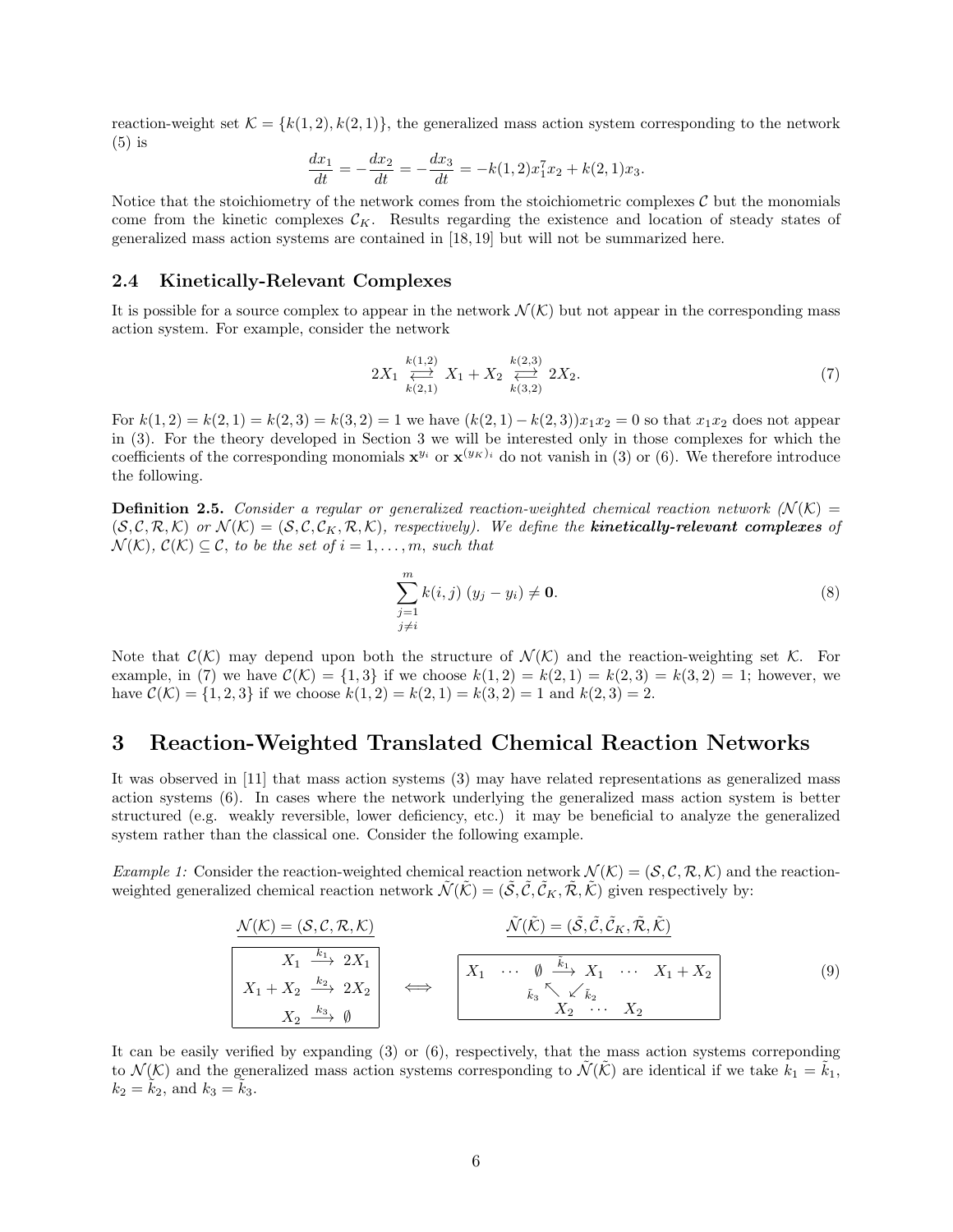It was noted in [11] that the process of corresponding  $\mathcal{N}(\mathcal{K})$  to  $\tilde{\mathcal{N}}(\tilde{\mathcal{K}})$  can be visualized by "translating" the complexes of each reaction. For this example, we have

$$
X_1 \longrightarrow 2X_1 \quad (-X_1) \qquad \emptyset \longrightarrow X_1
$$
  
\n
$$
X_1 + X_2 \longrightarrow 2X_2 \quad (-X_2) \qquad \Longrightarrow \qquad X_1 \longrightarrow X_2
$$
  
\n
$$
X_2 \longrightarrow \emptyset \qquad (+\emptyset) \qquad \qquad X_2 \longrightarrow \emptyset.
$$
\n
$$
(10)
$$

Notice that this process does not change the reaction vectors, and that we may preserve the monomials in (3) by associating the reactant complexes of the original reactions as the kinetic complexes of the new ones (e.g. associate  $X_1$  (left) as the kinetic complex of  $\emptyset$  (right), etc.). If we transfer the reaction-weights with the reactions, we arrive at the generalized reaction-weighted network in (9). Notice that  $\tilde{\mathcal{N}}(\tilde{\mathcal{K}})$  is weakly reversible while  $\mathcal{N}(\mathcal{K})$  is not. This will be one of our primary network properties when understanding "bet-<br>ter" versus "poorer" structure. ter" versus "poorer" structure.

A further class of systems for which (3) and (6) do not coincide but for which the steady states are identical was also identified in [11] (see Example 2 in Section 3.2). We introduce the following.

**Definition 3.1.** Let  $\mathcal{N}(\mathcal{K}) = (\mathcal{S}, \mathcal{C}, \mathcal{R}, \mathcal{K})$  denote a reaction-weighted chemical reaction network with corresponding mass action system (3) and  $\tilde{\mathcal{N}}(\tilde{\mathcal{K}}) = (\tilde{\mathcal{S}}, \tilde{\mathcal{C}}, \tilde{\mathcal{C}}_K, \tilde{\mathcal{R}}, \tilde{\mathcal{K}})$  denote a generalized reaction-weighted chemical reaction network with corresponding generalized mass action system (6). We will say that  $\mathcal{N}(\mathcal{K})$ and  $\mathcal{N}(\mathcal{K})$  are:

- 1. **dynamically equivalent** if  $(3)$  and  $(6)$  coincide; and
- 2. steady state equivalent if  $(3)$  and  $(6)$  have the same steady states.

We can see that the reaction-weighted networks in  $(9)$  of Example 1 are dynamically equivalent.

The author of [11] called the process outlined in (10) network translation. In this paper, we adopt a modified definition of network translation which explicitly takes reaction-weights into account.

**Definition 3.2.** Consider a reaction-weighted chemical reaction network  $\mathcal{N}(\mathcal{K}) = (\mathcal{S}, \mathcal{C}, \mathcal{R}, \mathcal{K})$  with reactionweight set  $\mathcal{K} = \{k(i, j) \mid i, j = 1, \ldots, q\}$  and kinetically-relevant complex set  $\mathcal{C}(\mathcal{K})$ , and a reaction-weighted generalized chemical reaction network  $\tilde{\mathcal{N}}(\tilde{\mathcal{B}}) = (\tilde{\mathcal{S}}, \tilde{\mathcal{C}}, \tilde{\mathcal{C}}_K, \tilde{\mathcal{R}}, \tilde{\mathcal{B}})$  with reaction-weight set  $\tilde{\mathcal{B}} = \{\tilde{b}(i',j') \mid i', j' = 1, j' = 1, j' = 1, j' = 1, j' = 1, j' = 1, j' = 1, j' = 1, j' = 1, j' = 1,$  $1,\ldots,\tilde{m}\}$  and kinetically-relevant complex set  $\tilde{\mathcal{C}}(\tilde{\mathcal{B}})$ . We say  $\tilde{\mathcal{N}}(\tilde{\mathcal{B}})$  is a **reaction-weighted translation** of  $\mathcal{N}(\mathcal{K})$  if:

1. There is a surjection  $h: \mathcal{C}(\mathcal{K}) \mapsto \tilde{\mathcal{C}}(\tilde{\mathcal{B}})$  such that, for every  $i \in \mathcal{C}(\mathcal{K})$ , there are values  $\lambda(i, j') \geq 0$ , satisfying:

$$
(a) \ \lambda(i,j')>0 \ implies \ (h(i),j')\in \tilde{\mathcal R};
$$

(b) 
$$
\sum_{\{i|h(i)=i'\}} \lambda(i,j') = \tilde{b}(i',j'); \text{ and}
$$
  
(c) 
$$
\sum_{\substack{j=1 \ j \neq i}}^m k(i,j)(y_j - y_i) = \sum_{\substack{j'=1 \ j' \neq h(i)}}^{\tilde{m}} \lambda(i,j') (\tilde{y}_{j'} - \tilde{y}_{i'}).
$$

2. There is an injection  $h_K : \tilde{C}(\tilde{\mathcal{B}}) \to C(\mathcal{K})$  so that  $h(h_K(i')) = i'$  and  $(\tilde{C}_K)_{i'} = C_{h_K(i')}$  for all  $i' \in \tilde{C}(\tilde{\mathcal{B}})$ .

The process of finding a generalized network  $\tilde{\mathcal{N}}$  which is a reaction-weighted translation of  $\mathcal N$  is called reaction-weighted network translation.

To interpret Definition 3.2, we notice that if we sum property  $1(c)$  over  $i \in \mathcal{C}(\mathcal{K})$  such that  $h(i) = i'$  then we have

$$
\sum_{\{i|h(i)=i'\}} \sum_{\substack{j=1 \ j \neq i}}^m k(i,j)(y_j - y_i) = \sum_{\substack{j'=1 \ j' \neq i'}}^{\tilde{m}} \tilde{b}(i',j')(\tilde{y}_{j'} - \tilde{y}_{i'}).
$$
\n(11)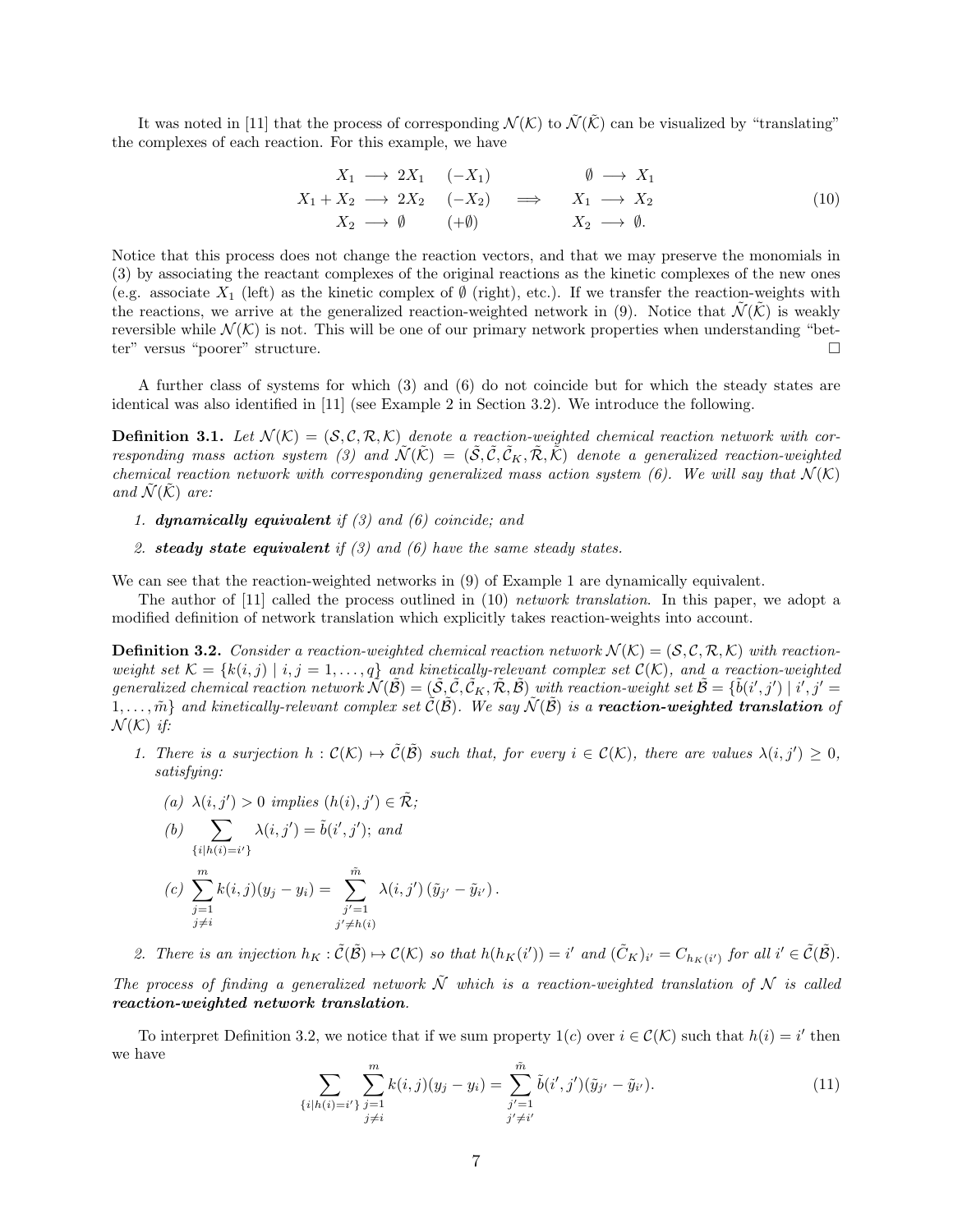That is, we may interpret property 1. as allowing us to shift reactant complexes in complex space so long as we maintain the net flux out of each kinetically-relevant complex in the translation. The technical conditions of property 1. guarantee that each translated complex has its flux represented in the network  $\mathcal{N}(\mathcal{B})$ which may not be guaranteed by  $(11)$  alone due to cancellation. Property 2. requires that we preserve the original source complex as the kinetic complex of the corresponding complex in the translation. The resulting reaction-weighted translated chemical reaction network draws its kinetic complexes from the source complexes of the original network, but may have a significantly different reaction graph.

Example 1: We make the assignments  $C_1 = X_1, C_2 = X_1 + X_2, C_3 = X_2, C_4 = 2X_1, C_5 = 2X_2, C_6 = \emptyset$ ,  $\tilde{C}_1 = \emptyset$ ,  $\tilde{C}_2 = X_1$ , and  $\tilde{C}_3 = X_2$ . We can then satisfy the requirements on h and  $h_K$  given in Definition 3.2 by taking  $h(1) = 1$ ,  $h(2) = 2$ ,  $h(3) = 3$ ,  $h_K(1) = 1$ ,  $h_K(2) = 2$ , and  $h_K(3) = 3$  so that  $(\tilde{C}_K)_1 = C_1 = X_1$ ,  $(\tilde{C}_K)_2 = C_2 = X_1 + X_2$ , and  $(\tilde{C}_K)_3 = C_3 = X_2$  (property 2.). The conditions of property 1. may be satisfied by taking  $\tilde{b}(1, 2) = \lambda(1, 2) = k_1$ ,  $\tilde{b}(2, 3) = \lambda(2, 3) = k_2$ , and  $\tilde{b}(3, 1) = \lambda(3, 1) = k_3$ , and we are done.

**Remark 3.1.** Following the conventions of  $[11]$ , we will distinguish objects and sets related to translations with the tilde notation ( $\hat{\cdot}$ ), e.g.  $L \in \mathcal{L}$  for linkage classes,  $\tilde{m} = |\mathcal{C}|$  for the number of complexes, etc. In particular, we will denote the structural and kinetic deficiencies of translations by  $\delta$  and  $\delta_K$ , respectively, and denote the kinetic-order subspace by  $\tilde{S}_K$ . Wherever possible, we will distinguish the indices of the translated complexes by primes, e.g.  $i', j' = 1, \ldots, \tilde{m}, (i', j') \in \tilde{\mathcal{R}},$  etc. We note that this notation differs from that used in [19] for generalized chemical reaction networks.

**Remark 3.2.** In general, the reaction-weighting set  $\hat{\mathcal{B}}$  in Definition 3.2 consists of computational constructs which do not necessarily correspond to the reaction-weights for any meaningful generalized mass action system. We will reserve the symbol  $\hat{K}$  for reaction-weighting sets for which the reaction-weighted generalized network  $\tilde{\mathcal{N}}(\tilde{\mathcal{K}})$  is either dynamically or steady state equivalent to the original reaction-weighted network  $\mathcal{N}(\mathcal{K})$ .

The stoichiometric and kinetic-order subspaces  $\tilde{S}$  and  $\tilde{S}_K$  for translated chemical reaction networks are characterized by the following result.

**Lemma 3.1** (Lemma 1, [11]). Suppose  $\tilde{\mathcal{N}}(\tilde{\mathcal{B}}) = (\tilde{\mathcal{S}}, \tilde{\mathcal{C}}, \tilde{\mathcal{C}}_K, \tilde{\mathcal{R}}, \tilde{\mathcal{B}})$  is a reaction-weighted translation of a reaction-weighted chemical reaction network  $\mathcal{N}(\mathcal{K}) = (\mathcal{S}, \mathcal{C}, \mathcal{R}, \mathcal{K})$ . Then, if  $\tilde{\mathcal{N}}$  is weakly reversible, the stoichiometric subspaces S of N and  $\tilde{S}$  of  $\tilde{N}$  coincide and the kinetic-order subspace  $\tilde{S}_K$  of  $\tilde{N}$  is given by

$$
\tilde{S}_K = span\left\{ (\tilde{y}_K)_{i'} - (\tilde{y}_K)_{j'} \mid i', j' \in \tilde{L}_{\theta}, \theta = 1, \dots, \tilde{\ell} \right\}
$$
\n(12)

where  $\tilde{L}_{\theta}, \theta = 1, \ldots, \tilde{\ell}$ , are the linkage classes of  $\tilde{\mathcal{N}}$ .

Proof. The result follows from the proof of Lemma 1 in [11] and the fact that, since the network is weakly reversible, the kinetic and stoichiometric subspaces of  $\tilde{\mathcal{N}}$  coincide by Corollary 1 of [8]. (Note here that we define the kinetic subspace as in [8] and that this is not the same object as the kinetic-order subspace  $S_K$ .)  $\Box$ 

#### 3.1 Proper Reaction-Weighted Translations

An important subset of reaction-weighted translations is the following, which is modified from Definition 7 in [11] to accommodate reaction-weights.

**Definition 3.3.** Consider a reaction-weighted chemical reaction network  $\mathcal{N}(\mathcal{K}) = (\mathcal{S}, \mathcal{C}, \mathcal{R}, \mathcal{K})$  and a reactionweighted translation  $\tilde{\mathcal{N}}(\tilde{\mathcal{B}}) = (\tilde{\mathcal{S}}, \tilde{\mathcal{C}}, \tilde{\mathcal{C}}_K, \tilde{\mathcal{R}}, \tilde{\mathcal{B}})$ . We will say  $\tilde{\mathcal{N}}(\tilde{\mathcal{B}})$  is a **proper reaction-weighted translation** of  $\mathcal{N}(\mathcal{K})$  if  $h : \mathcal{C}(\mathcal{K}) \to \tilde{\mathcal{C}}(\tilde{\mathcal{B}})$  is injective as well as surjective. A reaction-weighted translation  $\tilde{\mathcal{N}}(\tilde{\mathcal{B}})$ will be called **improper** if it is not proper.

That is, a reaction-weighted translation is proper if every kinetically-relevant complex in  $\mathcal{N}(\mathcal{K})$  corresponds to exactly one kinetically-relevant complex in  $\tilde{\mathcal{N}}(\tilde{\mathcal{B}})$ . Notice that, if  $\tilde{\mathcal{N}}$  is proper, properties  $1(a-c)$  in Definition 3.2 and (11) are equivalent. For proper translations, we also have  $h_K = h^{-1}$ .

The following result is modified from a result proved in [11].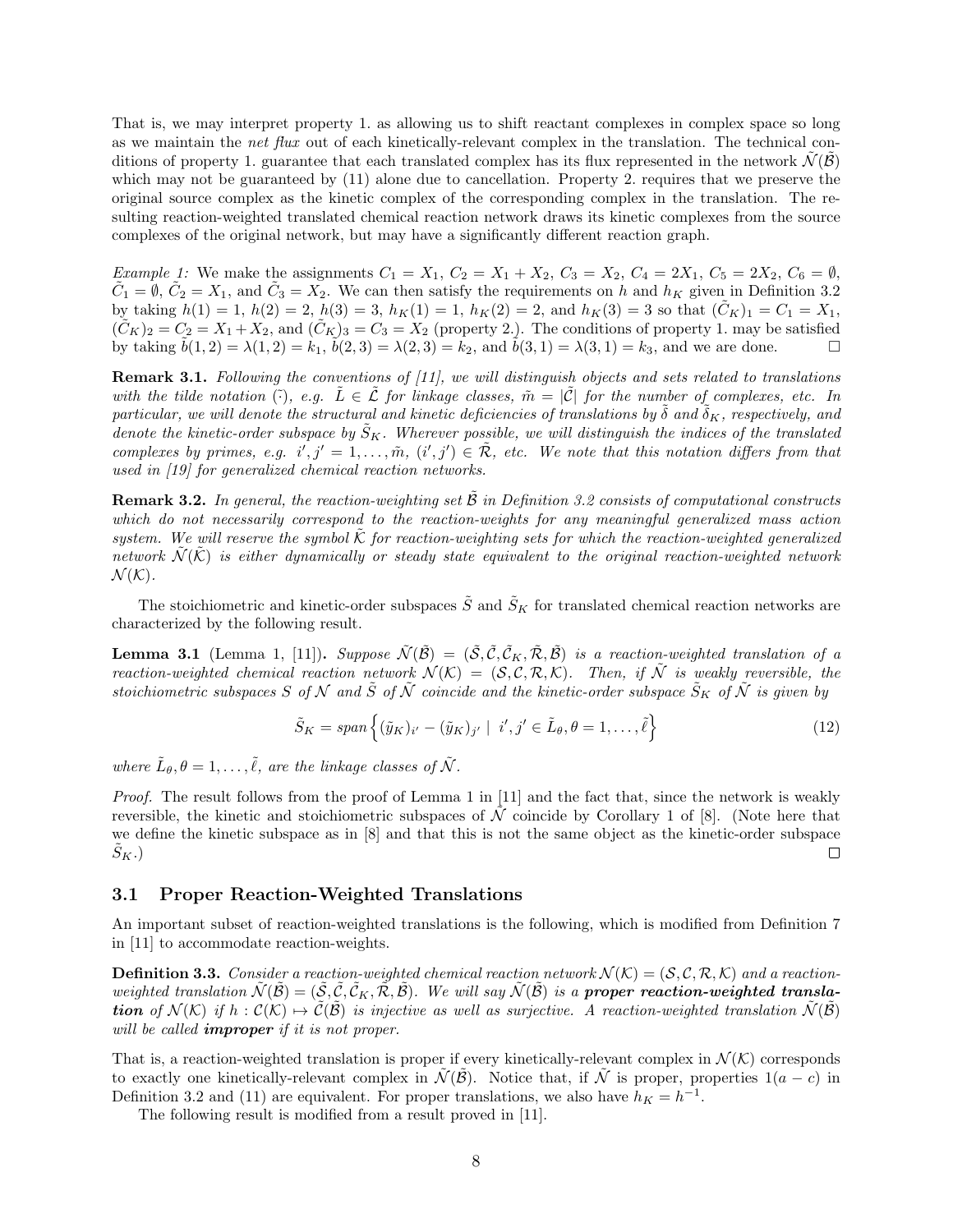**Lemma 3.2** (Lemma 2, [11]). Suppose  $\tilde{\mathcal{N}}(\tilde{\mathcal{B}}) = (\tilde{\mathcal{S}}, \tilde{\mathcal{C}}, \tilde{\mathcal{C}}_K, \tilde{\mathcal{R}}, \tilde{\mathcal{B}})$  is a proper reaction-weighted translation of the reaction-weighted chemical reaction network  $\mathcal{N}(\mathcal{K}) = (\mathcal{S}, \mathcal{C}, \mathcal{R}, \mathcal{K})$ . Then the reaction-weighted network  $\widetilde{\mathcal{N}}(\widetilde{\mathcal{K}}) = (\widetilde{\mathcal{S}}, \widetilde{\mathcal{C}}, \widetilde{\mathcal{C}}_K, \widetilde{\mathcal{R}}, \widetilde{\mathcal{K}})$  with  $\widetilde{\mathcal{K}} = \widetilde{\mathcal{B}}$  is dynamically equivalent to  $\mathcal{N}(\mathcal{K})$ .

Proof. The result follows immediately from the proof of Lemma 2 in [11], the observation that properties  $1(a - c)$  in Definition 3.2 and (11) coincide for proper translations, and Definition 3.1.  $\Box$ 

Example 1: It can be easily seen that the translation scheme (10) in Example 1 results in a proper translation (9) for any reaction-weightings  $k_1, k_2$ , and  $k_3$ . It was previously noted that the two reaction-weighted networks have the same dynamics. This is consistent with the application of Lemma 3.2.

#### 3.2 Improper Reaction-Weighted Translations

It was noted in [11] that any generalized mass action system (6) corresponding to an improper reactionweighted translation  $\mathcal{N}(\mathcal{B}) = (\mathcal{S}, \mathcal{C}, \mathcal{C}_K, \mathcal{R}, \mathcal{B})$  must necessarily differ from the mass action system (3) corresponding to the original network  $\mathcal{N}(\mathcal{K}) = (\mathcal{S}, \mathcal{C}, \mathcal{R}, \mathcal{K})$ . A result analogous to Lemma 3.2 is therefore not possible. Nevertheless, conditions were given in [11] under which a rescaled reaction-weighting set  $\tilde{\mathcal{K}}$  could be constructed so that  $\mathcal{N}(\mathcal{K})$  and  $\mathcal{N}(\mathcal{K})$  shared the same steady state set. Consider the following example.

*Example 2:* Consider the reaction-weighted chemical reaction network  $\mathcal{N}(\mathcal{K})$  with reaction-weight set  $\mathcal{K} =$  ${k_i > 0 | i = 1, ..., 14}$  corresponding to the reactions as labeled:

$$
X_{1} \stackrel{1}{\rightleftharpoons} X_{2} \stackrel{3}{\rightleftharpoons} X_{3} \stackrel{5}{\rightarrow} X_{4}
$$
  
\n
$$
X_{4} + X_{5} \stackrel{6}{\rightleftharpoons} X_{6} \stackrel{8}{\rightarrow} X_{2} + X_{7}
$$
  
\n
$$
X_{3} + X_{7} \stackrel{9}{\rightleftharpoons} X_{8} \stackrel{11}{\rightarrow} X_{3} + X_{5}
$$
  
\n
$$
X_{1} + X_{7} \stackrel{12}{\rightleftharpoons} X_{9} \stackrel{14}{\rightarrow} X_{1} + X_{5}.
$$
  
\n(13)

This network has been studied by Shinar and Feinberg in [22] and by Pérez Millán et al. in [17]. (Further details are contained in the Supplemental Material.) It was noted by Johnston in [11] that the translation scheme

$$
X_{1} \stackrel{1}{\rightleftharpoons} X_{2} \stackrel{3}{\rightleftharpoons} X_{3} \stackrel{5}{\rightarrow} X_{4}
$$
\n
$$
(+X_{1} + X_{3} + X_{5})
$$
\n
$$
X_{4} + X_{5} \stackrel{6}{\rightleftharpoons} X_{6} \stackrel{8}{\rightarrow} X_{2} + X_{7}
$$
\n
$$
+X_{1} + X_{3})
$$
\n
$$
X_{3} + X_{7} \stackrel{9}{\rightleftharpoons} X_{8} \stackrel{11}{\rightarrow} X_{3} + X_{5}
$$
\n
$$
+X_{1} + X_{2})
$$
\n
$$
X_{1} + X_{7} \stackrel{12}{\rightleftharpoons} X_{9} \stackrel{14}{\rightarrow} X_{1} + X_{5}
$$
\n
$$
+X_{2} + X_{3})
$$
\n
$$
(14)
$$

yields the following reaction-weighted translation  $\tilde{\mathcal{N}}(\tilde{\mathcal{B}})$ , where  $\tilde{b}_i = k_i, i = 1, ..., 14$ :

$$
2X_1 + X_3 + X_5 \stackrel{1}{\rightleftharpoons} X_1 + X_2 + X_3 + X_5 \stackrel{3}{\rightleftharpoons} X_1 + 2X_3 + X_5
$$
  
\n
$$
\begin{array}{ccc}\nX_1 & \uparrow_{11} & \downarrow_5 \\
X_2 + X_3 + X_9 & X_1 + X_2 + X_8 & X_1 + X_3 + X_4 + X_5 \\
& & & 12 \big\langle \big\langle \big\langle \big\rangle^{13} & 9 \uparrow \downarrow_{10} & 7 \uparrow \downarrow_6 \\
& & & X_1 + X_2 + X_3 + X_7 \stackrel{8}{\leftarrow} X_1 + X_3 + X_6.\n\end{array}
$$
\n(15)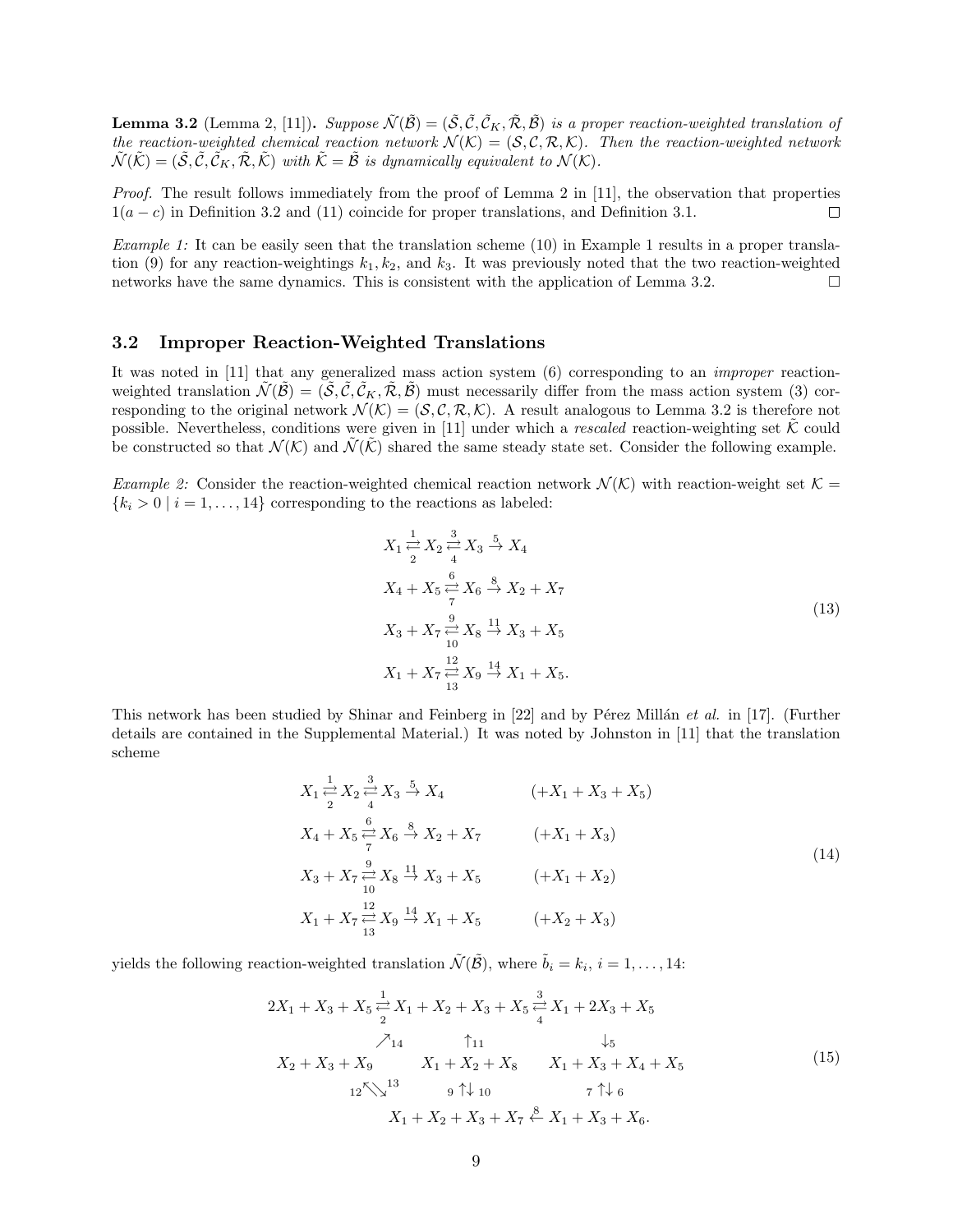The translated network  $\tilde{\mathcal{N}}(\tilde{\mathcal{B}})$  is improper since the source complexes  $X_3 + X_7$  and  $X_1 + X_7$  are both translated to  $X_1 + X_2 + X_3 + X_7$  but we may only keep one as the corresponding kinetic complex. Notice that, regardless of the choice of kinetic complex corresponding to  $X_1 + X_2 + X_3 + X_7$ , the generalized system (6) corresponding to (15) is not dynamically equivalent to the system (3) corresponding to (13).

It was shown in [11] that, if we choose  $X_3 + X_7$  as the kinetic complex of the stoichiometric complex  $X_1 + X_2 + X_3 + X_7$ , the reaction-weighted networks  $\mathcal{N}(\mathcal{K})$  and  $\tilde{\mathcal{N}}(\tilde{\mathcal{K}})$  given in (13) and (15), respectively, are steady state equivalent for  $\tilde{k}_i = k_i, i = 1, ..., 14, i \neq 12$ , and

$$
\tilde{k}_{12} = \left(\frac{k_2(k_4 + k_5)}{k_1 k_3}\right) k_{12}.
$$
\n(16)

In other words, the systems (3) and (6) coincide at steady state after a rescaling of the rate parameter  $k_{12}$ . Notice importantly that the set  $\tilde{\mathcal{K}}$  does not satisfy (11), and that substituting the set  $\tilde{\mathcal{B}}$  in (6) does not produce a system which is steady state equivalent with (3). That is, while corresponding to the same network structure, the reaction-weight sets  $\tilde{\mathcal{K}}$  and  $\tilde{\mathcal{B}}$  serve distinct and non-interchangeable functions.

Algebraic conditions on the reaction-weight set  $\tilde{\beta}$  which are sufficient to guarantee such a rescaling can be made were derived in [11]. The conditions were called resolvability conditions, which we do not reproduce here (some details are contained in Appendix A). Instead, we consider the following broader definition.

**Definition 3.4.** Let  $\tilde{\mathcal{N}}(\tilde{\mathcal{B}}) = (\tilde{\mathcal{S}}, \tilde{\mathcal{C}}, \tilde{\mathcal{C}}_K, \tilde{\mathcal{R}}, \tilde{\mathcal{B}})$  denote an improper reaction-weighted translation of the reactionweighted chemical reaction network  $\mathcal{N}(\mathcal{K}) = (\mathcal{S}, \mathcal{C}, \mathcal{R}, \mathcal{K})$ . We will say that  $\mathcal{N}(\mathcal{K})$  and  $\tilde{\mathcal{N}}(\tilde{\mathcal{B}})$  are **steady state resolvable** if there is a reaction-weight set  $\tilde{\mathcal{K}}$  such that  $\mathcal{N}(\mathcal{K})$  and  $\tilde{\mathcal{N}}(\tilde{\mathcal{K}})$  are steady state equivalent.

*Example 2:* We can see that the reaction-weighted networks  $\mathcal{N}(\mathcal{K})$  and  $\mathcal{N}(\mathcal{B})$  are steady state resolvable since a reaction-weight set  $\tilde{\mathcal{K}}$  with the same structure as  $\tilde{\mathcal{B}}$  may be selected so that  $\mathcal{N}(\mathcal{K})$  and  $\tilde{\mathcal{N}}(\tilde{\mathcal{K}})$  are steady state equivalent. state equivalent.

#### 3.3 Sufficient Conditions for Steady State Resolvability

In this section, we consider the following problem: given a reaction-weighted chemical reaction network  $\mathcal{N}(K)$  and a translation  $\mathcal{N}(\mathcal{B})$ , are there sufficient conditions on the reaction graph of the translation alone which guarantee that  $\mathcal{N}(\mathcal{B})$  is steady state resolvable with  $\mathcal{N}(\mathcal{K})$ ? This approach differs from that taken in [11], where the resolvability conditions were algebraic in nature. We will answer the question affirmatively with Theorem 3.1. We will use Example 2 introduced in Section 3.2 as a running example.

We begin by introducing the following definitions.

**Definition 3.5.** Suppose  $\tilde{\mathcal{N}}(\tilde{\mathcal{B}}) = (\tilde{\mathcal{S}}, \tilde{\mathcal{C}}, \tilde{\mathcal{C}}_K, \tilde{\mathcal{R}}, \tilde{\mathcal{B}})$  is a reaction-weighted improper translation of a reactionweighted chemical reaction network  $\mathcal{N}(\mathcal{K}) = (\mathcal{S}, \mathcal{C}, \mathcal{R}, \mathcal{K})$ . Then:

1. The **improper complex set**  $\tilde{C}_I \subseteq \tilde{C}(\tilde{\mathcal{B}})$  is given by

$$
\tilde{\mathcal{C}}_I = \{k' \in \tilde{\mathcal{C}}(\tilde{\mathcal{B}}) \mid h(i) = h(j) = k' \text{ for some } i, j \in \mathcal{C}(\mathcal{K}), i \neq j\}.
$$
\n
$$
(17)
$$

2. The k'-**unresolved complex set**  $h^{-1}(k') \subseteq C(K)$  is given by

$$
h^{-1}(k') = \{i \in \mathcal{C}(\mathcal{K}) \mid h(i) = k' \text{ where } k' \in \tilde{\mathcal{C}}_I\}.
$$
\n
$$
(18)
$$

3. The **improper subspace**  $\tilde{S}_I$  of  $\tilde{\mathcal{N}}(\tilde{\mathcal{B}})$  is given by

$$
\tilde{S}_I = span\left\{y_j - y_i \mid i, j \in h^{-1}(k') \text{ where } k' \in \tilde{C}_I\right\}.
$$
\n(19)

Note that the definition of the improper subspace  $\tilde{S}_I$  differs notationally from the corresponding definition in [11] (Definition 9). It can easily be checked that the two definitions are equivalent.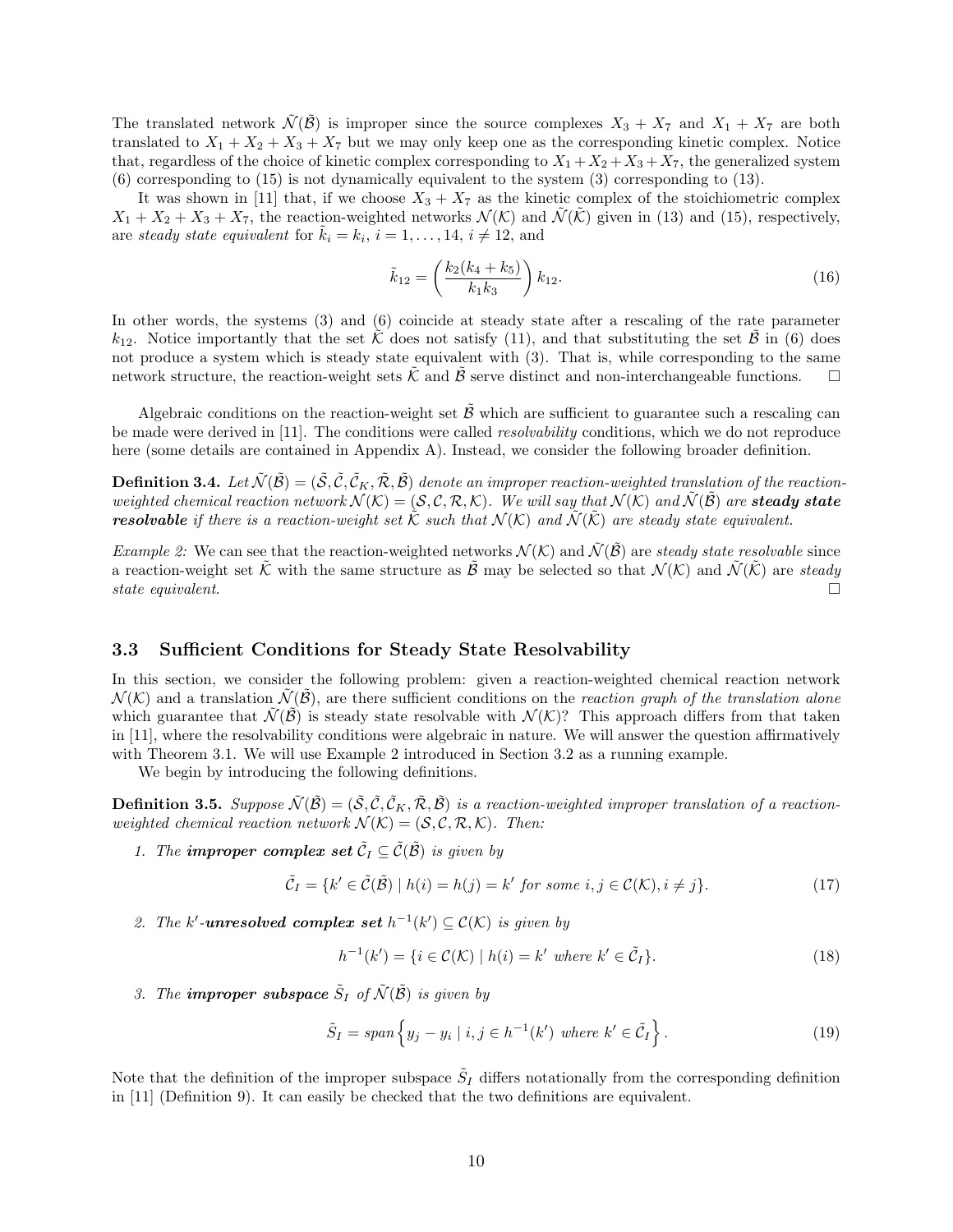*Example 2:* Consider the reaction-weighted network  $\mathcal{N}(K)$  given by (13) and the generalized reactionweighted network given by  $\mathcal{N}(\mathcal{B})$ . We index the complexes of  $\mathcal{N}(\mathcal{K})$  according to:

$$
C_1 = X_1, C_2 = X_2, C_3 = X_3, C_4 = X_4 + X_5, C_5 = X_6,
$$
  
\n
$$
C_6 = X_3 + X_7, C_7 = X_8, C_8 = X_1 + X_7, C_9 = X_9,
$$
  
\n
$$
C_{10} = X_4, C_{11} = X_2 + X_7, C_{12} = X_3 + X_5, C_{13} = X_1 + X_5.
$$

and the complexes of  $\tilde{\mathcal{N}}(\tilde{\mathcal{B}})$  according to:

$$
\tilde{C}_1 = 2X_1 + X_3 + X_5, \ \tilde{C}_2 = X_1 + X_2 + X_3 + X_5, \ \tilde{C}_3 = X_1 + 2X_3 + X_5, \n\tilde{C}_4 = X_1 + X_3 + X_4 + X_5, \ \tilde{C}_5 = X_1 + X_3 + X_6, \ \tilde{C}_6 = X_1 + X_2 + X_3 + X_7, \n\tilde{C}_7 = X_1 + X_2 + X_8, \ \tilde{C}_8 = X_2 + X_3 + X_9.
$$

We furthermore index the kinetic complex set  $\tilde{\mathcal{C}}_K$  according to:

$$
(\tilde{C}_K)_1 = X_1, \ (\tilde{C}_K)_2 = X_2, \ (\tilde{C}_K)_3 = X_3, \ (\tilde{C}_K)_4 = X_4 + X_5, (\tilde{C}_K)_5 = X_6, \ (\tilde{C}_K)_6 = X_3 + X_7, \ (\tilde{C}_K)_7 = X_8, \ (\tilde{C}_K)_8 = X_9.
$$
\n
$$
(20)
$$

Notice that we have chosen  $(\tilde{C}_K)_6 = C_6 = X_3 + X_7$  but could have chosen  $(\tilde{C}_K)_6 = C_8 = X_1 + X_7$  by property 2. of Definition 3.2. Since we have  $h(6) = 6$  and  $h(8) = 6$ , it follows by (17), (18), and (19), that  $\tilde{C}_I = \{6\}, h^{-1}(6) = \{6, 8\}, \text{ and } \tilde{S}_I = \text{span}\{y_8 - y_6\} = \text{span}\{(1, 0, -1, 0, 0, 0, 0, 0, 0)\}.$ 

The relationship between the kinetic-order subspace  $\tilde{S}_K$  and the improper subspace  $\tilde{S}_I$  was shown in [11] to be crucial to obtaining steady state resolvability of  $\tilde{\mathcal{N}}(\tilde{\mathcal{B}})$ . We omit the algebraic details here. We instead introduce the following. (The connection between these definitions and conditions to resolvability as defined in [11] is contained in Appendix A.)

**Definition 3.6.** Let  $\tilde{\mathcal{N}}(\tilde{\mathcal{B}}) = (\tilde{\mathcal{S}}, \tilde{\mathcal{C}}, \tilde{\mathcal{C}}_K, \tilde{\mathcal{R}}, \tilde{\mathcal{B}})$  be an improper reaction-weighted translation of a reactionweighted chemical reaction network  $\mathcal{N}(\mathcal{K}) = (\mathcal{S}, \mathcal{C}, \mathcal{R}, \mathcal{K})$ . Suppose furthermore that  $\tilde{\mathcal{N}}$  is weakly reversible and that  $\tilde{S}_I \subseteq \tilde{S}_K$ . Then we say  $\tilde{C}_R \subseteq \tilde{C}(\tilde{B})$  is a **resolving complex set** of  $\tilde{\mathcal{N}}(\tilde{B})$  if, for every  $i, j \in h^{-1}(k')$ where  $k' \in \tilde{C}_I$ , there is a set of constants  $c(i',j')$ ,  $i',j' = 1, \ldots, \tilde{m}, i' < j'$ , such that:

1. 
$$
y_j - y_i = \sum_{\substack{i', j' = 1 \\ i' < j'}}^{\tilde{m}} c(i', j')(y_{h_K(j')} - y_{h_K(i')});
$$

- 2.  $c(i',j') \neq 0$  implies  $i', j' \in \tilde{L}_{\theta}$  for some linkage class  $\tilde{L}_{\theta}$  of  $\tilde{\mathcal{N}}(\tilde{\mathcal{B}})$ ; and
- 3.  $c(i', j') \neq 0$  implies  $i', j' \in \tilde{C}_R$ .

Example 2: Notice that we have

$$
y_8 - y_6 = (1, 0, -1, 0, 0, 0, 0, 0) = (\tilde{y}_K)_1 - (\tilde{y}_K)_3.
$$
\n(21)

It follows that we may satisfy condition 1. of Definition 3.6 by choosing  $c(1,3) = 1$  and  $c(i',j')$  for all other  $i', j' = 1, \ldots, 8$ . We may therefore take  $\tilde{C}_R = \{1, 3\}$  as our resolving constant set.

Intuitively, at steady state we may "resolve" the competition between the two complexes translated to  $\tilde{C}_6$  by appealing to the resolving kinetic complexes  $(\tilde{C}_K)_1 = X_1$  and  $(\tilde{C}_K)_3 = X_3$ . Rearranging condition (21) gives

$$
\mathbf{x}^{ys} = \left(\frac{\mathbf{x}^{(\tilde{y}_K)_1}}{\mathbf{x}^{(\tilde{y}_K)_3}}\right) \mathbf{x}^{ys} \quad \Longrightarrow \quad x_1 x_7 = \left(\frac{x_1}{x_3}\right) x_3 x_7. \tag{22}
$$

The key insight is the monomials  $x_1, x_3$ , and  $x_3x_7$  correspond to kinetic complexes in (20) while the monomial  $x_1x_7$  does not. This is the monomial which needs to be "resolved" since it appears in the original equations (3) but not in the generalized equations (6).  $\Box$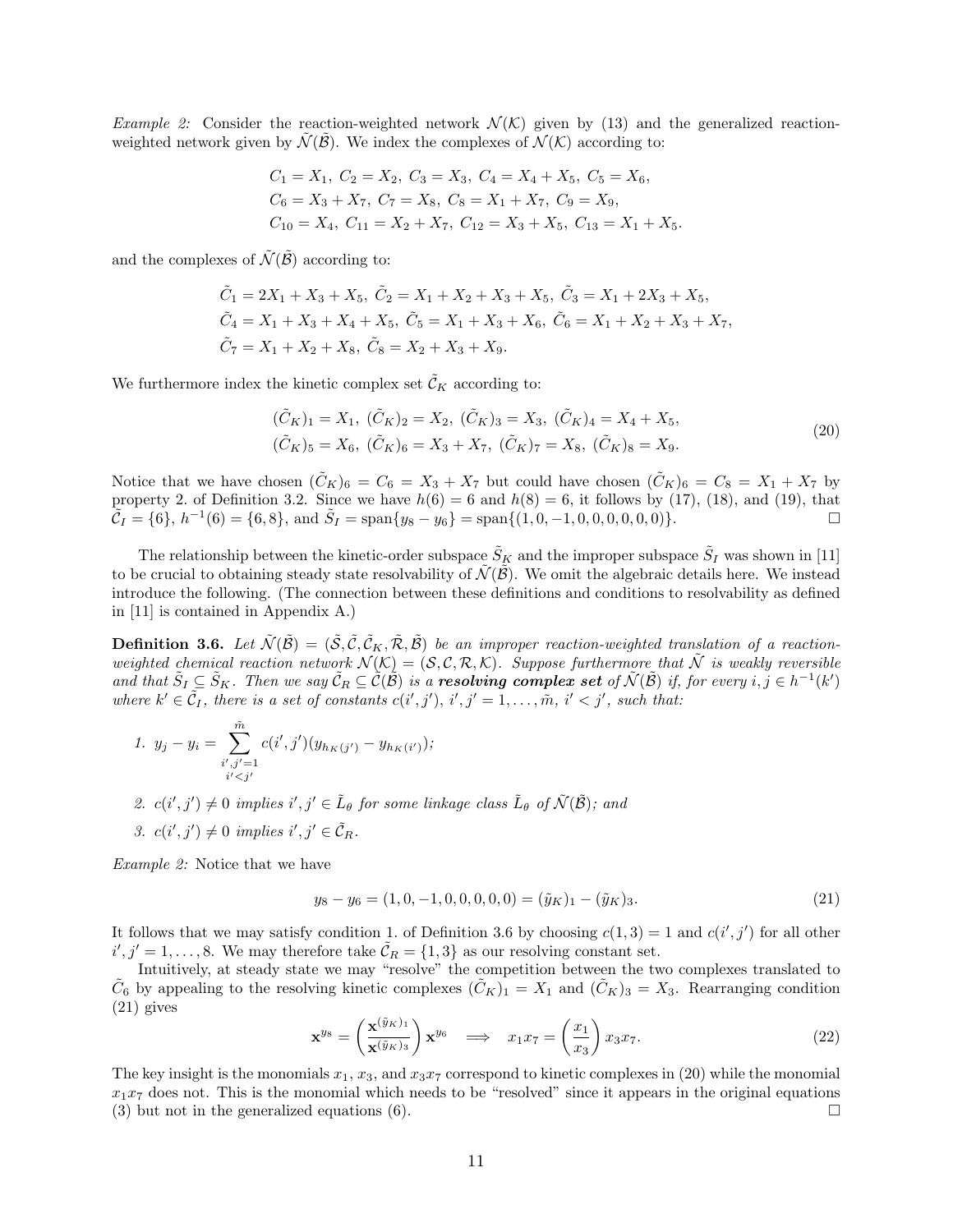**Remark 3.3.** The resolving complex set  $\tilde{\mathcal{C}}_R$  corresponds to the kinetic complexes which are required to related the vectors in  $\tilde{S}_I$  to those in  $\tilde{S}_K$ . Note that  $\tilde{S}_I \subseteq \tilde{S}_K$  gives a sufficient condition for  $\tilde{C}_R \neq \emptyset$  by Lemma 3 of [11]. Condition 2 follows from Lemma 3 of [11] and Lemma 3.2 here.

We now state the main technical result of the paper. The proof can be found in Appendix B. We also present there an alternative statement of the Theorem which may be more intuitive to some readers (Lemma 6.1). The statement presented here is more amenable to the computation procedure of Section 4.

**Theorem 3.1.** Let  $\tilde{\mathcal{N}}(\tilde{\mathcal{B}}) = (\tilde{\mathcal{S}}, \tilde{\mathcal{C}}, \tilde{\mathcal{C}}_K, \tilde{\mathcal{R}}, \tilde{\mathcal{B}})$  denote an improper reaction-weighted translation of a reactionweighted chemical reaction network  $\mathcal{N}(\mathcal{K}) = (\mathcal{S}, \mathcal{C}, \mathcal{R}, \mathcal{K})$ . Suppose that  $\tilde{\mathcal{N}}$  is weakly reversible,  $\tilde{\delta} = 0$ , and  $\tilde{S}_I \subseteq \tilde{S}_K$ . Suppose furthermore that there are complex sets  $\tilde{C}^*, \tilde{C}^{**} \subseteq \tilde{C}$ , and reaction sets  $\tilde{\mathcal{R}}^* \subseteq \tilde{\mathcal{R}}$  and  $\tilde{\mathcal{R}}^{**} \subseteq \tilde{\mathcal{C}}^{**} \times \tilde{\mathcal{C}}^*$  such that:

- 1.  $\tilde{C}_I \subseteq \tilde{C}^*$  and  $\tilde{C}_R \cap \tilde{C}^* = \emptyset$ ;
- 2.  $(i', j') \in \tilde{\mathcal{R}}^*$  if and only if  $i' \in \tilde{\mathcal{C}}^*$  and  $(i', j') \in \tilde{\mathcal{R}}$ ;
- 3.  $|\tilde{C}^{**}| = |\tilde{L}^*|$  where  $\tilde{L}^*$  is the set of linkage classes of the network  $(\tilde{S}, \tilde{C}^* \cup \tilde{C}^{**}, \tilde{\mathcal{R}}^* \cup \tilde{\mathcal{R}}^{**})$ ; and
- 4. The network  $(\tilde{S}, \tilde{\mathcal{C}}^* \cup \tilde{\mathcal{C}}^{**}, \tilde{\mathcal{R}}^* \cup \tilde{\mathcal{R}}^{**})$  is weakly reversible.

Then  $\mathcal{N}(\mathcal{K})$  and  $\tilde{\mathcal{N}}(\tilde{\mathcal{B}})$  are steady state resolvable.

The conditions of Theorem 3.1 may be understood in the following way. We construct a network  $(\tilde{S}, \tilde{C}^* \cup \tilde{C}^{**}, \tilde{\mathcal{R}}^* \cup \tilde{\mathcal{R}}^{**})$  which tracks paths from complexes in  $\tilde{C}_I$  to complexes in  $\tilde{C}_R$ . The four technical conditions of Theorem 3.1 guarantee that:

- (1-2) We consider all possible paths which originate at complexes in  $\tilde{C}_I$  and force them to stop if they reach a complex in  $\mathcal{C}_R$  (although they may stop earlier).
- (3-4) By continuing these paths, we attempt to construct a component (i.e. linkage class) which has a unique sink. If such a component can be constructed, this sink may then be connected to the rest of the component (by a reaction in  $\mathcal{R}^{**}$ ) to create a weakly reversible network.

The property of reaching a unique sink before passing through any complex in  $\tilde{\mathcal{C}}_R$  is key to the proof of Lemma 6.1 for guaranteeing reaction-weights exist for which  $\mathcal{N}(\mathcal{K})$  is steady state equivalent with  $\mathcal{N}(\mathcal{K})$ . The full statement of Lemma 6.1, and a proof is its equivalence to Theorem 3.1, are given in Appendix B.

*Example 2:* The required sets  $\tilde{C}^*, \tilde{C}^{**}, \tilde{\mathcal{R}}^*,$  and  $\tilde{\mathcal{R}}^{**}$  for application of Theorem 3.1 are given in Figure 1(b).



Figure 1: In (a), we have the improper reaction-weighted network  $\tilde{\mathcal{N}}(\tilde{\mathcal{B}}) = (\tilde{\mathcal{S}}, \tilde{\mathcal{C}}, \tilde{\mathcal{C}}_K, \tilde{\mathcal{R}}, \tilde{\mathcal{B}})$  corresponding to Example 2. Highlighted are the improper complex set  $\tilde{C}_I = \{6\}$  (pink) and resolving complex set  $\tilde{C}_R =$  ${1,3}$  (blue). In (b), we have the network  $(\tilde{\mathcal{S}}, \tilde{\mathcal{C}}^* \cup \tilde{\mathcal{C}}^{**}, \tilde{\mathcal{R}}^* \cup \tilde{\mathcal{R}}^{**})$  where  $\tilde{\mathcal{C}}^* = \{6,7,8\}$  (pink),  $\tilde{\mathcal{C}}^{**} = \{2\},\$  $\tilde{\mathcal{R}}^* = \{(6, 7), (6, 8), (7, 2), (7, 6), (8, 2), (8, 6)\}\$  (solid red arrows), and  $\tilde{\mathcal{R}}^{**} = \{(2, 6)\}\$  (dotted red arrow). It is clear that  $\left|\tilde{\mathcal{C}}^{**}\right| = |\tilde{\mathcal{L}}^*|$  and  $(\tilde{\mathcal{S}}, \tilde{\mathcal{C}}^* \cup \tilde{\mathcal{C}}^{**}, \tilde{\mathcal{R}}^* \cup \tilde{\mathcal{R}}^{**})$  is weakly reversible. Notice that  $\tilde{\mathcal{C}}^*$  does contain any complex in  $\tilde{\mathcal{C}}_R$  (although it is permissible to have  $\mathcal{C}^{**}$  contain such a complex). Also notice that reactions in  $\mathbb{R}^{**}$  need not be in the original network, nor be singletons, but that, by the construction of  $\mathcal{C}^{**}$ , they do need to originate at a sink of linkage class in  $\tilde{\mathcal{L}}^*$ . Since  $\tilde{\delta} = 0$ , Theorem 3.1 applies so that we are guaranteed  $\mathcal{N}(\mathcal{B})$  and  $\mathcal{N}(\mathcal{K})$  are steady state resolvable.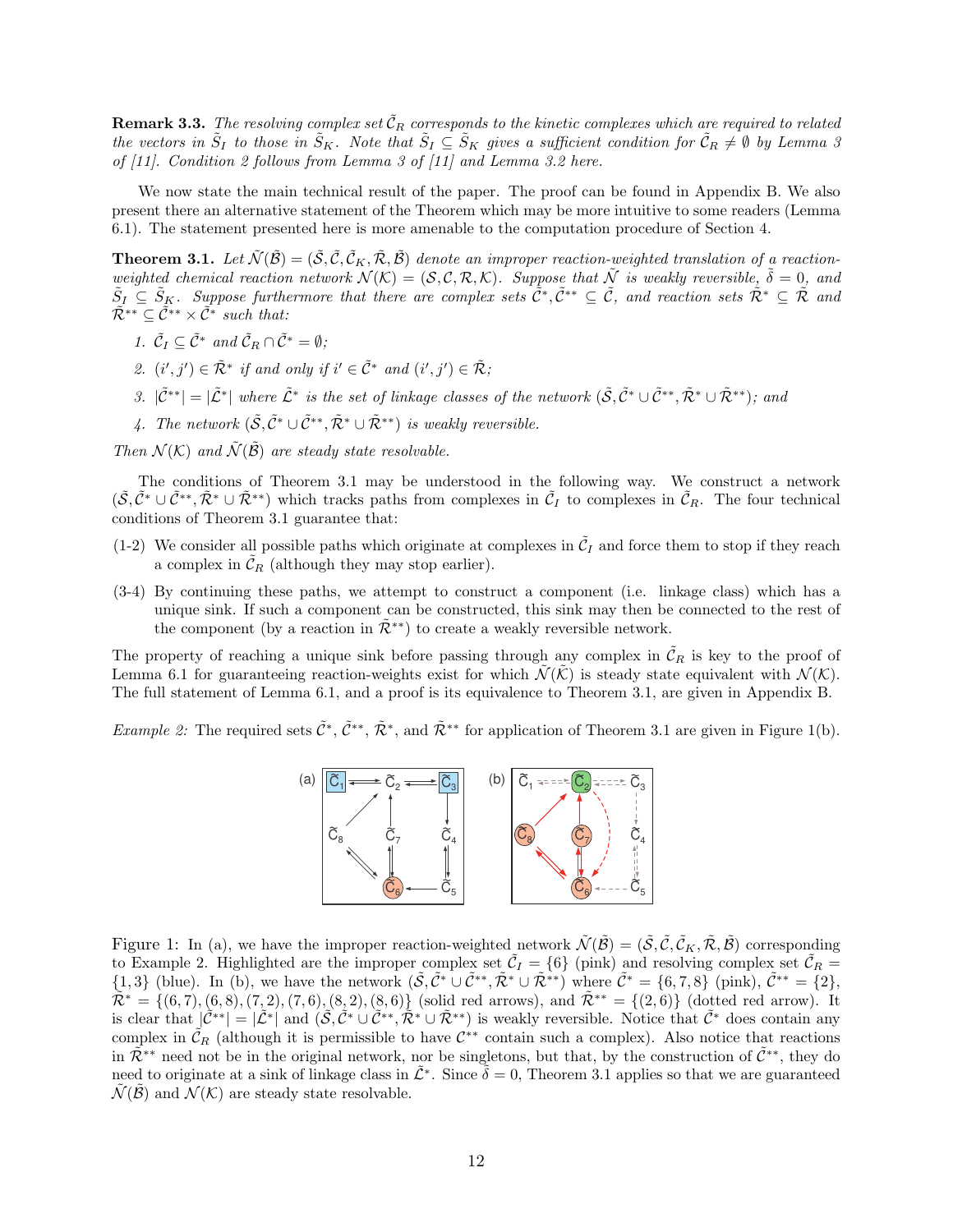### 4 Mixed-Integer Linear Programming Framework

As noted in the Section 1, when attempting to apply Definition 3.2 we do not have the network structure of the translation  $\mathcal{N}(\mathcal{B})$  given to us; rather, we much find it. In [11], Johnston presented a heuristic algorithm for determining network translations based on the network's decomposition in elementary flux modes. This method, however, required determining the network's stoichiometriometric generators and then enumerating all possible reaction cycles on the support of these generators. In the case of improper translations, it further required checking algebraic conditions on the network's reaction weights in order to guarantee resolvability. As such, it did not readily lend itself to computational algorithmization or implementation.

We instead adopt here the methodology introduced by Szederkényi in [23]. In that paper, the author introduced a method for determining dynamically equivalent realizations of mass action (or general polynomial) systems when the network structure of the desired realization is unknown. It was shown that the problem of determining a realization with the greatest or least number of reactions (a dense or sparse realization, respectively) could be formulated as a *mixed-integer linear programming* (MILP) problem. In subsequent papers, Szederk´enyi and various collaborators gave additional constraint sets capable of restricting to detailed and complex balanced mass action systems [24,25], weakly reversible mass action systems [13,26], and linearly conjugate mass action systems [12–14].

In this section, we build upon this framework to correspond mass action systems to generalized mass action systems through reaction-weighted network translation. In particular, we detail the logical equivalences corresponding to Definition 3.2 and Theorem 3.1. The corresponding MILP code is contained in Appendix C. We will also need to re-iterate the results of Johnston *et al.* in [13] and [14], respectively, pertaining to weak reversibility and minimizing the deficiency of realized networks.

#### 4.1 Initialization of MILP procedure

Suppose we have a reaction-weighted chemical reaction network  $\mathcal{N}(\mathcal{K}) = (\mathcal{S}, \mathcal{C}, \mathcal{R}, \mathcal{K})$  and wish to determine a reaction-weighted translation  $\tilde{\mathcal{N}}(\tilde{\mathcal{B}}) = (\tilde{\mathcal{S}}, \tilde{\mathcal{C}}, \tilde{\mathcal{C}}_K, \tilde{\mathcal{R}}, \tilde{\mathcal{B}})$ . We first reorder the complexes of C so that the first  $q = |\mathcal{C}(\mathcal{K})|$  complexes correspond to be kinetically-relevant complexes. We let  $\tilde{m}$  denote the number of potential kinetically-relevant complexes  $\mathcal{C}(\mathcal{B})$ . We initialize the following matrices:

- (1) The matrix  $Y \in \mathbb{Z}_{\geq 0}^{q \times n}$  with entries  $[Y]_{\cdot,i} = y_i$  where  $y_i, i = 1, \ldots, q$ , are the stoichiometric vectors of the kinetically-relevant complexes  $\mathcal{C}(\mathcal{K})$ .
- (2) The matrix  $\tilde{Y} \in \mathbb{Z}_{\geq 0}^{\tilde{m} \times n}$  with entries  $[\tilde{Y}]_{\cdot,i} = \tilde{y}_{i'}$  where  $\tilde{y}_{i',i}$ ,  $i' = 1, \ldots, \tilde{m}$ , are the stoichiometric vectors of the potential set of kinetically-relevant complexes  $\tilde{\mathcal{C}}(\tilde{\mathcal{B}})$ .
- (3) The matrix  $M \in \mathbb{R}^{q \times n}$  with entries  $[M]_{\cdot,i} = [Y \cdot A(\mathcal{K})]_{\cdot,i}, i = 1,\ldots,q$ , where  $A(\mathcal{K})$  is the Kirchoff matrix of  $\mathcal{N}(\mathcal{K})$ . That is, it is the restriction of  $Y \cdot A(\mathcal{K})$  to the kinetically-relevant complex set  $\mathcal{C}(\mathcal{K})$ .

We note the following:

- The kinetically-relevant complexes  $\tilde{\mathcal{C}}(\tilde{\mathcal{B}})$  which compose  $\tilde{Y}$  need not overlap with the kineticallyrelevant complexes  $\mathcal{C}(\mathcal{K})$  which compose Y as they did in [12–14, 20, 23–26]. We leave the selection of the candidate stoichiometric complexes as an avenue for future work.
- The complexes in  $\tilde{Y}$  may not appear in any reaction selected by the computational algorithm and therefore may not appear in  $\mathcal{N}(\mathcal{B})$ . This is a slight abuse of convention within CRNT literature but will be allowed in the present context. It was shown in [14] that such this abuse of convention does not alter the deficiency of the network or the property of weak reversibility.
- In contrast to the results of  $[11]$ , the method presented here determines a translation for a specific set of chosen rate constants only. In particular, the reaction-weights of  $\mathcal{N}(\mathcal{K})$  must be numeric rather than symbolic. The numerical procedure presented here, however, may nevertheless inform subsequent symbolic analysis.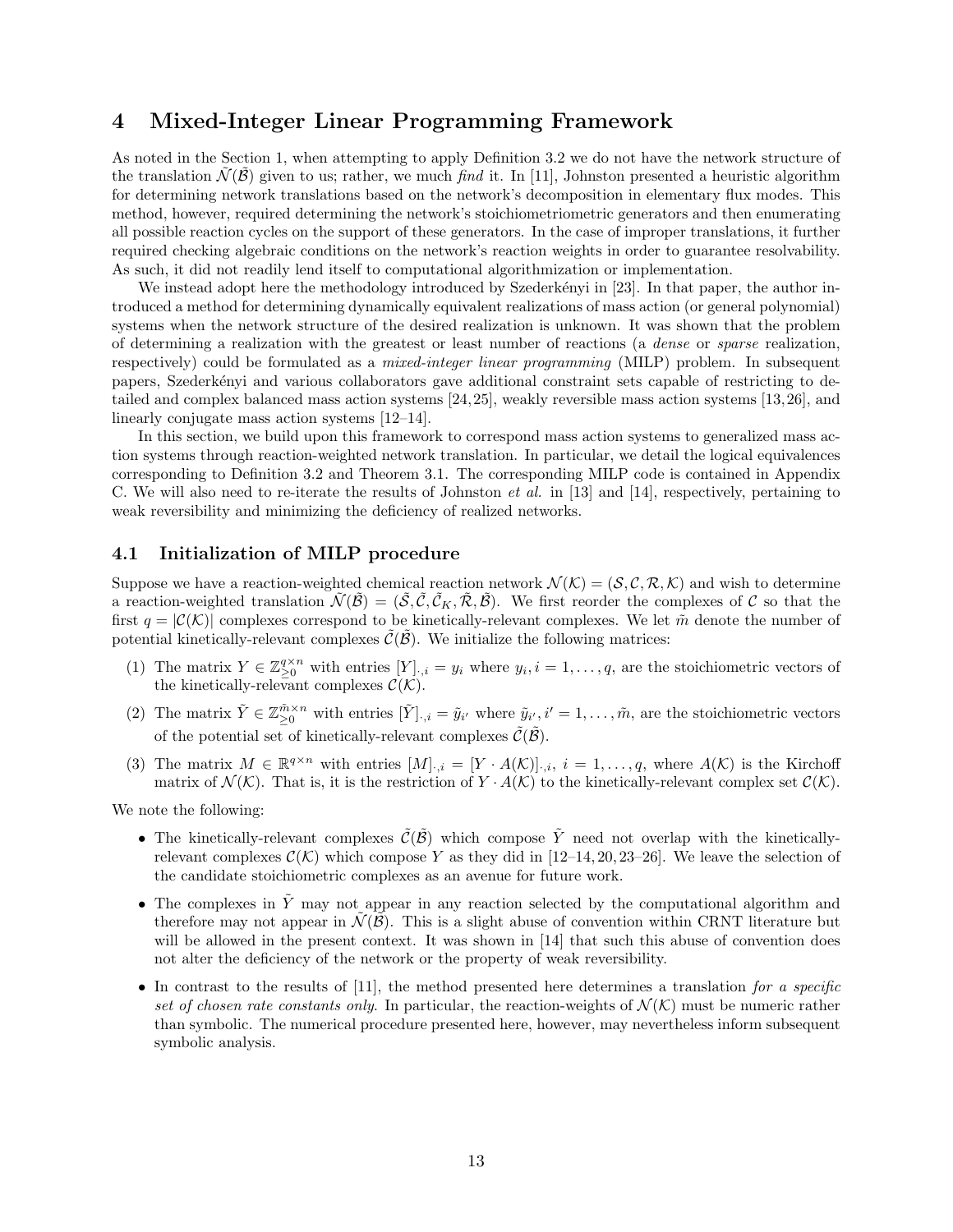#### 4.2 Implementing Proper and Improper Translations

In this section, we derive the necessary logical relations to guarantee that the conditions of Definition 3.2 are satisfied. We introduce decision variables  $H[i, j'] \in \{0, 1\}, i = 1, ..., q, j' = 1, ..., \tilde{m}$ , and  $\tilde{b}[i', j'] \geq 0$ ,  $i', j' = 1, \ldots, \tilde{m}, i' \neq j'$ , so that

$$
\begin{cases}\nH[i,j']=1, & \text{if and only if } h(i)=j'.\\ \n\tilde{b}[i',j']>0, & \text{if and only if } (i',j')\in\tilde{\mathcal{R}}\n\end{cases}
$$
\n
$$
(23)
$$

We can accommodate (23) and (11) with the constraint set (Trl1) where  $\tilde{A}(\tilde{B})$  is the matrix with off-diagonal entries  $[\tilde{A}(\tilde{\mathcal{B}})]_{i',j'} = \tilde{b}[j',i'], i' \neq j',$  and  $H \in \mathbb{Z}^{q \times \tilde{m}}$  is the matrix with entries  $H_{i,j'} = H[i,j']$ . We can further restrict to proper translations by imposing the constraint set (Trl2).

In order to satisfy properties  $1(a - c)$  of Definition 3.2, we introduce variables  $\lambda[i, j'] \geq 0$ ,  $i = 1, \ldots, q$ ,  $j' = 1, \ldots, \tilde{m}$ , such that

$$
\lambda[i, j'] > 0, \qquad \text{if and only if } \lambda(i, j') > 0. \tag{24}
$$

We can accommodate (24) with the constraint set (TrI3) where  $\Lambda \in \mathbb{R}^{m \times q}$  is the matrix with entries  $\Lambda_{j',i} = \lambda[i,j']$ . Notice that this constraint set is only distinct from (Trl1) if we are allowing improper translations. Consquently, if we are interested only in proper translations, we use (Trl1) and (Trl2), and if we are interested in improper translations (or do not care which is attained) we use (Trl1) and (Trl3).

#### 4.3 Implementing Weak Reversibility

In this section, we reiterate the results of [13] and [14], respectively, for guaranteeing that the translation is weak reversibility and that it has the minimal structural deficiency.

In order to guarantee  $\tilde{\mathcal{N}}(\tilde{\mathcal{B}})$  is weakly reversible, we introduce decision variables  $\tilde{w}[i',j'] \geq 0, i', j' =$  $1, \ldots, \tilde{m}, i' \neq j'$ , so that

$$
\begin{cases}\n\tilde{w}[i',j'] > 0, \\
\mathbf{1} \cdot \tilde{A}(\tilde{\mathcal{W}}) = \mathbf{0}, \\
\tilde{A}(\tilde{\mathcal{W}}) \cdot \mathbf{1} = \mathbf{0},\n\end{cases}\n\text{if and only if } (i',j') \in \tilde{\mathcal{R}}
$$
\n
$$
(25)
$$
\n
$$
\tilde{A}(\tilde{\mathcal{W}}) \cdot \mathbf{1} = \mathbf{0},
$$

where  $\tilde{A}(\tilde{W})$  is the matrix with off-diagonal entries  $[\tilde{A}(\tilde{W})]_{i',j'} = \tilde{w}[j',i'], i' \neq j'.$  The matrix  $\tilde{A}(\tilde{W})$  has the same structure as  $\tilde{A}(\tilde{\mathcal{B}})$  but has been scaled along its columns (for details, see [13]). The logical requirements  $(25)$  can be accommodated by the constraint set  $(\mathbf{WR})$ .

We now introduce decision variables capable of calculating the deficiency of a chemical reaction network. It was observed in [14] that m and s are fixed prior to the optimization begin, so that to determine the deficiency it suffices to calculate the number of linkage classes. It also follows by the well-known property  $\delta = m - s - \ell \geq 0$  that  $\ell \leq m - s$ . Since we have  $\tilde{s} = s$  for weakly reversible network translations by Lemma 3.1, it is sufficient to allow at most  $\tilde{\ell} = \tilde{m} - s$  linkage classes. Following [14], we introduce decision variables  $\gamma[i',\theta]\in\{0,1\}, i'=1,\ldots,\tilde{m}, \theta=1,\ldots,\tilde{m}-s$ , and  $\tilde{L}[\theta]\in[0,1], \theta=1,\ldots,\tilde{m}-s$ , so that

$$
\begin{cases}\n\gamma[i', \theta] = 1, & \text{if and only if } i' \in \tilde{L}_{\theta} \\
\tilde{L}[\theta] = 1, & \text{if and only if } \tilde{L}_{\theta} \neq \emptyset \\
\tilde{w}[i', j'] > 0, & \text{for } i' \neq j' \text{ implies } i', j' \in \tilde{L}_{\theta} \text{ for some } \theta \in \{1, \dots, \tilde{m} - s\}\n\end{cases}
$$
\n(26)

where  $\tilde{L}_{\theta}$ ,  $\theta = 1, \ldots, \tilde{m} - s$ , are the (potential) linkage classes of  $\tilde{\mathcal{N}}(\tilde{\mathcal{B}})$ .

The variables  $\gamma[i', \theta]$  keep track of which complexes are assigned to which linkage class while the variables  $L[\theta]$  keep track of whether a particular linkage classes has complexes in it. It is worth noting that unused complexes in the potential complex set are assigned to their own isolated linkage classes. This is a slight abuse of chemical reaction network convention but will be allowed in the present context. It was noted in [14] that allowing isolated linkage classes does not alter the network property of weak reversibility or the value of the deficiency. The final requirement of (26) guarantees that no reaction may proceed between complexes on different linkage classes.

It was also noted in [14] that the assignment of complexes to linkage classes is not unique since any permutation of the assignment of linkage classes corresponds to the same network. This can be a significant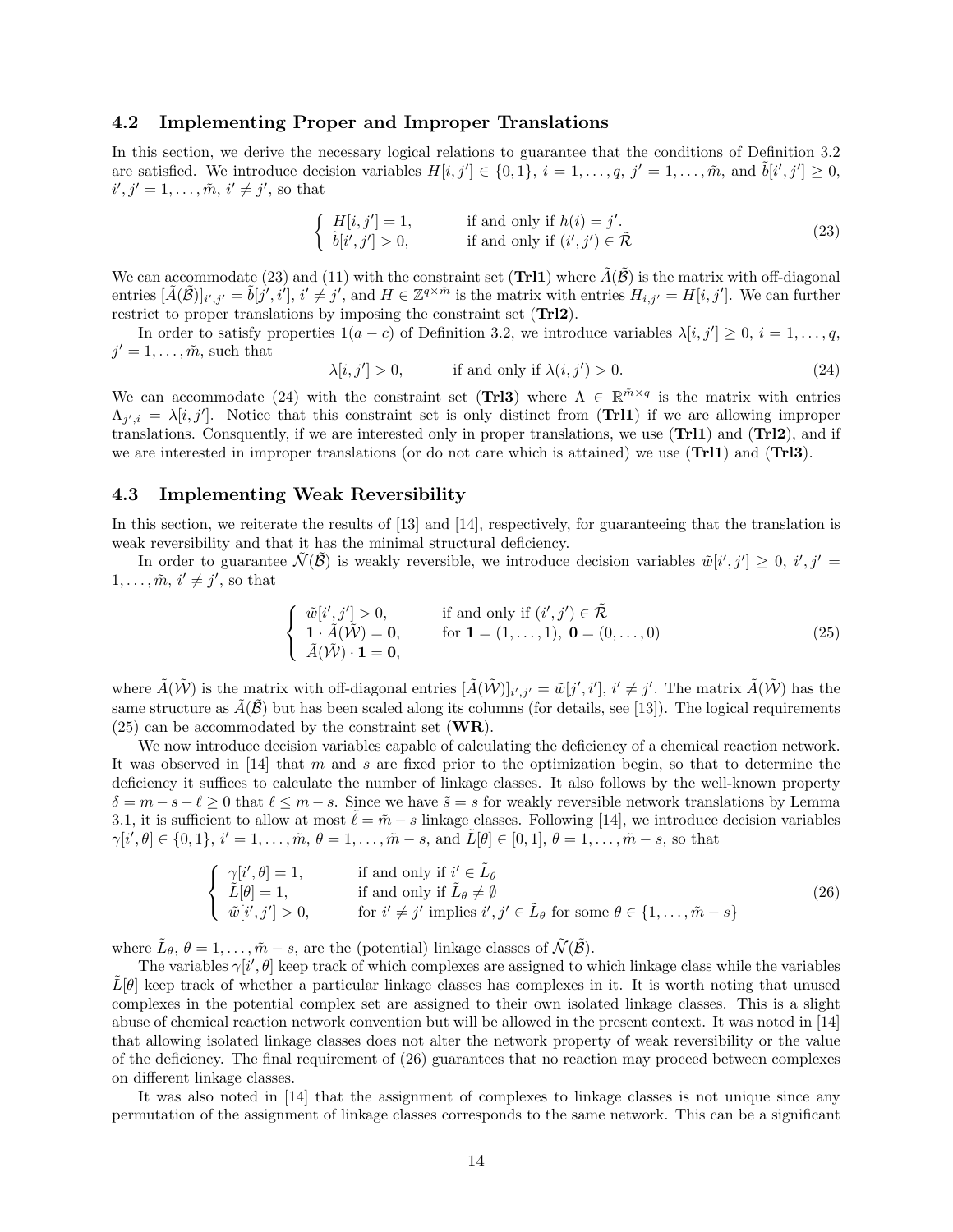problem for the efficiency of mixed integer programming methods. We therefore require that partition structure, if it can be found, is unique. This uniqueness requirement and (26) can be accommodated with the constraint set  $(\textbf{Def})$ . (See [14] for a rigorous justification of these constraints.)

We may now find the weakly reversible reaction-weighted translated chemical reaction network with the underlying reaction network with the minimal deficiency by optimizing (MinDef) over the constraint (Trl1), (Trl3), (WR), and (Def). If we are only interested in proper reaction-weighted translations, we may substitute the constraint set (Trl2) in place of (Trl3).

#### 4.4 Implementing steady state Resolvability

In this section, we develop constraint sets which guarantee that the conditions of Theorem 3.1 are satisfied for improper translations. We will divide this into the three steps.

Step 1: Determine constants  $c(i',j')$  consistent with Definitions 3.5 and 3.6: It will not be necessary to assign decision variables to track  $\tilde{\mathcal{C}}_I$  and  $\tilde{\mathcal{C}}_R$  specifically. We will instead build conditions which will accurately determine the constants  $c(i', j')$  in Definition 3.6. Note first of all, however, that the complex vectors relevant to condition 1. of Definition 3.6 are found in the matrix Y rather than  $\hat{Y}$ . We therefore define the variables  $c[i, j] \geq 0$ ,  $i, j = 1, \ldots, q$ ,  $i \neq j$ , and require that

$$
c[i, j] > 0
$$
 if and only if  $h(i) = i', h(j) = j'$ , and either  $c(i', j') \neq 0$  or  $c(j', i') \neq 0$ .

To track the improper and resolving complex sets,  $\tilde{C}_I$  and  $\tilde{C}_R$ , we introduce the variables

$$
\begin{cases}\n\delta_{I}[i,j] \in \{0,1\}, & i,j = 1,\dots,q, i < j \\
\delta_{K}[i,j] \in \{0,1\}, & i,j = 1,\dots,q, i < j \\
\gamma_{K}[i,\theta] \in \{0,1\}, & i = 1,\dots,q, \theta = 1,\dots,\tilde{m} - s.\n\end{cases} \tag{27}
$$

The variables  $\delta_I[i,j]$  track the supports of the complexes in Y which are mapped through h to  $\tilde{C}_I$  (lefthand sides of condition 1. of Definition 3.6) while variables  $\delta_R[i, j]$  track the supports of the complexes in Y which are mapped through h to  $\tilde{\mathcal{C}}_R$  (right-hand sides of condition 1. of Definition 3.6). The variables  $\gamma_K[i, \theta]$  correspond the linkage classes in  $\mathcal{N}(\mathcal{B})$  to the supports of the complexes in Y so that condition 2. of Definition 3.6 may be imposed.

In order to limit the number of variables in the system, we attempt to satisfy condition 1. of Definition 3.6 simultaneously over all pairs  $i, j \in h^{-1}(k')$  where  $k' \in \tilde{C}_I$ . We introduce a stochastic parameter  $v[i, j] \in$  $[\sqrt{\epsilon}, 1/\sqrt{\epsilon}], i, j = 1, \ldots, q, i < j$ , and consider the  $v[i, j]$ -weighted sum of the conditions in condition 1. of Definition 3.6. The introduction of the parameter stochastic parameter  $v[i, j]$  makes it almost certain that linear dependence does not become an issue when summing over the left-hand sides of condition 1 of Definition 3.6. The parameters are chosen over the range  $[\sqrt{\epsilon}, 1/\sqrt{\epsilon}]$  rather than the more natural  $[\epsilon, 1/\epsilon]$  for numerical stability.

In order to satisfy the requirements of Definition 3.5 and 3.6, we require the following logical relations:

$$
\begin{cases}\n\delta_I[i,j] = 1, & \text{if and only if } h(i) = k' \text{ and } h(j) = k' \text{ for some } k' \in \tilde{C}_I \\
\delta_K[i,j] = 1, & \text{if and only if } c(i,j) > 0 \text{ or } c(j,i) > 0 \\
\gamma_K[i,\theta] = 1, & \text{if and only if } h(i) = k' \text{ and } k' \in \tilde{L}_{\theta}\n\end{cases}
$$
\n(28)

We can accommodate the requirements of  $(28)$  with the constraint set  $(Rsl1)$ .

Step 2: (conditions (1-2) of Theorem 3.1): We introduce the decision variables  $\tilde{C}^*[i'] \in \{0,1\}$ ,  $i' = 1, \ldots, \tilde{m}$ , and  $\tilde{b}^*[i', j'] \ge 0, i', j' = 1, ..., \tilde{m}, i' \ne j',$  and impose

$$
\begin{cases}\n\tilde{C}^*[i']=1, & \text{if and only if } i' \in \tilde{C}^* \\
\tilde{b}^*[i',j'] > 0, & \text{if and only if } (i',j') \in \tilde{\mathcal{R}}^*. \n\end{cases}
$$
\n(29)

We want  $\tilde{\mathcal{C}}^*$  to restrict the supports of  $\tilde{\mathcal{C}}_I$  and  $\tilde{\mathcal{C}}_R$  according to condition 1. of Theorem 3.1. We also want  $\tilde{\mathcal{C}}^*$  and the reaction network  $\tilde{\mathcal{R}}$  to restrict  $\tilde{\mathcal{R}}^*$  according to condition 2. of Theorem 3.1. We can accomplish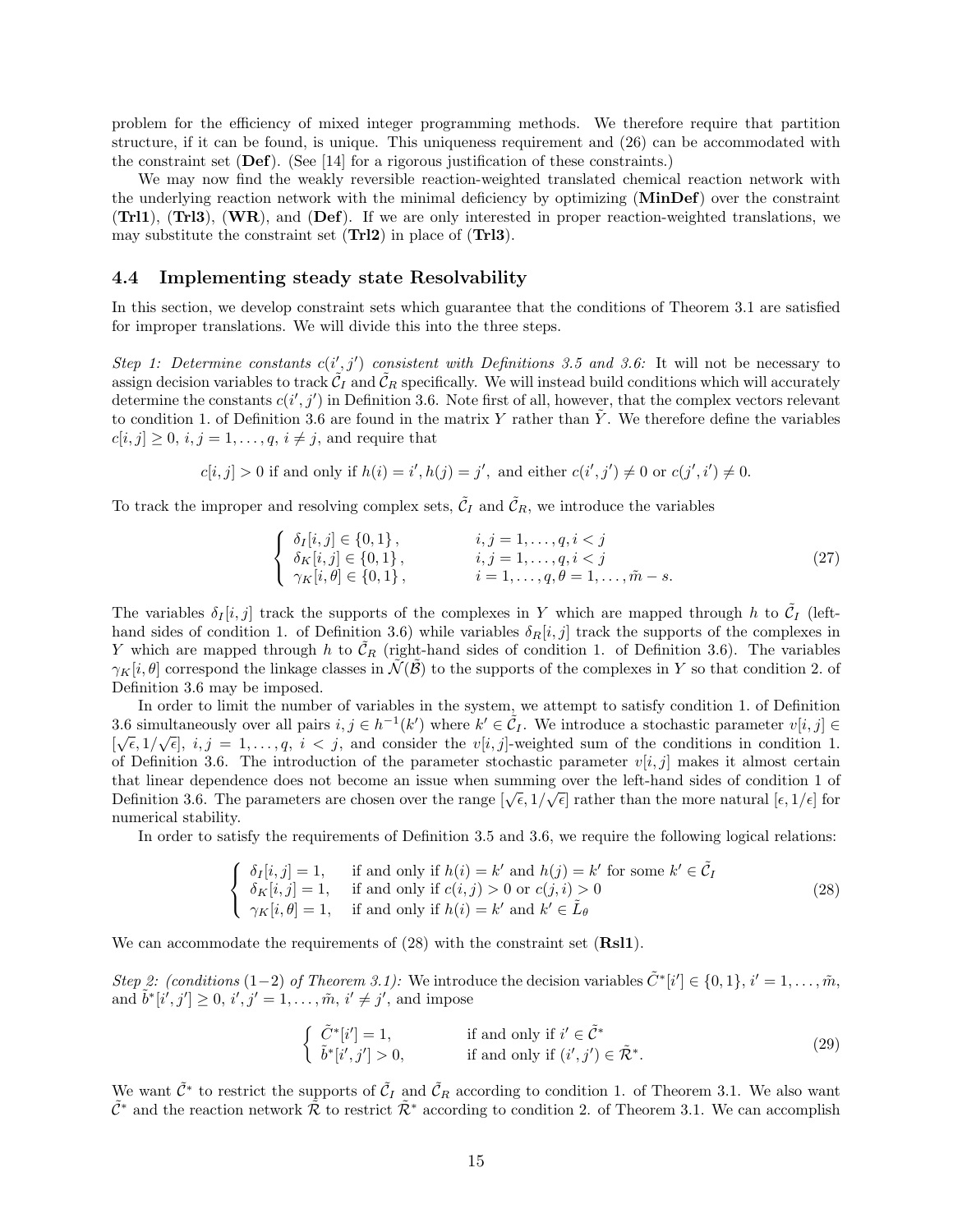this with the constraint set (Rsl2).

Step 3: (conditions  $(3-4)$  of Theorem 3.1): We introduce the decision variables

$$
\begin{cases}\n\tilde{C}^{**}[i'] \in \{0, 1\}, & i' = 1, \dots, \tilde{m} \\
\tilde{b}^{**}[i', j'] \ge 0, & i', j' = 1, \dots, \tilde{m}, i' \ne j' \\
\gamma^*[i', \theta] \ge 0, & i' = 1, \dots, \tilde{m}, \theta = 1, \dots, \tilde{\ell}^* \\
\tilde{L}^*[{\theta}] \in \{0, 1\}, & \theta = 1, \dots, \tilde{\ell}^*\n\end{cases}
$$
\n(30)

where  $\tilde{\ell}^*$  is a predetermined upper limit on the number of linkage classes of  $(\tilde{S}, \tilde{\mathcal{C}}^* \cup \tilde{\mathcal{C}}^{**}, \tilde{\mathcal{R}}^* \cup \tilde{\mathcal{R}}^{**})$ . Note that this may be strictly larger than  $\tilde{m} - s$ . We impose that

$$
\begin{cases}\n\tilde{C}^{**}[i']=1, & \text{if and only if } i' \in \tilde{C}^{**} \\
\tilde{b}^{**}[i',j'] > 0, & \text{if and only if } (i',j') \in \tilde{\mathcal{R}}^{**} \\
\gamma^*[i',\theta]=1, & \text{if and only if } i' \in \tilde{L}^*_{\theta} \\
\tilde{L}^*[\theta]=1, & \text{if and only if } \tilde{L}^*_{\theta} \neq \emptyset\n\end{cases}
$$
\n
$$
(31)
$$

where  $\tilde{L}_{\theta}^{*}$  is a linkage class of  $(\tilde{\mathcal{S}}, \tilde{\mathcal{C}}_{\cdot}^{*} \cup \tilde{\mathcal{C}}^{**}, \tilde{\mathcal{R}}^{*} \cup \tilde{\mathcal{R}}^{**})$ . That is, the variables  $\tilde{C}^{**}[i']$  keep track of the complexes in  $\tilde{\mathcal{C}}^{**}$  while the variables  $\tilde{b}^{**}[i',j']$  keep track of the structure of  $\tilde{\mathcal{R}}^{**}$ . The variables  $\gamma^*[i',\theta]$  and  $\tilde{L}^*[\theta]$  keep track of the linkage classes of  $(\tilde{S}, \tilde{C}^* \cup \tilde{C}^{**}, \tilde{\mathcal{R}}^* \cup \tilde{\mathcal{R}}^{**})$  (see Section 4.3). We can accommodate the requirements of conditions (3-4) of Theorem 3.1 with the constraint set (Rsl3). In order to limit the size of the components in  $(\tilde{S}, \tilde{C}^* \cup \tilde{C}^{**}, \tilde{\mathcal{R}}^* \cup \tilde{\mathcal{R}}^{**})$ , we can additionally optimize over (MinC).

# 5 Applications

In this section, we apply the computational methodology of Section 4 to two examples drawn from the mathematical biology literature.

The first network was considered earlier as Example 2 in Section 3.2. The model was original introduced as a candidate EnvZ/OmpR signaling pathway mechanism in escherichia coli by Shinar and Feinberg in the Supporting Online Material of [22]. The model was shown to be steady state equivalent to a generalized reaction network in [11]. The second network is modified from a model of the PFK-2/FBPase-2 mechanism in mammals which was originally presented by Dasgupta *et al.* in [3,15]. The application of network translation to this model is novel. All computations were performed with the GNU Linear Programming Kit (GLPK) on the author's personal use Toshiba Satellite laptop (AMD Quad-Core A6-Series APU, 6GB RAM). Full details of the computations are contained in the Supplemental Material.

#### 5.1 Application I: EnvZ-OmpR Mechanism

Reconsider the mechanism given in Example 2 in Section 3.2. We now apply the computational process presented in Section 4. The details of the initialization are contained in the the Supplementary Material. We note here, however, that we have initialized the rate constants stochastically within the range  $k_i \in [\sqrt{\epsilon}, 1/\sqrt{\epsilon}]$ ,  $i = 1, \ldots, 14$ , rather than chosing them to be fixed constants. The code was run 25 times, with an average time to completion of 2.788 seconds and a standard deviation of 1.4898 seconds. In each case, the algorithm successfully found the weakly reversible network translation given in Figure 1(b).

This is consistent with the translation obtained in [11]. To further check the consistency of the code, we observe that it returned the sets  $\tilde{C}_I = \{6\}, \tilde{C}_R = \{1, 3\}, \tilde{C}(6) = \{6, 7, 8\}, \tilde{\mathcal{R}}^* = \{(6, 7), (6, 8), (7, 2), (7, 6), (8, 2),$  $(8,6)$ ,  $\tilde{C}^{**} = \{2\}$ , and  $\tilde{\mathcal{R}}^{**} = \{(2,6)\}$ . This is consistent with the application of Theorem 3.1 to the reactionweighted translation  $\tilde{\mathcal{N}}(\tilde{\mathcal{B}})$  (see Figure 1(c)). Since the network has  $\delta = 0$ , it follows by Theorem 3.1 that the network is steady state resolvable. (Further methodology for characterizing the steady state set is contained in the Supplemental Material and in [11].)

#### 5.2 Application II: PFK-2/FBPase-2 Mechanism

Consider the following hypothetical PFK-2/FBPase-2 mechanism contained in Figure 2. This model is based on one proposed in [3, 15] but differs in the reversible reaction pair  $C_3 \rightleftarrows C_4$  which corresponds to  $\emptyset \rightleftarrows X_3$ .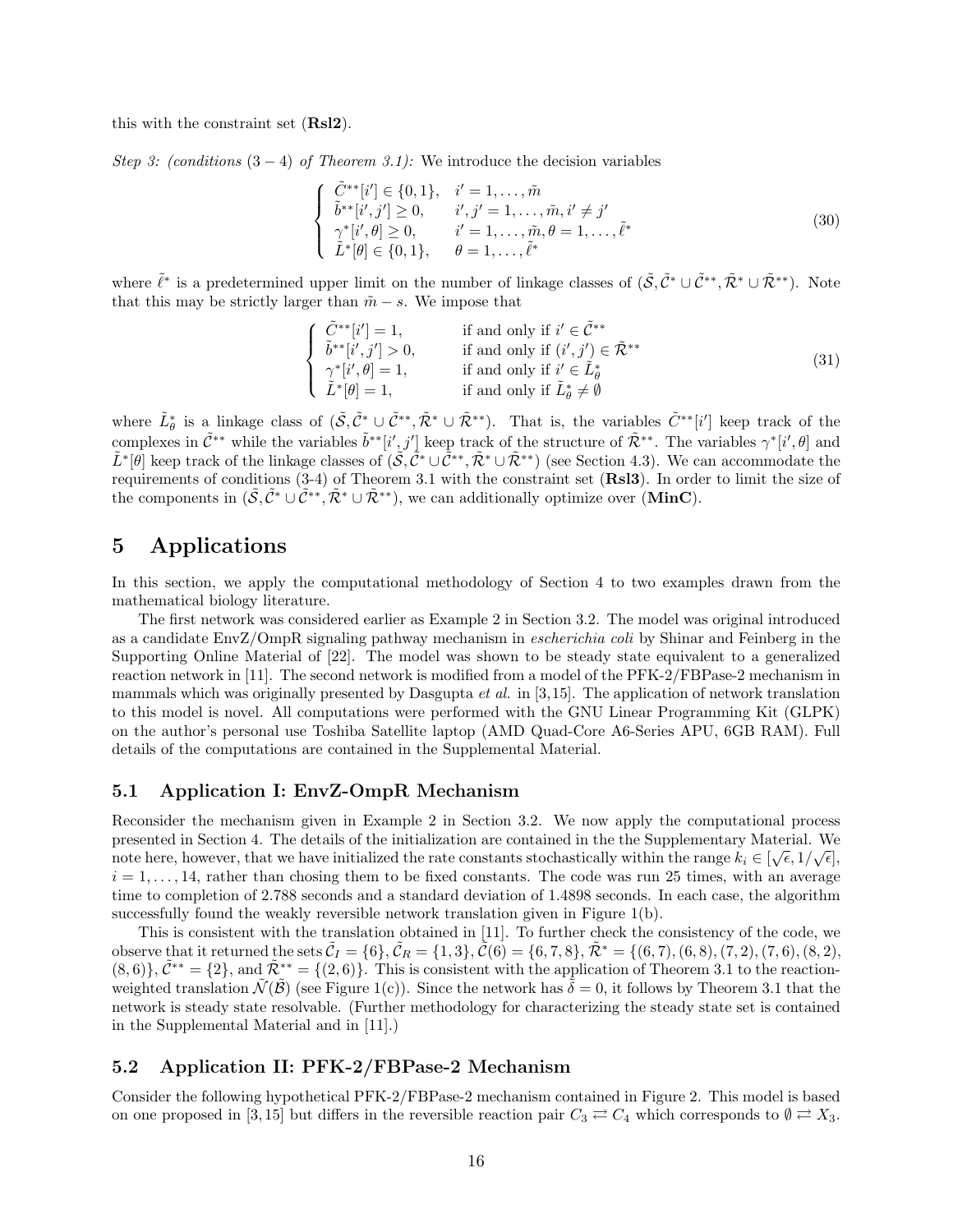Our mechanism therefore allows for inflow and outflow of Fructose 6-phosphate (F6P). We defer biochemical justification and analysis of this mechanism to [3, 15].



Figure 2: Candidate PFK-2/FBPase-2 mechanism in mammalian cells.

We now apply the computational algorithm of Section 4. We first simplify the model by assuming that  $k_{19} = k_{20}$  and initializing the remaining reaction-weights stochastically from the range  $k_i \in [\sqrt{\epsilon}, 1/\sqrt{\epsilon}],$  $i = 1, \ldots, 20$ . The code was run successfully 25 times with an average completion time of 6.604 seconds seconds and a standard deviation of 2.6871 seconds.

A recurring network structure for the translation was the one contained in Figure 3(a). Note that both  $C_2 = X_2$  and  $C_5 = X_2 + X_3$  are translated to  $\tilde{C}_4 = X_2 + 2X_3$ , and both  $C_9 = X_7$  and  $C_{13} = X_3 + X_7$  are translated to  $\tilde{C}_8 = X_3 + X_7$ . The reaction-weighted translation is therefore improper. The algorithm returned the  $sets \tilde{C}_I = \{4, 8\}, \tilde{C}_R = \{1, 2\}, \tilde{C}^* = \{3, 4, 5, 6, 7, 8, 9\}, \tilde{\mathcal{R}}^* = \{(3, 4), (4, 3), (4, 5), (5, 4), (5, 6), (6, 7), (8, 4), (8, 7),$  $(8, 9), (8, 11), (9, 8)$ ,  $\tilde{C}^{**} = \{11\}$ , and  $\tilde{\mathcal{R}}^{**} = \{(11, 9)\}$ . Notice that, even though the technical conditions of Theorem 3.1 are satisfied trivially (see Figure 3(b)), the algorithm still constructs a weakly reversible component containing  $\tilde{\mathcal{C}}_I$ . Details of the computation are contained in the Supplementary Material.

Notice that we may not apply Theorem 3.1 directly since the network has  $\delta = 2$ . Nevertheless, it can shown that ker( $Y \cdot A(\mathcal{K})$ ) decomposes in such a way steady state equivalence may be guaranteed (see Supplementary Material). The generalized mass action system with the rate constants given in Table 1 has the same steady states as the original system. Note that, although the computational process requires numerical values for the reaction-weights, the insight gained from the process was able to guide a correspondence which can be shown to work for all reaction-weights.

Table 1: Reaction-weights for steady state equivalence of  $\mathcal{N}(\mathcal{K})$  and  $\tilde{\mathcal{N}}(\tilde{\mathcal{K}})$ .

| $k_1 = k_1$                      | $k_6 = k_6$       | $k_{11} = k_{11}$ | $k_{16} = k_{16}$                         |
|----------------------------------|-------------------|-------------------|-------------------------------------------|
| $\tilde{k}_2 = k_2$              | $k_7 = k_7$       | $k_{12} = k_{12}$ | $\tilde{k}_{17} = k_{17} + k_{20}$        |
| $\tilde{k}_3 = k_3$              | $k_8 = k_8$       | $k_{13} = k_{13}$ | $\tilde{k}_{18} = \frac{k_3}{k_4} k_{18}$ |
| $k_4 = k_4$                      | $k_9=k_9$         | $k_{14} = k_{14}$ | $k_{19} = k_{19}$                         |
| $\tilde{k}_5=\frac{k_3}{k_4}k_5$ | $k_{10} = k_{10}$ | $k_{15} = k_{15}$ | $k_{20} = k_{20}$                         |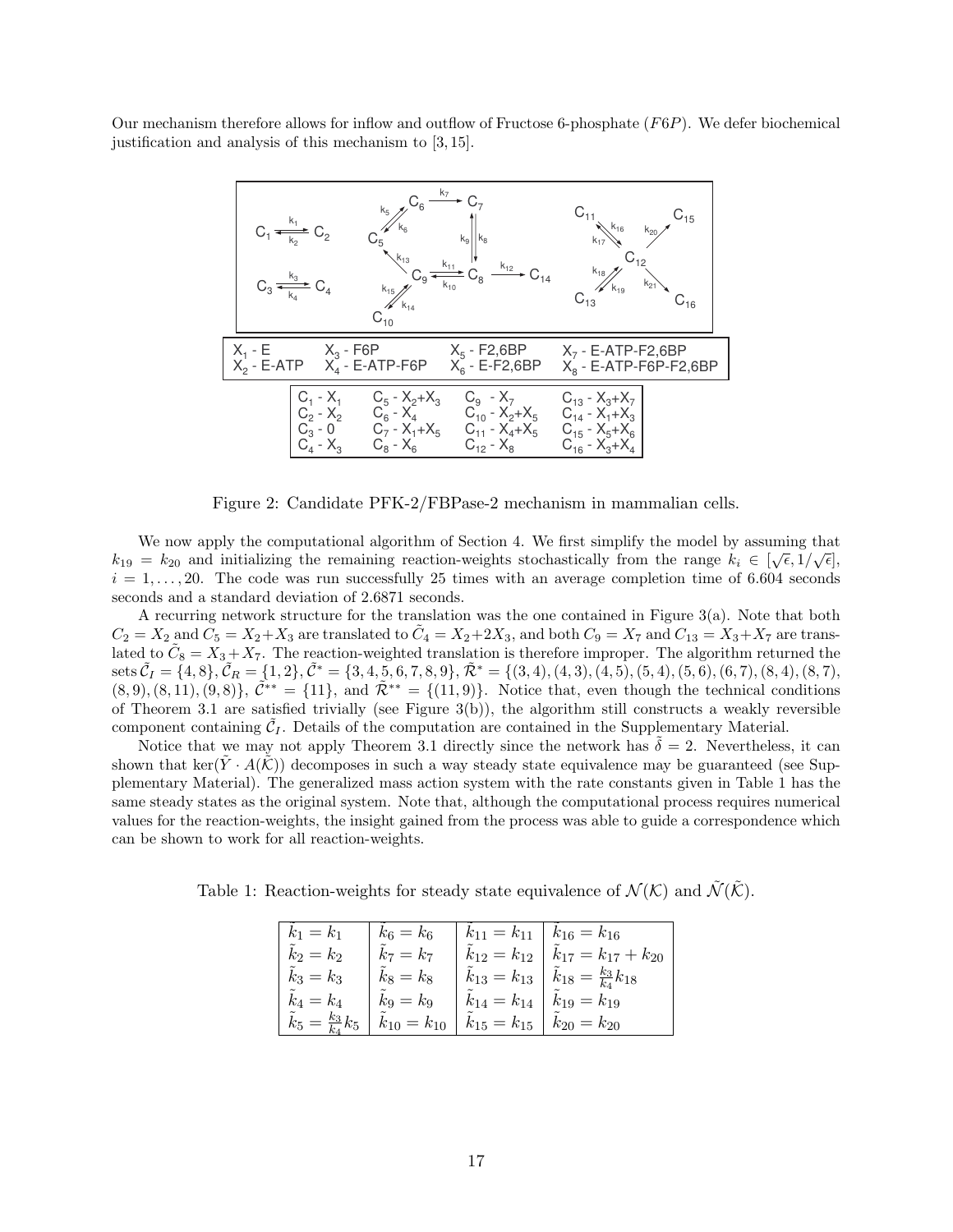

Figure 3: In (a), we have the computationally-determined reaction-weighted translation  $\tilde{\mathcal{N}}(\tilde{\mathcal{K}})$  for the PFK-2/FBPase-2 mechanism contained in Figure 2. In (b), we identify  $\tilde{\mathcal{C}}^* = \{3, 4, 5, 6, 7, 8, 9\}$ (pink),  $\tilde{\mathcal{C}}^{**} = \{11\}$  (green), and the reaction sets  $\tilde{\mathcal{R}}^{*}$  (solid red arrows) and  $\tilde{\mathcal{R}}^{**} = \{(11, 9)\}$  (dashed red arrow). The network  $(\tilde{S}, \tilde{C}^* \cup \tilde{C}^{**}, \tilde{\mathcal{R}}^* \cup \tilde{\mathcal{R}}^{**})$  is clearly weakly reversible.

# 6 Conclusions and Future Work

In this paper, we have extended the theory of network translation [11] in two important ways:

- (Q1) We have presented conditions which suffice to guarantee steady state resolvability of a reactionweighted network  $\mathcal{N}(\mathcal{K})$  and a reaction-weighted translation  $\mathcal{N}(\mathcal{B})$  (Theorem 3.1). Importantly, these conditions are graph theoretic in nature and do not require an enumeration over all cycles on the support of the elementary flux modes as was previously required by [11].
- (Q2) We have presented an algorithm for determining whether a reaction-weighted translation of a given chemical reaction network exists. This algorithm is implementable within the well-known MILP framework and is capable of imposing the technical conditions of Theorem 3.1. The code is contained in Appendix C.

There are numerous avenues open for future work in the study of network translations, and generalized mass action systems in general. The avenues specifically related to the work contained in this paper include:

1. Algorithmic determination of optimal  $\tilde{Y}$ : The MILP algorithm presented in Section 4 requires initialization of the matrix Y consisting of potential stoichiometric complexes in the network  $\mathcal N$ . Without prior intuition, a suitable choice of these complexes may not be obvious. Nevertheless, this choice set should be kept small to maintain computation efficiency. Algorithmically determining a suitable set of potential stoichiometric complexes is therefore a primary concern moving forward.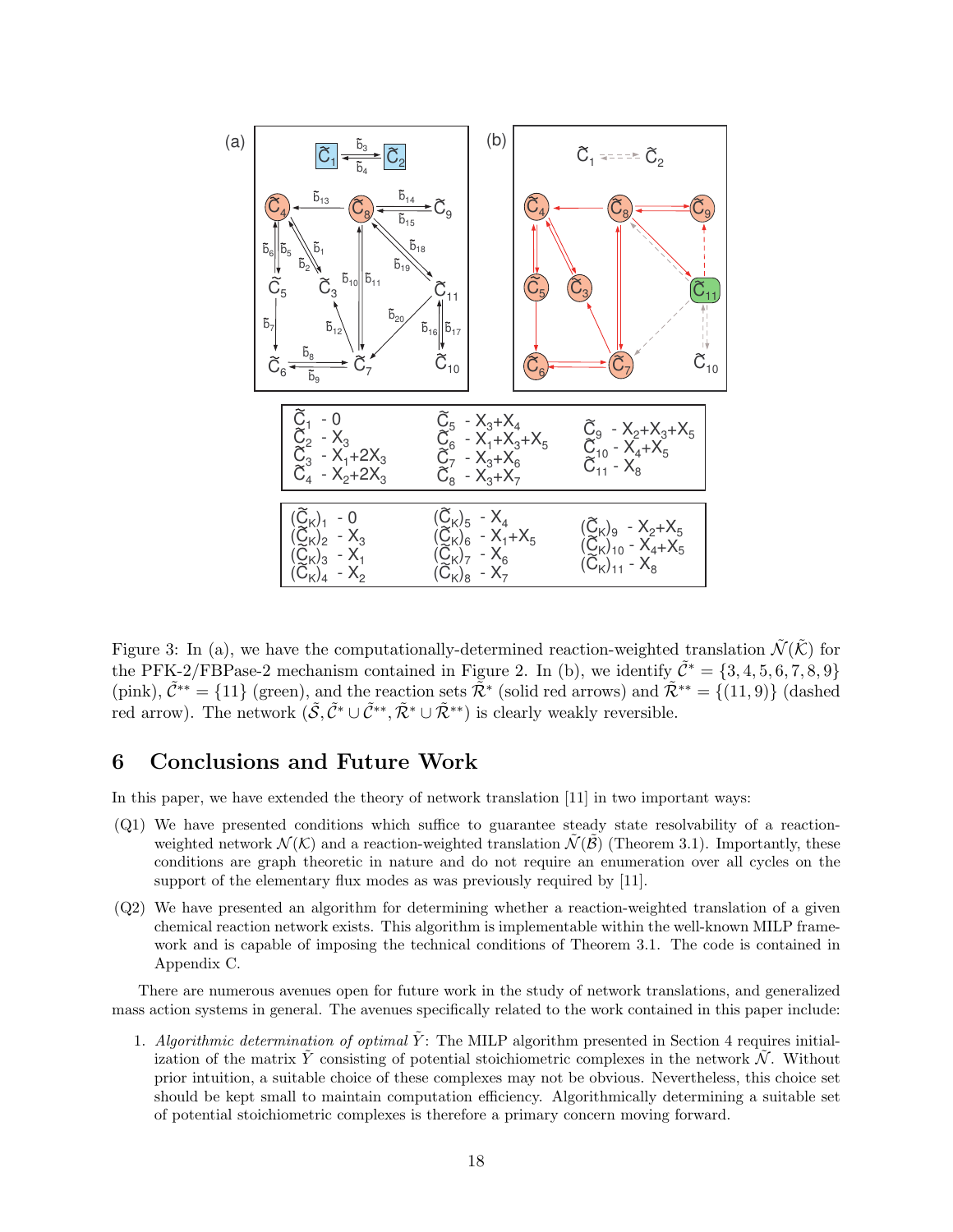- 2. Simplifying constraint sets: When not carefully posed, the algorithm presented in Section 4 may take significant time to complete. Numerical stability is also an issue for small values of  $\epsilon$ . While this is not unexpected as MILP optimization problems are known to be NP-hard, it is nevertheless an important task to simplify the code, and the conditions underlying resolvability, in order to make the algorithm computationally tractable for larger problems.
- 3. Expansion of underlying theory: The main result of this paper (Theorem 3.1) depends implicitly on the results regarding translations contained in [11] and those regarding generalized mass action systems contained in [19]. It is anticipated that, as these nascent theories are further developed that the applications of computational approaches such as those contained in this paper will become necessary. We present in the Supplemental Material an example which illustrates one further avenue of research regarding the theory of network translation.

# Acknowledgments

The author acknowledges helpful comments from Gabor Szedérkenyi and David F. Anderson who suggested several significant improvements to the early drafts of this paper.

# Appendix A (Resolvability)

In order to make the connection between the results of [11], Definition 3.4, and Theorem 3.1, we briefly introduce here some background on resolvability. We begin by defining the following concept, which was introduced informally in Section 2.

**Definition 6.1.** Suppose  $\mathcal{N} = (\mathcal{S}, \mathcal{C}, \mathcal{R})$  is a chemical reaction network. We say a subgraph  $P = \{C_P, \mathcal{R}_P\}$ where  $\mathcal{C}_P \subseteq \mathcal{C}$  and  $\mathcal{R}_P \subseteq \mathcal{R}$  is a **path** from  $C_i$  to  $C_j$  if:

1. there is an ordering  $\{\nu(1), \nu(2), \ldots, \nu(l)\}\$  with all  $\nu(i), i = 1, \ldots, l$ , distinct such that  $C_i = C_{\nu(1)} \rightarrow$  $C_{\nu(2)} \rightarrow \cdots \rightarrow C_{\nu(l)} = C_j;$ 

2. 
$$
\mathcal{C}_P = {\nu(1), \nu(2), \ldots, \nu(l)} \subseteq \mathcal{C}; \text{ and}
$$

$$
\mathcal{R} \mathcal{R} = \{(\nu(1), \nu(2)), \ldots, (\nu(l-1), \nu(l))\} \subseteq \mathcal{R}.
$$

We will let  $\mathcal{P}(i, j)$  denote the set of all paths from  $C_i$  to  $C_j$ .

Now consider the following.

**Definition 6.2.** Suppose  $\mathcal{N} = (\mathcal{S}, \mathcal{C}, \mathcal{R})$  is a chemical reaction network. We say a subgraph  $T = \{\mathcal{C}_T, \mathcal{R}_T\}$ where  $C_T \subseteq \mathcal{C}$  and  $\mathcal{R}_T \subseteq \mathcal{R}$  is a **spanning i-tree** on  $C_T$  if:

- 1.  $\mathcal{R}_T$  spans  $\mathcal{C}_T$ ;
- 2. T contains no directed or undirected cycles; and
- 3. T has a unique sink at  $C_i$ .

We will let  $\mathcal{T}(i)$  denote the set of all spanning *i*-trees on  $\mathcal{C}_T$ .

In general, an arbitrary subset  $\mathcal{C}_T \subseteq \mathcal{C}$  may not permit any spanning *i*-trees; however, if the network is weakly reversible, there is at least one spanning *i*-tree on the set  $C_T = L_{\theta}$  where  $L_{\theta}$  is the linkage class which contains  $C_i$ . These are the components to which we will be interested in restricting. We may define the following for weakly reversible networks.

**Definition 6.3.** Consider a reaction-weighted chemical reaction network  $\mathcal{N}(\mathcal{K}) = (\mathcal{S}, \mathcal{C}, \mathcal{R}, \mathcal{K})$  which is weakly reversible. Then the **tree constant** for  $i \in \{1, \ldots, m\}$  is given by

$$
K_i = \sum_{T \in \mathcal{T}(i)} \prod_{(i^*,j^*) \in T} k(i^*,j^*)
$$
\n(32)

where  $\mathcal{T}(i)$  is the set of spanning *i*-trees on the component  $\mathcal{C}_T = L_\theta$  where  $C_i \in L_\theta$ .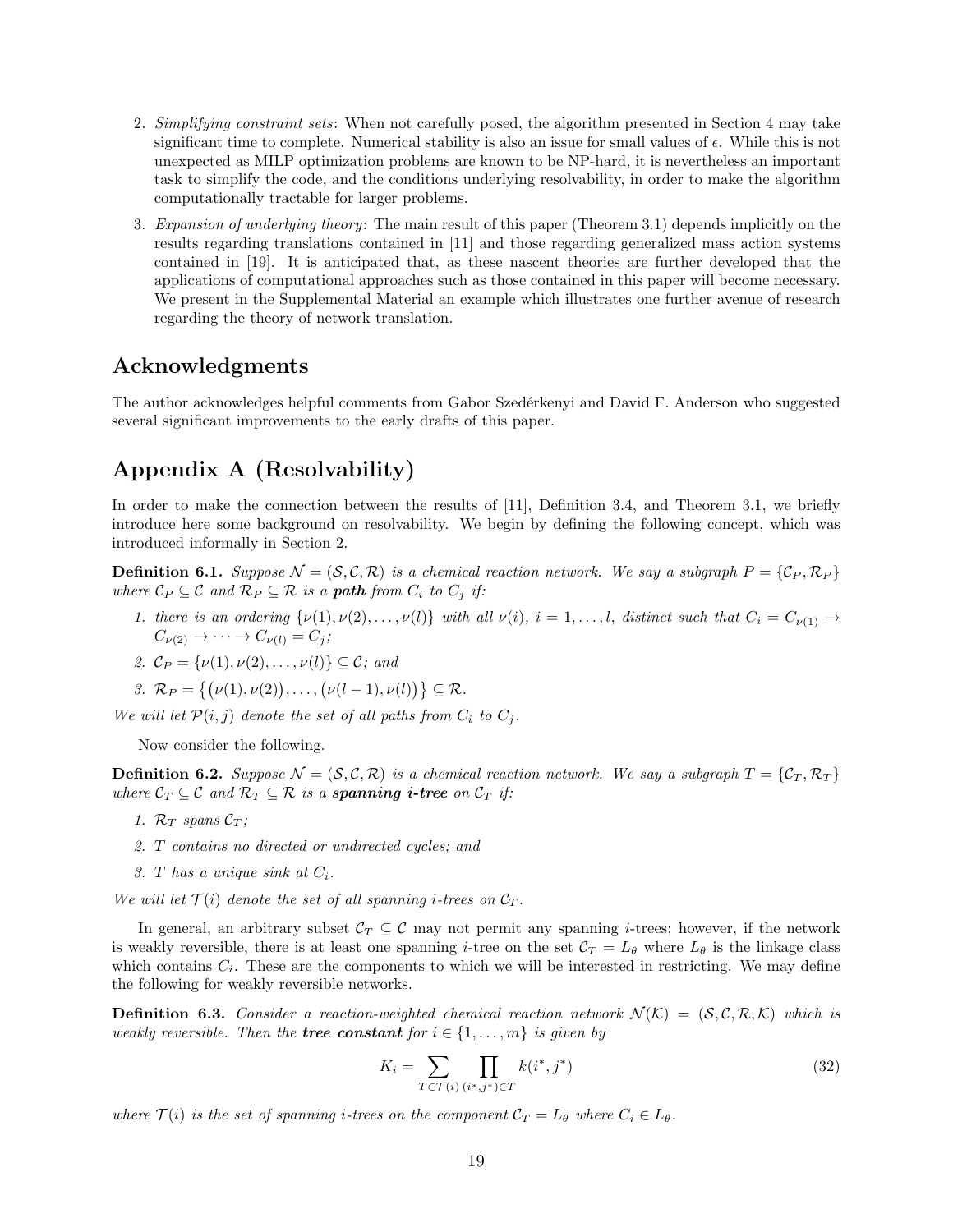For example, for the network

$$
C_1 \overset{k_1}{\underset{k_2}{\rightleftarrows}} C_2
$$
  
\n
$$
k_5 \uparrow \qquad k_4
$$
  
\n
$$
C_4 \overset{k_4}{\leftarrow} C_3
$$

we have

$$
K_1 = k_2 k_4 k_5 + k_3 k_4 k_5
$$

corresponding to the two spanning trees with unique sinks at  $C_1$ :

|                                                 | $C_1 \stackrel{k_1}{\rightleftarrows} C_2$ |     |                                                 | $C_1 \stackrel{k_1}{\rightleftarrows} C_2$ |
|-------------------------------------------------|--------------------------------------------|-----|-------------------------------------------------|--------------------------------------------|
| $k_5$ <sup>k<sub>2</sub></sup> $\downarrow k_3$ |                                            | and | $k_5$ <sup>k<sub>2</sub></sup> $\downarrow k_3$ |                                            |
| $C_4 \stackrel{k_4}{\leftarrow} C_3$            |                                            |     |                                                 | $C_4 \stackrel{k_4}{\leftarrow} C_3.$      |

**Remark 6.1.** An immediate consequence of Definition 6.2 is that, given an *i*-tree which spans  $C_T$ , there is a unique path from every  $C_j \in \mathcal{C}_T$  to  $C_i$ . We will make use of this fact in the proofs contained in Appendix B.

**Remark 6.2.** We will denote the tree constants of the translated reaction-weighted networks  $\tilde{\mathcal{N}}(\tilde{\mathcal{B}})$  =  $(\tilde{\mathcal{S}}, \tilde{\mathcal{C}}, \tilde{\mathcal{C}}_K, \tilde{\mathcal{R}}, \tilde{\mathcal{B}})$  as  $\tilde{B}_{i'}, i' = 1, \ldots, \tilde{m}$ . Note also that the convention of referring to these algebraic constructs as "tree constants" is original to [11].

# Appendix B (Proof of Theorem 3.1)

Before proving Theorem 3.1, we present the following equivalent result. The result may be more intuitive to many readers.

**Lemma 6.1.** Let  $\tilde{\mathcal{N}}(\tilde{\mathcal{B}}) = (\tilde{\mathcal{S}}, \tilde{\mathcal{C}}, \tilde{\mathcal{C}}_K, \tilde{\mathcal{R}}, \tilde{\mathcal{B}})$  denote an improper reaction-weighted translation of a reactionweighted chemical reaction network  $\mathcal{N}(\mathcal{K}) = (\mathcal{S}, \mathcal{C}, \mathcal{R}, \mathcal{K})$ . Suppose that  $\tilde{\mathcal{N}}$  is weakly reversible,  $\tilde{\delta} = 0$ ,  $\tilde{S}_I \subseteq \tilde{S}_K$ , and that there is a resolving complex set  $\tilde{\mathcal{C}}_R$  satisfying  $\tilde{\mathcal{C}}_I \cap \tilde{\mathcal{C}}_R = \emptyset$ , where  $\tilde{\mathcal{C}}_I$  is the improper complex set of  $\tilde{\mathcal{N}}(\tilde{\mathcal{B}})$ . Suppose furthermore that  $\tilde{\mathcal{C}}_I$  and  $\tilde{\mathcal{C}}_R$  satisfy the following property:

(\*) If  $p' \in \tilde{C}_I$ , then there is a  $k' \in \tilde{C}(\tilde{B})$ ,  $k' \neq p'$ , such that, if  $i' \in \tilde{C}_R$  and  $\tilde{P} \in \tilde{\mathcal{P}}(p', i')$ , then  $k' \in \tilde{\mathcal{C}}_{\tilde{P}}$ .

Then  $\mathcal{N}(\mathcal{K})$  and  $\tilde{\mathcal{N}}(\tilde{\mathcal{B}})$  are steady state resolvable.

Remark 6.3. This results says that, given the technical requirement (∗), the translations is resolvable if, for every improper complex there is a common complex such that every path from the improper complex to a resolving complex goes through the common complex. It is worth noting similarities in condition (∗) and those of conditions  $(1/4-16)$  of  $[1]$ , although no deeper connection is known to the author at present.

*Proof of Lemma 6.1.* Suppose that  $\tilde{\mathcal{N}}(\tilde{\mathcal{B}}) = (\tilde{\mathcal{S}}, \tilde{\mathcal{C}}, \tilde{\mathcal{C}}_K, \tilde{\mathcal{R}}, \tilde{\mathcal{B}})$  is an improper reaction-weighted translation of a reaction-weighted chemical reaction network  $\mathcal{N}(\mathcal{K}) = (\mathcal{S}, \mathcal{C}, \mathcal{R}, \mathcal{K})$  according to Definition 3.2. Suppose furthermore that  $\widetilde{\mathcal{N}}(\widetilde{\mathcal{B}})$  is weakly reversible,  $\widetilde{\delta} = 0$ , and  $\widetilde{S}_I \subseteq \widetilde{S}_K$ .

Since  $\tilde{S}_I \subseteq \tilde{S}_K$ , there is a non-empty resolving complex set  $\tilde{\mathcal{C}}_R$  according to Definition 3.6. Let  $\tilde{B}_{i'}$ ,  $i' = 1, \ldots, \tilde{m}$ , denote the tree constants (32) corresponding to the reaction-weighted reaction graph of  $\tilde{\mathcal{N}}(\tilde{\mathcal{B}})$ . Consider any pair  $i, j \in h^{-1}(k')$  where  $k' \in \tilde{C}_I$ , and define the ratios

$$
\tilde{B}_{i,j} = \prod_{i',j'=1}^{\tilde{m}} \left( \frac{\tilde{B}_{j'}}{\tilde{B}_{i'}} \right)^{c(i',j')} = \prod_{\theta=1}^{\tilde{\ell}} \prod_{i',j' \in \tilde{L}_{\theta}} \left( \frac{\tilde{B}_{j'}}{\tilde{B}_{i'}} \right)^{c(i',j')}
$$
(33)

where the final decomposition into linkage classes can be made by condition 1(b) of Definition 3.6. We will show that the (33) does not depend on any rate constant from any complex in the set  $\tilde{C}_I$ .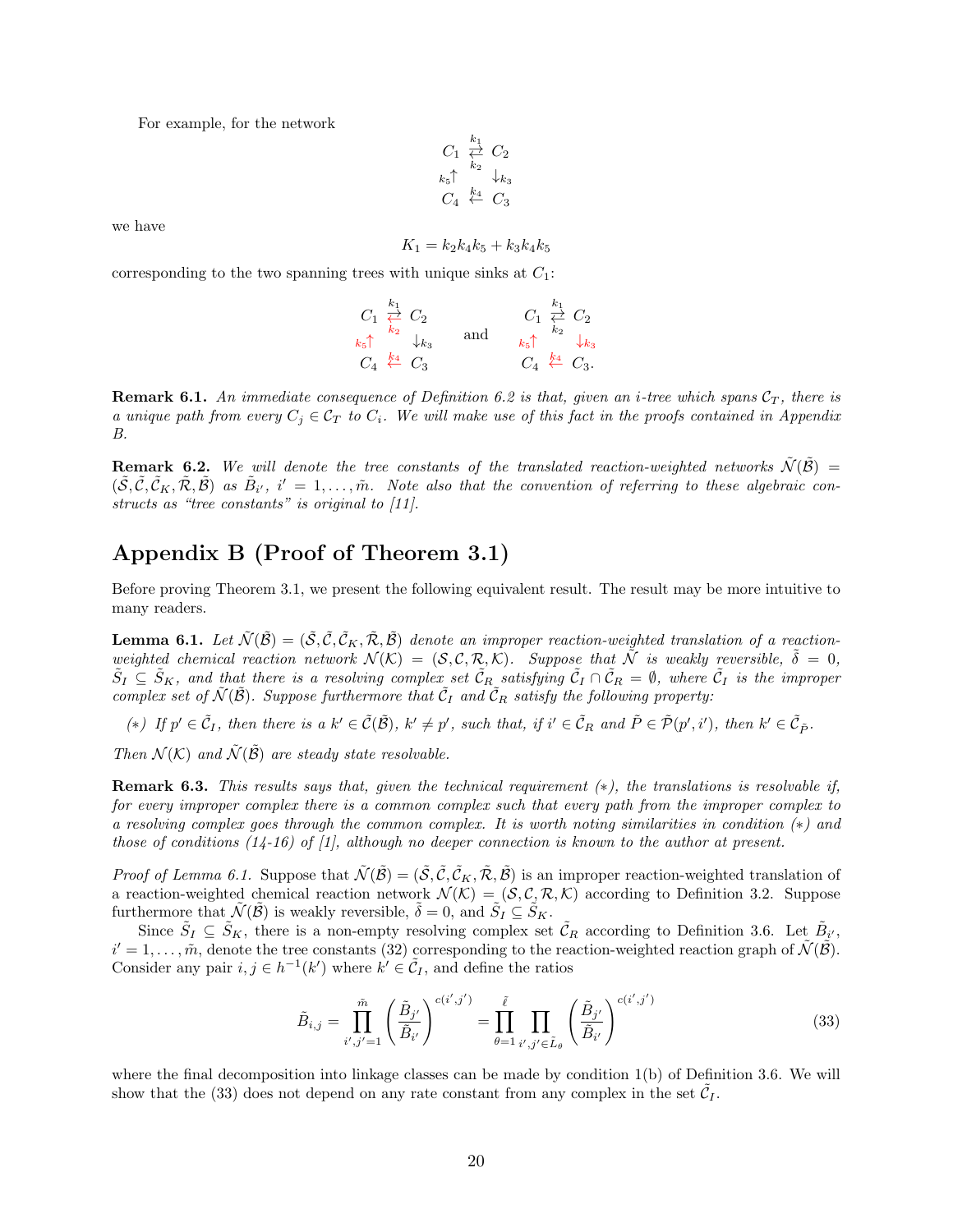Fix a  $\theta \in \{1,\ldots,\tilde{\ell}\}$  such that  $\tilde{\mathcal{C}}_R \cap \tilde{L}_{\theta} \neq \emptyset$ . Notice that condition 1(b) of Definition 3.6 implies that there are at least two  $i', j' \in \tilde{C}_R \cap \tilde{L}_{\theta}$  such that  $j' \neq i'$ . We consider two cases.

Case 1: Suppose  $\tilde{C}_I \cap \tilde{L}_{\theta} = \emptyset$ . Since the spanning *i*-trees only span  $\tilde{L}_{\theta}$ , it follows that for any  $p' \in \tilde{C}_I$  we have that

$$
\prod_{i',j'\in\tilde{L}_{\theta}}\left(\frac{\tilde{B}_{j'}}{\tilde{B}_{i'}}\right)^{c(i',j')}\n\tag{34}
$$

does not depend on any reaction from any  $p' \in \tilde{C}_I$ .

Case 2: Suppose there is an  $p' \in \tilde{C}_I \cap \tilde{L}_{\theta}$ . By assumption 2. of Lemma 6.1, there is a  $k' \in \tilde{L}_{\theta}$  such that, for every path  $\tilde{P} = \{\tilde{C}_{\tilde{P}}, \tilde{\mathcal{R}}_{\tilde{P}}\}$  from  $p'$  to i' we have  $k' \in \tilde{C}_{\tilde{P}}$ . Let  $\tilde{\mathcal{P}}(p', k')$  and  $\tilde{\mathcal{P}}(k', i')$  denote the set of all paths from  $p'$  to  $k'$  and from  $k'$  to  $i'$ , respectively. Now define

$$
\tilde{\mathcal{C}}(p',k') = \bigcup_{\tilde{P} \in \tilde{\mathcal{P}}(p',k')} \tilde{\mathcal{C}}_{\tilde{P}} \n\tilde{\mathcal{R}}(p',k') = \bigcup_{\tilde{P} \in \tilde{\mathcal{P}}(p',k')} \tilde{\mathcal{R}}_{\tilde{P}}.
$$

That is to say,  $\tilde{\mathcal{C}}(p',k')$  and  $\tilde{\mathcal{R}}(p',k')$  are the set of all complexes and reactions, respectively, which are on a path from  $p'$  to  $k'$ .

Let  $\tilde{\mathcal{T}}(p',k')$  denote the set of all k'-trees which span  $\tilde{\mathcal{C}}(p',k')$ . Note that every path from a complex in  $\tilde{\mathcal{C}}(p',k')$  to i' goes through k', and that no path from k' to i' passes through  $\tilde{\mathcal{C}}(p',k')$  (since it would return to k'). It follows that we may write any  $\tilde{T} \in \tilde{\mathcal{T}}(i')$  as

$$
\tilde{T} = \tilde{T}^* \cup \tilde{P}^* \cup \tilde{X}^* \tag{35}
$$

where  $\tilde{T}^* \in \tilde{\mathcal{T}}(p',k'), \tilde{P}^* \in \tilde{\mathcal{P}}(k',i'),$  and  $\tilde{X}^* \in \tilde{\mathcal{X}}(\tilde{P}^*)$ , where  $\tilde{\mathcal{X}}(\tilde{P}^*)$  the set of configuration of reactions which, for a given path  $\tilde{P}^* \in \tilde{\mathcal{P}}(k',i')$ , connect the remaining complexes in  $\tilde{L}_{\theta}$  to either  $\tilde{P}^*$  or  $\tilde{T}^*$ . That is to say, we construct  $\tilde{T} \in \tilde{T}(i')$  by first selecting a k'-tree on the reduced complex set  $\tilde{C}(p',k')$  (i.e.  $\tilde{T}^*$ ), then connecting k' to i' with a direct path (i.e.  $\tilde{P}^*$ ), and then connecting the remaining complexes to this structure (i.e.  $\tilde{X}^*$ ). Notice that  $\tilde{T}^*$  and  $\tilde{P}^*$  may be chosen independently, and that  $\tilde{X}^*$  depends on the chosen path  $\tilde{P}^*$  but *not* on the tree  $\tilde{T}^*$ .

We now construct  $\tilde{B}_{i'}$  by considering all possible trees  $\tilde{T} \in \tilde{T}(i')$  constructed by (35). We have that

$$
\tilde{B}_{i'} = \left(\sum_{\tilde{T}^* \in \tilde{\mathcal{T}}(p',k')}\prod_{(i^*,j^*) \in \tilde{T}^*} \tilde{b}(i^*,j^*)\right) \left[\sum_{\tilde{P}^* \in \tilde{\mathcal{P}}(k',i')}\prod_{(i^*,j^*) \in \tilde{P}^*} \tilde{b}(i^*,j^*)\left(\sum_{\tilde{X}^* \in \tilde{\mathcal{X}}(\tilde{P}^*)}\prod_{(i^*,j^*) \in \tilde{X}^*} \tilde{b}(i^*,j^*)\right)\right] (36)
$$

Now consider any  $j' \in \tilde{C}_R \cap \tilde{L}_{\theta}, j' \neq i'$ . Noting that every path from  $p'$  to  $j'$  also goes through  $k'$ , we have

$$
\tilde{B}_{j'} = \left(\sum_{\tilde{T}^* \in \tilde{\mathcal{T}}(p',k')}\prod_{(i^*,j^*) \in \tilde{T}^*} \tilde{b}(i^*,j^*)\right) \left[\sum_{\tilde{P}^* \in \tilde{\mathcal{P}}(k',j')}\prod_{(i^*,j^*) \in \tilde{P}^*} \tilde{b}(i^*,j^*)\left(\sum_{\tilde{X}^* \in \tilde{\mathcal{X}}(\tilde{P}^*)}\prod_{(i^*,j^*) \in \tilde{X}^*} \tilde{b}(i^*,j^*)\right)\right].
$$
\n(37)

Note that in (36), the arrangements  $\tilde{\mathcal{X}}(\tilde{P}^*)$  depend on the paths  $\tilde{P}^* \in \tilde{\mathcal{P}}(k',i')$  while in (37), they depend on the paths  $\tilde{P}^* \in \tilde{\mathcal{P}}(k',j')$ . It is important, however, that neither depends on any reaction from a complex in  $\tilde{\mathcal{C}}(p',k')$  (the support of  $\tilde{T}^*$  in both cases).

After simplifying, it follows from (36) and (37) that we have

$$
\frac{\tilde{B}_{j'}}{\tilde{B}_{i'}} = \frac{\sum \tilde{P}^* \in \tilde{\mathcal{P}}(k',j') \prod_{(i^*,j^*) \in \tilde{P}^*} \tilde{b}(i^*,j^*) \left( \sum \tilde{X}^* \in \tilde{\mathcal{X}}(\tilde{P}^*) \prod_{(i^*,j^*) \in \tilde{X}^*} \tilde{b}(i^*,j^*) \right)}{\sum \tilde{P}^* \in \tilde{\mathcal{P}}(k',i') \prod_{(i^*,j^*) \in \tilde{P}^*} \tilde{b}(i^*,j^*) \left( \sum \tilde{X}^* \in \tilde{\mathcal{X}}(\tilde{P}^*) \prod_{(i^*,j^*) \in \tilde{X}^*} \tilde{b}(i^*,j^*) \right)}
$$
(38)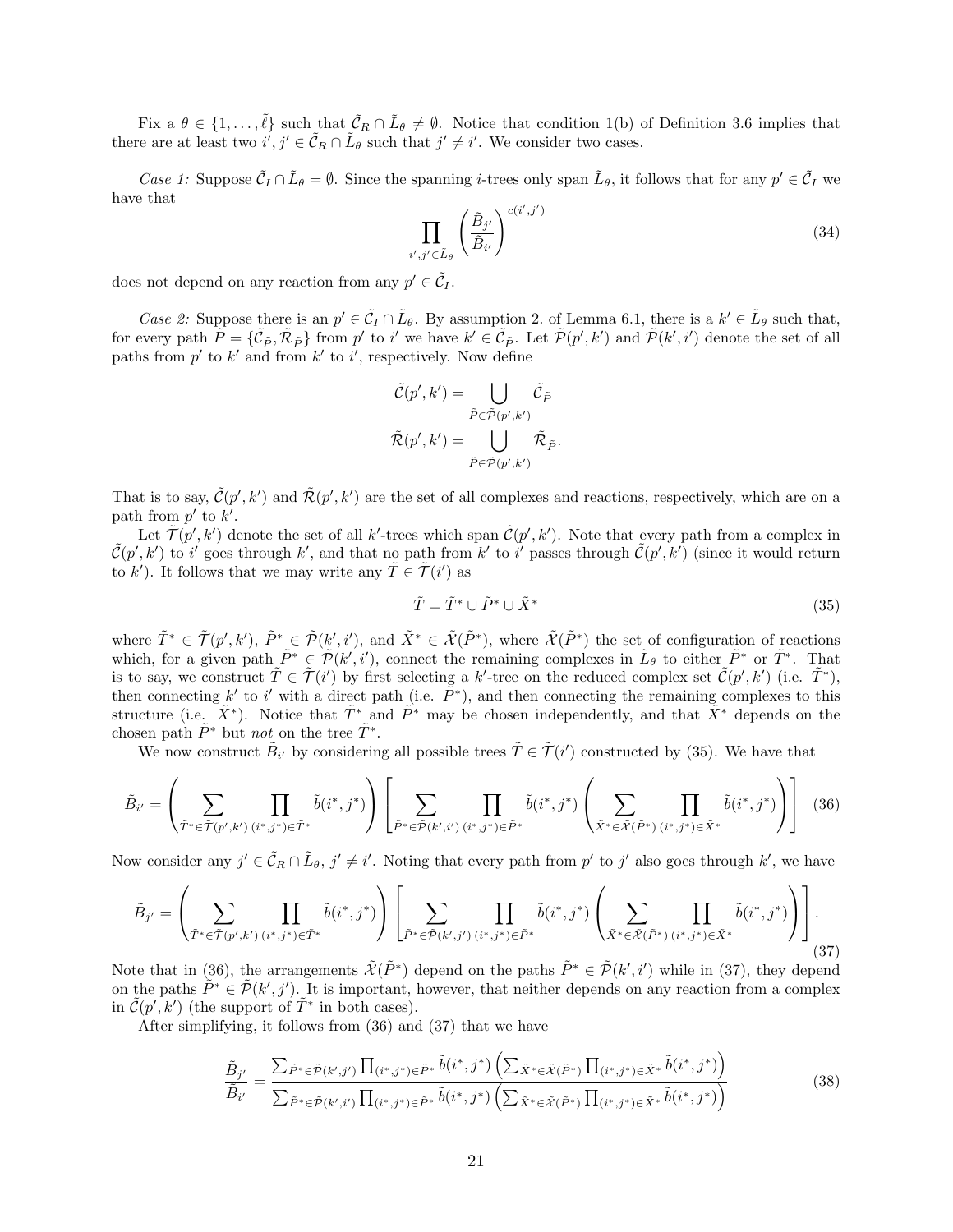which does not depend on any complex in  $\tilde{\mathcal{C}}(p', k')$ , and therefore does not depend on  $p'$ . Since  $p' \in \tilde{\mathcal{C}}_I \cap \tilde{L}_{\theta}$ was chosen arbitrarily, it follows that  $(34)$  does not depend on any reaction from  $p' \in \tilde{C}_I$ . Now consider an arbitrary pair  $i, j \in h^{-1}(k')$  where  $k' \in \mathcal{C}_I$ . Applying the result of either case 1 of case 2 to (34), we have that  $\tilde{B}_{i,j}$  does not depend on any reaction from any  $p' \in \tilde{C}_I$ .

It remains to connect the form (33) to steady state resolvability as defined by Definition 3.4. We make the following notes regarding the relationship between the definitions given in this paper, and Definition 6, Definition 10, Definition 11, and Lemma 4 in [11]:

- 1. Definition 6 (translation) and Definition 10 (resolvability) in [11] emphasize the translation of individual reactions, whereas the definitions here emphasize the net flux out of a given source complex given a particular reaction-weight set. Nevertheless, we can clearly see that (33) not depending on any reaction from any complex in  $\tilde{C}_I$  is sufficient to imply it does not depend on any reaction from the set required of Definition 10 in [11]. It follows that a translation satisfying the conditions of Lemma 6.1 is resolvable as defined by Definition 10 of [11].
- 2. Definition 11 (construction of reweighted network) assigns reaction weights by arbitrarily selecting a single complex  $i^* \in h^{-1}(k')$  for each  $k' \in \tilde{C}_I$  so that  $(\tilde{C}_K)_{k'} = C_{i^*}$ . For all reactions from this complex, the rate constants remain the same. For every other source complex  $i \in h^{-1}(k')$ , the reaction is scaled by a factor of the form (33). Since the network is resolvable by Definition 10 of ( [11]), property 1. of Definition 3.2 guarantees we may rescale rate constants in the same way to construct  $\mathcal{N}(\mathcal{K})$  without altering the network structure of  $\mathcal{N}(\mathcal{B})$ . (Notice that condition (11) is not sufficient to accomplish this by itself, as reactions may sum to zero in (11) when they are reweighted. That is, in general we need the full conditions of property 1. of Definition 3.2.)
- 3. Since  $\tilde{\mathcal{N}}(\tilde{\mathcal{B}})$  and the  $\tilde{\mathcal{N}}(\tilde{\mathcal{K}})$  constructed by Definition 10 of [11] have the same network structure and  $\tilde{\delta} = 0$ , it follows from Lemma 4 of [11] that the mass action system (3) corresponding to  $\mathcal{N}(\mathcal{K})$  and the generalized mass action system (6) corresponding to  $\tilde{\mathcal{N}}(\tilde{\mathcal{K}})$  have the same steady states. That is to say,  $\mathcal{N}(\mathcal{K})$  and  $\tilde{\mathcal{N}}(\tilde{\mathcal{B}})$  are steady state resolvable, and we are done.

 $\Box$ 

We now prove the main result of the paper, Theorem 3.1.

*Proof of Theorem 3.1.* It is sufficient to prove the equivalence of the technical condition  $(*)$  of Lemma 6.1 and the four technical conditions of Theorem 3.1.

Lemma 6.1  $\Rightarrow$  Theorem 3.1: Suppose condition (\*) of Lemma 6.1 holds. That is, for every  $p' \in \tilde{C}_I$ , there is a  $k' \in \tilde{C}$  such that every path from  $p'$  to a  $i' \in \tilde{C}_R$  goes through k'. For a given  $p' \in \tilde{C}_I$ , define  $k'(p')$  to be the corresponding k' and define  $\tilde{C}^*(p')$  to be the set of all complexes in  $\tilde{C}$  which can be reached from p' without passing through  $k'(p')$ . Note that, by assumption,  $\tilde{C}^*(p') \cap \tilde{C}_R = \emptyset$  and  $\tilde{C}^*(p') \cap k'(p') = \emptyset$ . We define

$$
\tilde{\mathcal{C}}^* = \bigcup_{p' \in \tilde{\mathcal{C}}_I} \tilde{\mathcal{C}}^*(p') \quad \text{and} \quad \tilde{\mathcal{R}}^* = \bigcup_{\substack{(i',j') \in \tilde{\mathcal{R}} \\ i' \in \tilde{\mathcal{C}}^*}} (i',j').
$$

By construction, these sets satisfy conditions 1. and 2. of Theorem 3.1.

We now construct the supplemental sets  $\tilde{\mathcal{C}}^{**}$  and  $\tilde{\mathcal{R}}^{**}$ . Notice that  $\tilde{\mathcal{C}}^{**}$  may contain complexes k' selected earlier but that there must be a path from such a complex to another  $k'$ . We therefore define

$$
\tilde{C}^{**} = \left[ \bigcup_{p' \in \tilde{C}_I} k'(p') \right] \setminus \tilde{C}^*.
$$

We also define  $\tilde{\mathcal{R}}^{**}$  to be the set of all pairs  $(k', p')$  where  $(1)$   $k' \in \tilde{\mathcal{C}}^{**}$ , and  $(2)$  for a given  $k', p' \in \tilde{\mathcal{C}}_I$  is such that there is a path from p' to k' in the network  $(\tilde{S}, \tilde{C}^* \cup \tilde{C}^{**}, \tilde{\mathcal{R}}^*)$ . Notice that these pairs need not be in the network  $\mathcal{N}(\mathcal{B})$ .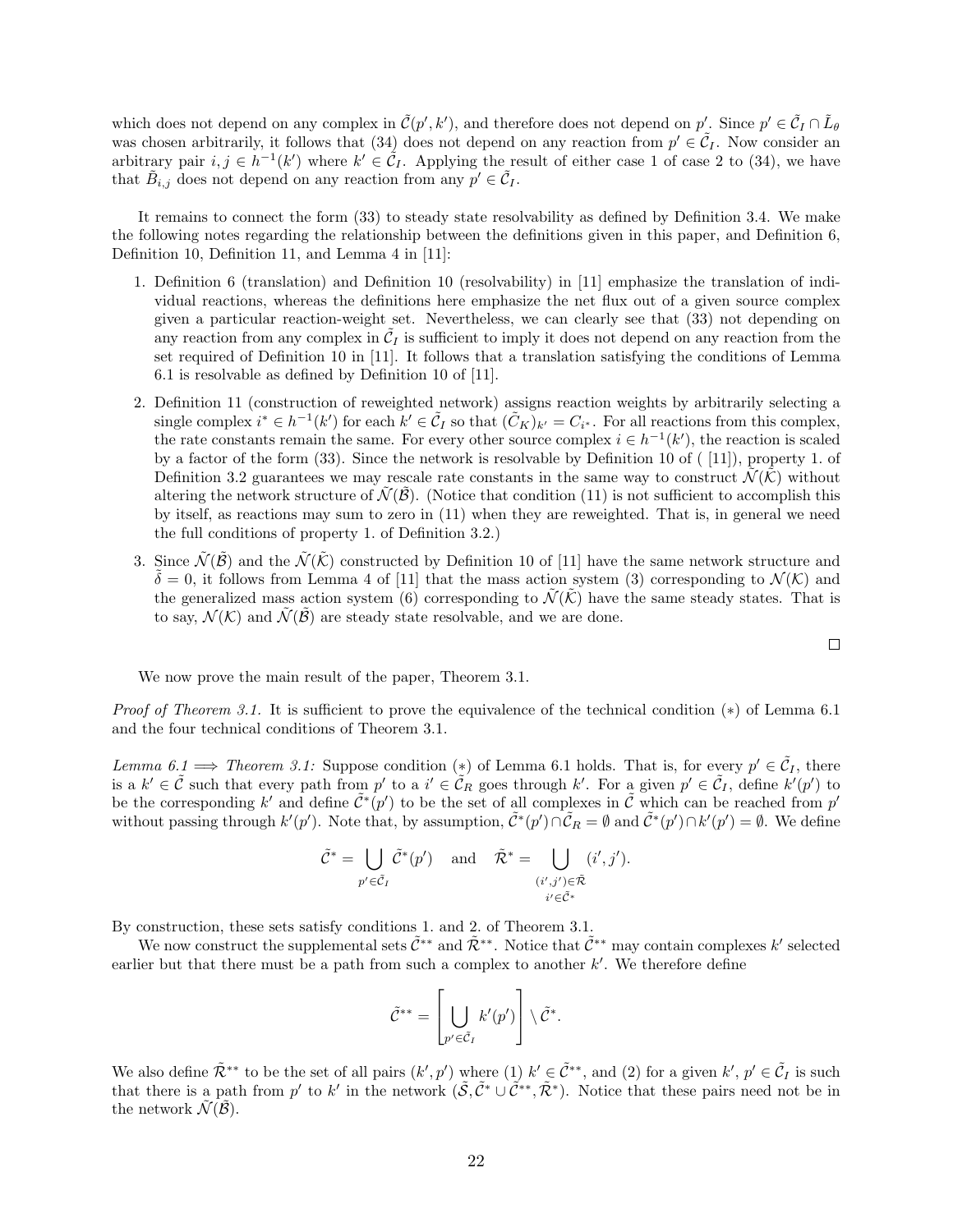By construction, each linkage class of  $(\tilde{S}, \tilde{C}^* \cup \tilde{C}^{**}, \tilde{\mathcal{R}}^*)$  has a unique sink. (Otherwise, we would contradict condition 2. of Lemma 6.1.) The addition of the reaction set  $\tilde{\mathcal{R}}^{**}$  clearly makes this network weakly reversible so that we have satisfied condition 3. of Theorem 3.1. Condition 4. follows from the uniqueness of the sinks in each linkage class prior to adding  $\tilde{\mathcal{R}}^{**}$ , since these sinks correspond to complexes in  $\tilde{\mathcal{C}}^{**}$ , and we are done.

Theorem 3.1  $\implies$  Lemma 6.1: Suppose that there are sets  $\tilde{\mathcal{C}}^*, \tilde{\mathcal{R}}^*, \tilde{\mathcal{C}}^{**}$ , and  $\tilde{\mathcal{R}}^{**}$  which satisfy conditions 1 − 4. of Theorem 3.1. Take an arbitrary  $p' \in \tilde{C}_I$ . By condition 1. of Theorem 3.1, we have that  $p' \in \tilde{C}^*$ . By condition 3. and 4, we have that the each linkage class of the network  $(\tilde{S}, \tilde{C}^* \cup \tilde{C}^{**}, \tilde{\mathcal{R}}^*)$  has a unique sink at some complex in  $\tilde{C}^**$ . From condition 2., however, we have that every path from p' to this complex in  $\tilde{\mathcal{N}}(\tilde{\mathcal{B}})$ is contained in  $(\tilde{S}, \tilde{C}^* \cup \tilde{C}^{**}, \tilde{\mathcal{R}}^*)$ . Since  $\tilde{C}^* \cup \tilde{C}_R = \emptyset$  by condition 1., we have that for every  $p' \in \tilde{C}_I$  there is a  $k' \in \tilde{C}$  (the identified element in  $\tilde{C}^{**}$ ) such that every path from  $p'$  to any complex in  $\tilde{C}_R$  goes through  $k'$ . It follows that condition (∗) of Lemma 6.1 is satisfied, and we are done.

# Appendix C (Code for Section 4)

The following code corresponds to that derived in Section 4. We derive the code into four sections: parameters, decision variables, objective functions, and constraint sets.

#### Parameters:

| $\boldsymbol{n}$<br>q<br>$\tilde{m}$<br>S<br>$\frac{\tilde{m}-s}{\tilde{\ell}^*}$<br>$V \in (0,1)^{\tilde{m} \times \tilde{m}}$<br>$Y \in \mathbb{Z}_{\geq 0}^{q \times n}$<br>$\tilde{Y} \in \mathbb{Z}_{\geq 0}^{\widetilde{\overline{m}} \times n}$ | Number of chemical species<br>Number of kinetically-relevant complexes in $\mathcal{N}(\mathcal{K})$<br>Number of hypothetical stoichiometric complexes in $\tilde{\mathcal{N}}(\tilde{\mathcal{B}})$<br>Dimension of stoichiometric subspace of $\mathcal{N}(\mathcal{K})$<br>Upper bound on number of linkage classes in $\tilde{\mathcal{N}}(\tilde{\mathcal{B}})$<br>Upper bound on number of linkage classes in $(\tilde{S}, \tilde{C}^* \cup \tilde{C}^{**}, \tilde{\mathcal{R}}^* \cup \tilde{\mathcal{R}}^{**})$<br>Matrix of uniform random variables, $V_{i,j} = v[i, j] \in [\sqrt{\epsilon}, 1/\sqrt{\epsilon}]$<br>Complex matrix of $\mathcal{N}(\mathcal{K})$<br>Complex matrix of $\tilde{\mathcal{N}}(\tilde{\mathcal{B}})$ | $(\bold{Par})$ |
|--------------------------------------------------------------------------------------------------------------------------------------------------------------------------------------------------------------------------------------------------------|----------------------------------------------------------------------------------------------------------------------------------------------------------------------------------------------------------------------------------------------------------------------------------------------------------------------------------------------------------------------------------------------------------------------------------------------------------------------------------------------------------------------------------------------------------------------------------------------------------------------------------------------------------------------------------------------------------------------------------------------|----------------|
| $M = \overline{Y} \cdot A(\mathcal{K}) \in \mathbb{R}^{q \times n}$                                                                                                                                                                                    | Weighted stoichiometric matrix of $\mathcal{N}(\mathcal{K})$                                                                                                                                                                                                                                                                                                                                                                                                                                                                                                                                                                                                                                                                                 |                |

#### Decision variables:

| $H[i, j'] \in \{0, 1\},\$            | $i = 1, \ldots, q, j' = 1, \ldots, \tilde{m}$          |       |
|--------------------------------------|--------------------------------------------------------|-------|
| $\lambda[i, j'] \geq 0,$             | $i = 1, \ldots, q, j' = 1, \ldots, \tilde{m}$          |       |
| $\tilde{w}[i',j'] \geq 0,$           | $i', j' = 1, \ldots, \tilde{m}, i' \neq j'$            |       |
| $\tilde{b}[i',j'] \geq 0,$           | $i', j' = 1, \ldots, \tilde{m}, i' \neq j'$            |       |
| $\tilde{b}^*[i',j'] \geq 0,$         | $i', j' = 1, \ldots, \tilde{m}, i' \neq j'$            |       |
| $\tilde{b}^{**}[i',j'] \geq 0,$      | $i', j' = 1, \ldots, \tilde{m}, i' \neq j'$            |       |
| $\tilde{C}^*[i'] \in \{0,1\}$ ,      | $i'=1,\ldots,\tilde{m}$                                |       |
| $\tilde{C}^{**}[i'] \in \{0,1\}$ ,   | $i'=1,\ldots,\tilde{m}$                                | (Dec) |
| $\delta_I[i,j] \in \{0,1\}$ ,        | $i, j = 1, \ldots, q, i < j$                           |       |
| $\delta_K[i, j] \in \{0, 1\},\$      | $i, j = 1, \ldots, q, i < j$                           |       |
| $c[i, j] \geq 0$                     | $i, j = 1, \ldots, q, i \neq j$                        |       |
| $\gamma[i', \theta] \in \{0, 1\},$   | $i'=1,\ldots,\tilde{m},\theta=1,\ldots,\tilde{m}-s$    |       |
| $\gamma_K[i, \theta] \in \{0, 1\}$ , | $i=1,\ldots,q, \theta=1,\ldots,\tilde{m}-s$            |       |
| $\gamma^*[i', \theta] \geq 0,$       | $i'=1,\ldots,\tilde{m},\theta=1,\ldots,\tilde{\ell}^*$ |       |
| $L[\theta] \in [0,1],$               | $\theta = 1, \ldots, \tilde{m} - s$                    |       |
| $\tilde{L}^*[\theta] \in \{0,1\}$    | $\theta = 1, \ldots, \ell^*$                           |       |

#### Objective functions:

$$
\text{minimize} \quad \sum_{\theta=1}^{\tilde{m}-s} L[\theta] \tag{MinDef}
$$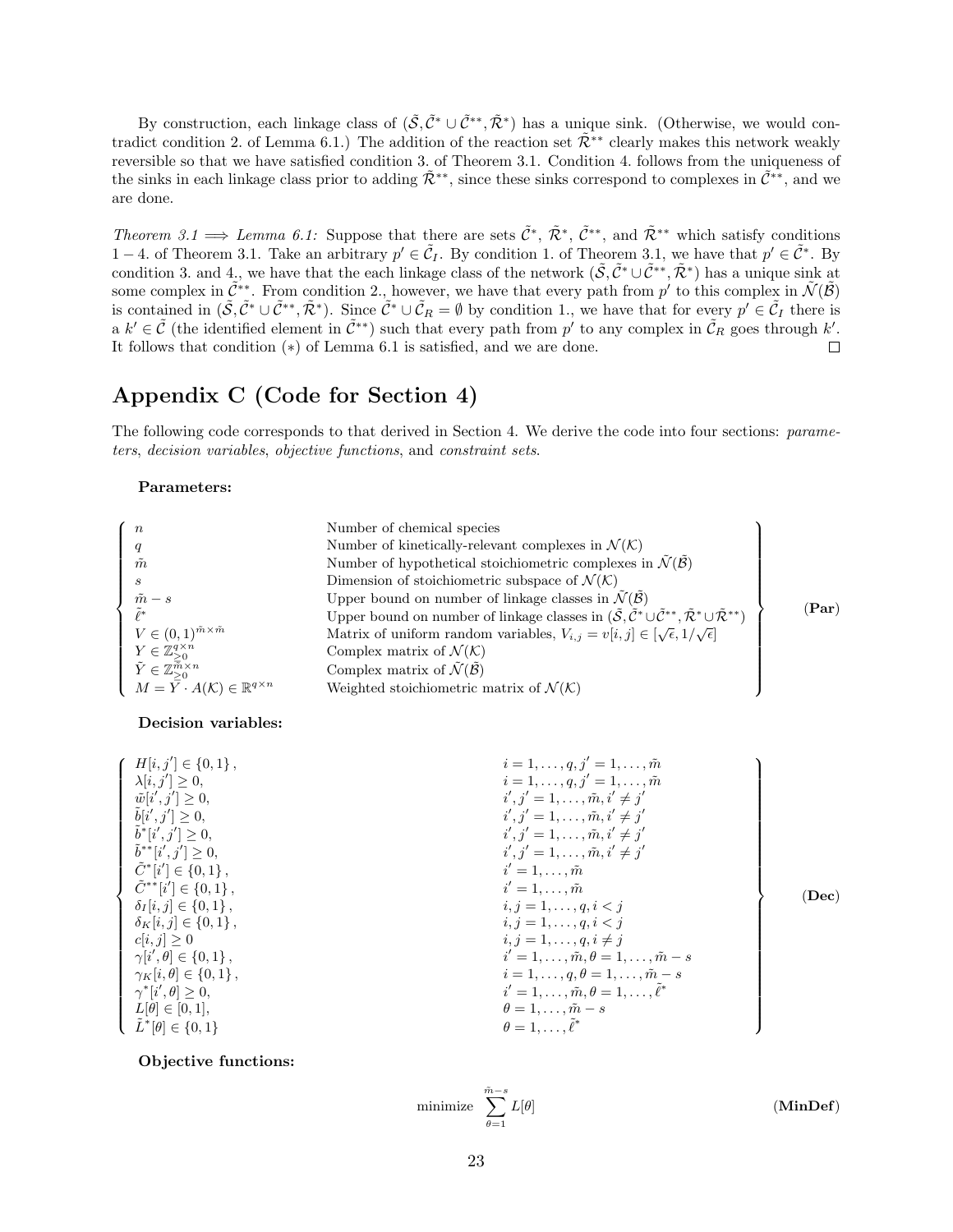minimize 
$$
\epsilon \sum_{i'=1}^{\tilde{m}} (\tilde{C}^*[i'] + \tilde{C}^{**}[i'])
$$
 (MinC)

Constraint Sets:

$$
\begin{cases}\n\sum_{\substack{j'=1 \ j' \neq i'}}^{\tilde{m}} \tilde{b}[i',j'] \left( \tilde{Y}_{k,j'} - \tilde{Y}_{k,i'} \right) = \sum_{i=1}^{q} M_{k,i} \cdot H[i,i'], & k = 1, \dots, n, i' = 1, \dots, \tilde{m} \\
\sum_{\substack{j'' \neq i'}}^{\tilde{m}} H[i,j'] = 1, & i = 1, \dots, q\n\end{cases}
$$
\n(Tr11)

$$
\left\{\sum_{i=1}^q H[i,j'] \le 1, \qquad j'=1,\ldots,\tilde{m} \qquad \qquad \right\} \qquad (\textbf{Tr12})
$$

$$
\begin{cases}\n\lambda[i,j'] \leq (1/\epsilon)(1 - H[i,j']), & i = 1,...,q, j' = 1,...,\tilde{m} \\
-\lambda[i,j'] \leq (1/\epsilon)H[i,j'], & i = 1,...,q, j' = 1,...,\tilde{m} \\
\sum_{j'=1}^{\tilde{m}} \lambda[i,j'] = 0, & i = 1,...,q \\
\sum_{j'=1}^{\tilde{m}} \lambda[i,j']\tilde{Y}_{k,j'} = M_{k,i}, & k = 1,...,n, i = 1,...,q\n\end{cases}
$$
\n(TH3)

$$
\begin{cases}\n\sum_{j'=1}^{\tilde{m}} \tilde{w}[i',j'] = \sum_{j'=1}^{\tilde{m}} \tilde{w}[j',i'], & i'=1,\ldots,\tilde{m} \\
j' \neq i' \\
-\tilde{w}[i',j'] \leq -\epsilon \tilde{b}[i',j'], & i',j'=1,\ldots,\tilde{m}, i' \neq j \\
\tilde{w}[i',j'] \leq (1/\epsilon)\tilde{b}[i',j'], & i',j'=1,\ldots,\tilde{m}, i' \neq j'\n\end{cases}
$$
\n(WR)

 <sup>m</sup>X˜ <sup>−</sup><sup>s</sup> θ=1 γ[i 0 , θ] = 1, i<sup>0</sup> = 1, . . . , m˜ Xm˜ i 0=1 γ[i 0 , θ] ≤ (1/)L[θ], θ = 1, . . . , m˜ − s − Xm˜ i 0=1 γ[i 0 , θ] ≤ −L[θ], θ = 1, . . . , m˜ − s ˜b[i 0 , j<sup>0</sup> ] ≤ (1/)(γ[i 0 , θ] − γ[j 0 , θ] + 1), i 0 , j<sup>0</sup> = 1, . . . , m, i ˜ 0 6= j 0 , θ = 1, . . . , m˜ − s <sup>m</sup>X˜ <sup>−</sup><sup>s</sup> l=θ+1 γ[i 0 , l] ≤ <sup>i</sup>X<sup>0</sup>−<sup>1</sup> j 0=1 γ[j 0 , θ], i<sup>0</sup> = 1, . . . , m, θ ˜ = 1, . . . , m˜ − s, θ ≤ i 0 (Def) −δ<sup>I</sup> [i, j] ≤ 1 − H[i, k<sup>0</sup> ] − H[j, k<sup>0</sup> ], i, j = 1, . . . , q, i < j, k<sup>0</sup> = 1, . . . , m˜ δ<sup>I</sup> [i, j] ≤ 1 − H[i, k<sup>0</sup> ] + H[j, k<sup>0</sup> ], i, j = 1, . . . , q, i < j, k<sup>0</sup> = 1, . . . , m˜ δ<sup>I</sup> [j, i] ≤ 1 − H[i, k<sup>0</sup> ] + H[j, k<sup>0</sup> ], i, j = 1, . . . , q, j < i, k<sup>0</sup> = 1, . . . , m˜ δK[i, j] ≤ (1/)(c[i, j] + c[j, i]), i, j = 1, . . . , q, i < j −δK[i, j] ≤ −(c[i, j] + c[j, i]), i, j = 1, . . . , q, i < j γ[i, θ] − γK[k 0 , θ] ≤ 1 − H[i, k<sup>0</sup> ], i = 1, . . . , q, k<sup>0</sup> = 1, . . . , m, ˜ θ = 1, . . . , m˜ − s γK[k 0 , θ] − γ[i, θ] ≤ 1 − H[i, k<sup>0</sup> ], i = 1, . . . , q, k<sup>0</sup> = 1, . . . , m, ˜ θ = 1, . . . , m˜ − s δK[i, j] ≤ 1 − γK[j, k] + γK[i, k], i, j = 1, . . . , q, i < j, θ = 1, . . . , m˜ − s Xq i,j=1 i<j <sup>v</sup>[i, j]δ<sup>I</sup> [i, j] (Yk,i <sup>−</sup> <sup>Y</sup>k,j ) = <sup>X</sup><sup>q</sup> i,j=1 i6=j c[i, j] (Yk,i − Yk,j ), k = 1, . . . , n (Rsl1)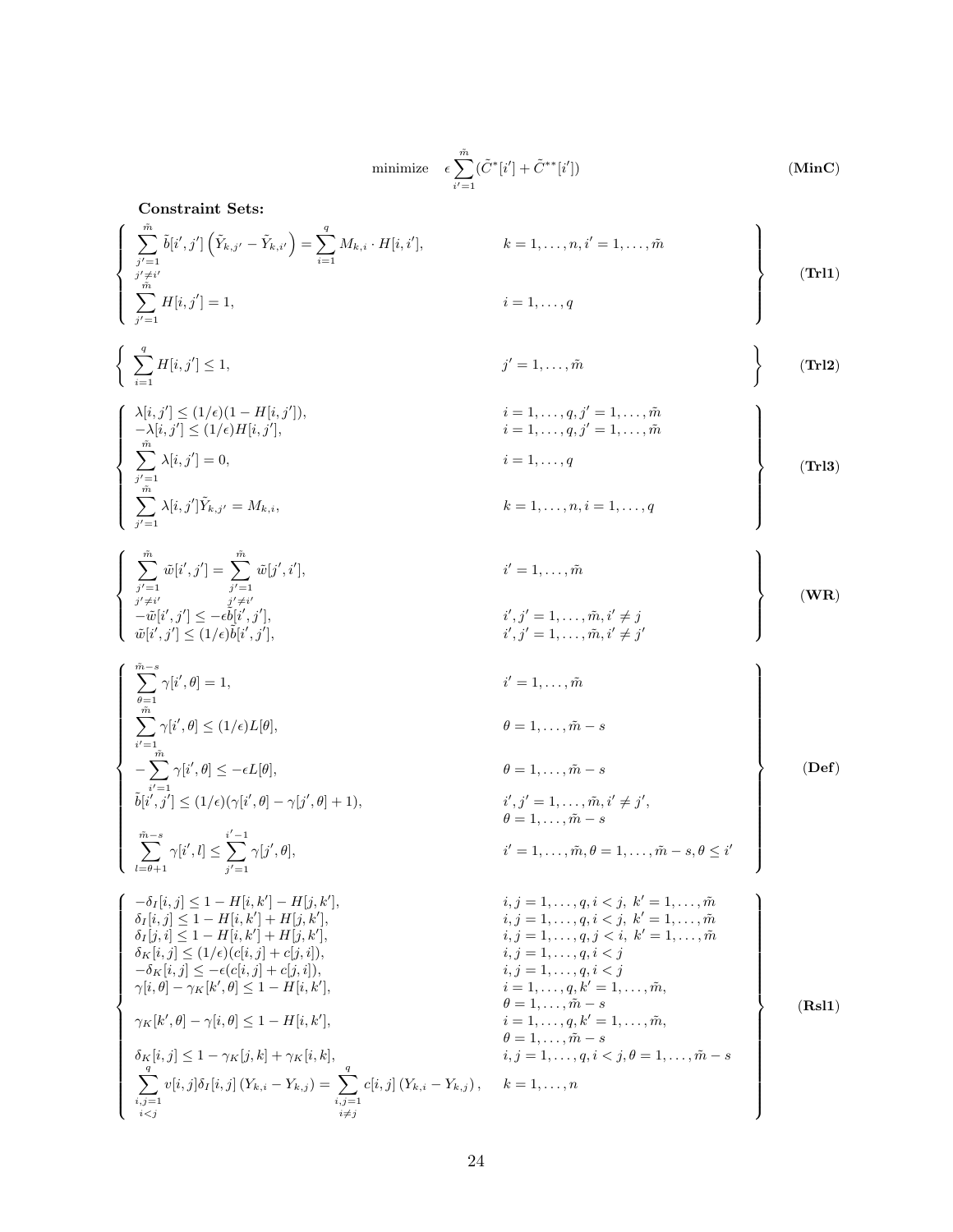$$
\left\{\begin{array}{lll} -\tilde{C}^*[k'] \leq 1-H[i,k']-H[j,k'], & i,j=1,\ldots,q, i
$$

# References

- [1] Balasz Boros. On the dependence of the existence of the positive steady states on the rate coefficients for deficiency-one mass action systems: single linkage class. J. Math. Chem., 51(9):2455–2490, 2013.
- [2] Carsten Conradi and Anne Shiu. A global convergence result for processive multisite phosphorylation systems. 2014. Available on the ArXiv at arXiv:1404.5524.
- [3] T. Dasgupta, D.H. Croll, M.G. Vander Heiden, J.W. Locasale, U. Alon, L.C. Cantley, and J. Gunawardena. A fundamental trade off in covalent switching and its circumvention in glucose homeostasis. J. Biol. Chem., 289(19):13010–13025, 2014.
- [4] Martin Feinberg. Complex balancing in general kinetic systems. Arch. Ration. Mech. Anal., 49:187–194, 1972.
- [5] Martin Feinberg. Chemical reaction network structure and the stability of complex isothermal reactors: I. the deficiency zero and deficiency one theorems. Chem. Eng. Sci., 42(10):2229–2268, 1987.
- [6] Martin Feinberg. Chemical reaction network structure and the stability of complex isothermal reactors: II. multiple steady states for networks of deficiency one. Chem. Eng. Sci., 43(1):1–25, 1988.
- [7] Martin Feinberg. The existence and uniqueness of steady states for a class of chemical reaction networks. Arch. Ration. Mech. Anal., 132:311–370, 1995.
- [8] Martin Feinberg and Fritz Horn. Chemical mechanism structure and the coincidence of the stoichiometric and kinetic subspaces. Arch. Rational Mech. Anal., 66:83–97, 1977.
- [9] Archibald Hill. The possible effects of the aggregation of the molecules of haemoglobin on its dissociation curves. J. Physiol., 40(4), 1910.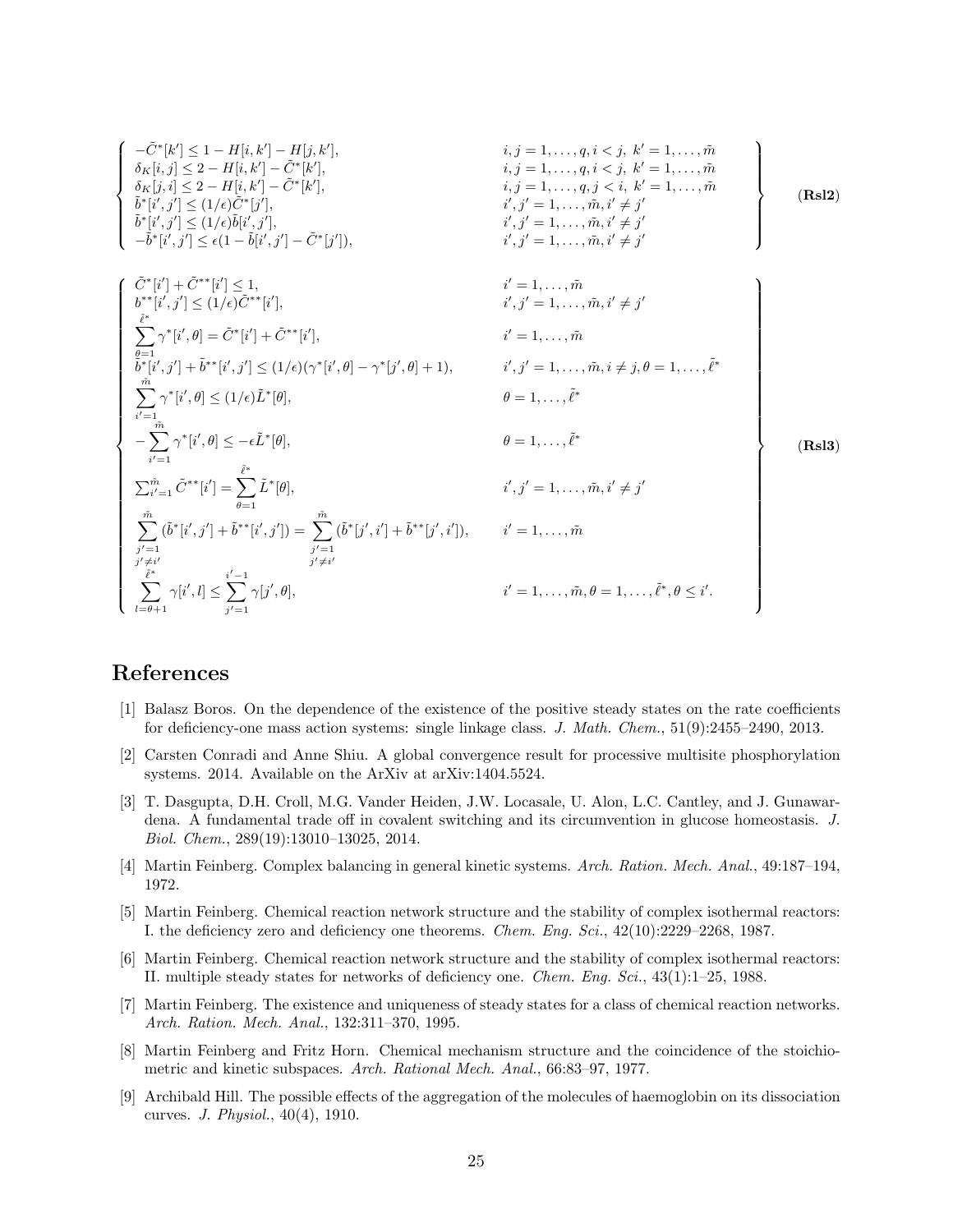- [10] Fritz Horn. Necessary and sufficient conditions for complex balancing in chemical kinetics. Arch. Ration. Mech. Anal., 49:172–186, 1972.
- [11] Matthew D. Johnston. Translated chemical reaction networks. Bull. Math. Bio., 76(5):1081–1116, 2014.
- [12] Matthew D. Johnston, David Siegel, and Gábor Szederkényi. Dynamical equivalence and linear conjugacy of chemical reaction networks: New results and methods. MATCH Commun. Math. Comput. Chem., 68(2), 2012.
- [13] Matthew D. Johnston, David Siegel, and Gábor Szederkényi. A linear programming approach to weak reversibility and linear conjugacy of chemical reaction networks. J. Math. Chem., 50(1):274–288, 2012. arXiv:1107.1659.
- [14] Matthew D. Johnston, David Siegel, and Gábor Szederkényi. Computing weakly reversible linearly conjugate chemical reaction networks with minimal deficiency. Math. Biosci., 241(1), 2013.
- [15] Robert L. Karp, Mercedes Pérez Millán, Tathagata Dasgupta, Alicia Dickenstein, and Jeremy Gunawardena. Complex-linear invariants of biochemical networks. J. Theor. Biol., 311:130–138, 2012.
- [16] Leonor Michaelis and Maud Menten. Die kinetik der invertinwirkung. Biochem. Z., 49:333–369, 1913.
- [17] Mercedes P´erez Mill´an, Alicia Dickenstein, Anne Shiu, and Carsten Conradi. Chemical reaction systems with toric steady states. Bull. Math. Biol., 74(5):1027–1065, 2012.
- [18] Stefan M¨uller, Elisenda Feliu, Georg Regensburger, Carsten Conradi, Anne Shiu, and Alicia Dickenstein. Sign conditions for injectivity of generalized polynomial maps with applications to chemical reaction networks and real algebraic geometry. 2013.
- [19] Stefan Müller and Georg Regensburger. Generalized mass action systems: Complex balancing equilibria and sign vectors of the stoichiometric and kinetic-order subspaces. SIAM J. Appl. Math., 72(6):1926– 1947, 2012.
- [20] J´anos Rudan, G´abor Szederk´enyi, and Katalin Hangos. Efficient computation of alternative structures for large kinetic systems using linear programming. MATCH Commun. Math. Comput. Chem., 71(1):71– 92, 2014.
- [21] Michael A. Savageau. Biochemical systems analysis II. the steady state solutions for an n-pool system using a power-law approximation. J. Theoret. Biol., 25:370–379, 1969.
- [22] Guy Shinar and Martin Feinberg. Structural sources of robustness in biochemical reaction networks. Science, 327(5971):1389–1391, 2010.
- [23] Gabor Szederkényi. Computing sparse and dense realizations of reaction kinetic systems. J. Math. Chem., 47:551–568, 2010.
- [24] Gabor Szederkényi and Katalin Hangos. Finding complex balanced and detailed balanced realizations of chemical reaction networks. J. Math. Chem., 49:1163–1179, 2011.
- [25] Gabor Szederk´enyi, Katalin Hangos, and Tam´as P´eni. Maximal and minimal realizations of chemical kinetics systems: computation and properties. MATCH Commun. Math. Comput. Chem., 65:309-332, 2011.
- [26] Gabor Szederkényi, Katalin Hangos, and Zsolt Tuza. Finding weakly reversible realizations of chemical reaction networks using optimization. MATCH Commun. Math. Comput. Chem., 67:193-212, 2012.
- [27] Aizik I. Vol'pert and Sergei I. Hudjaev. Analysis in Classes of Discontinuous Functions and Equations of Mathematical Physics. Martinus Nijhoff Publishers, Dordrecht, Netherlands, 1985.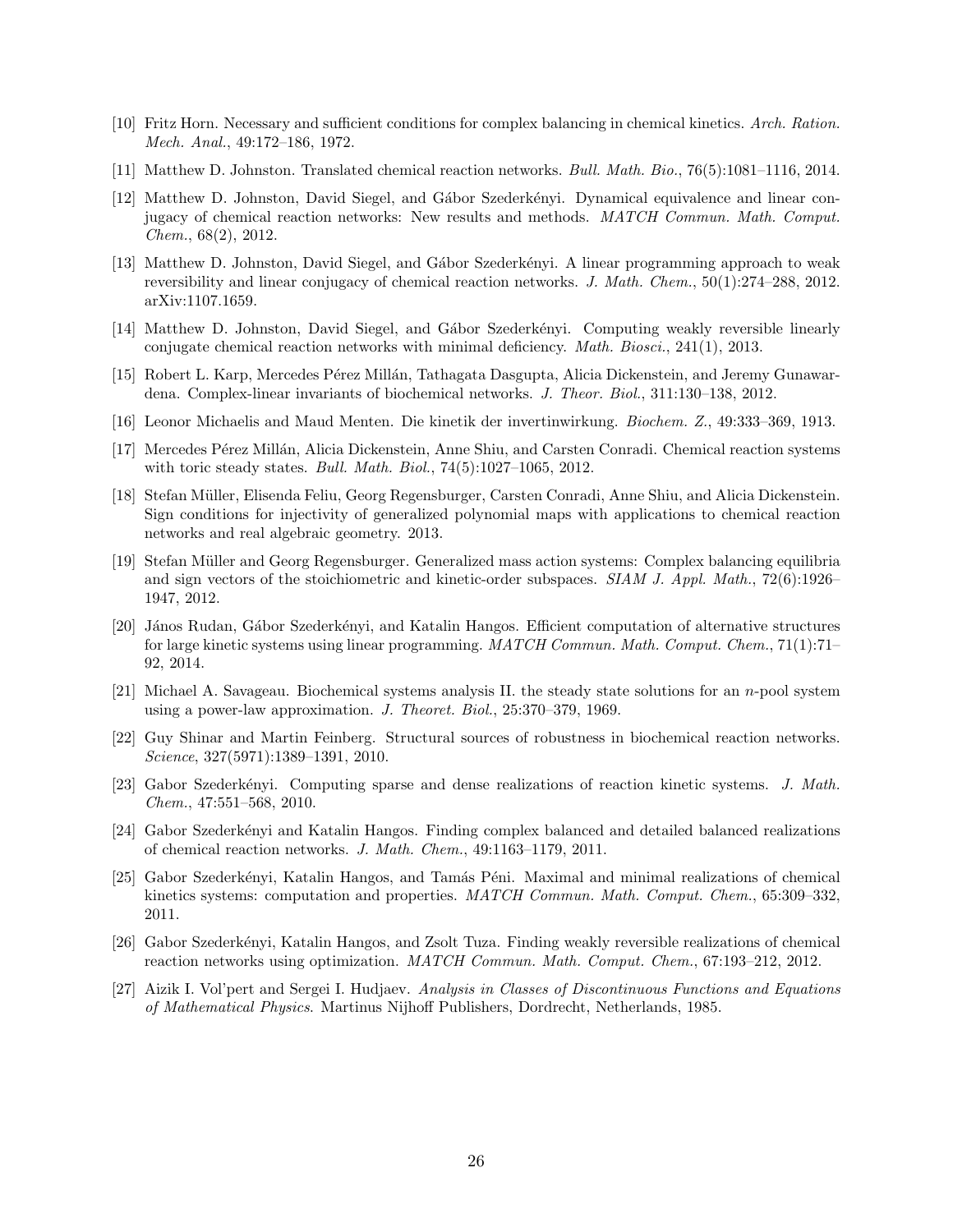# Supplemental Material for: A Computational Approach to Steady State Correspondence of Regular and Generalized Mass Action Systems

Matthew D. Johnston

Department of Mathematics University of Wisconsin-Madison 480 Lincoln Dr., Madison, WI 53706 email: mjohnston3@wisc.edu

# Contents

| 1 Application I: EnvZ-OmpR Mechanism       |    |
|--------------------------------------------|----|
| 2 Application II: PFK-2/FBPase-2 Mechanism | 6  |
| 3 Motivating Example for Future Work       | 12 |

In this Supplemental Material, we provide detailed analysis of the applications contained in Section 5 of the main text. We present a more detailed overview of the application of Lemma 6.1 and Theorem 3.1 and elaborate on the mixed-integer linear programming (MILP) algorithm presented in Section 4. We conclude with an example which presents an avenue for continued research into improper translations.

Computations were performed with the GNU Linear Programming Kit (GLPK) on the author's personal use Toshiba Satellite laptop (AMD Quad-Core A6-Series APU, 6GB RAM). The corresponding MathProg code is contained in a separate file. Unless otherwise indicated, references to Definitions, Lemmas, and Theorems are from the main text.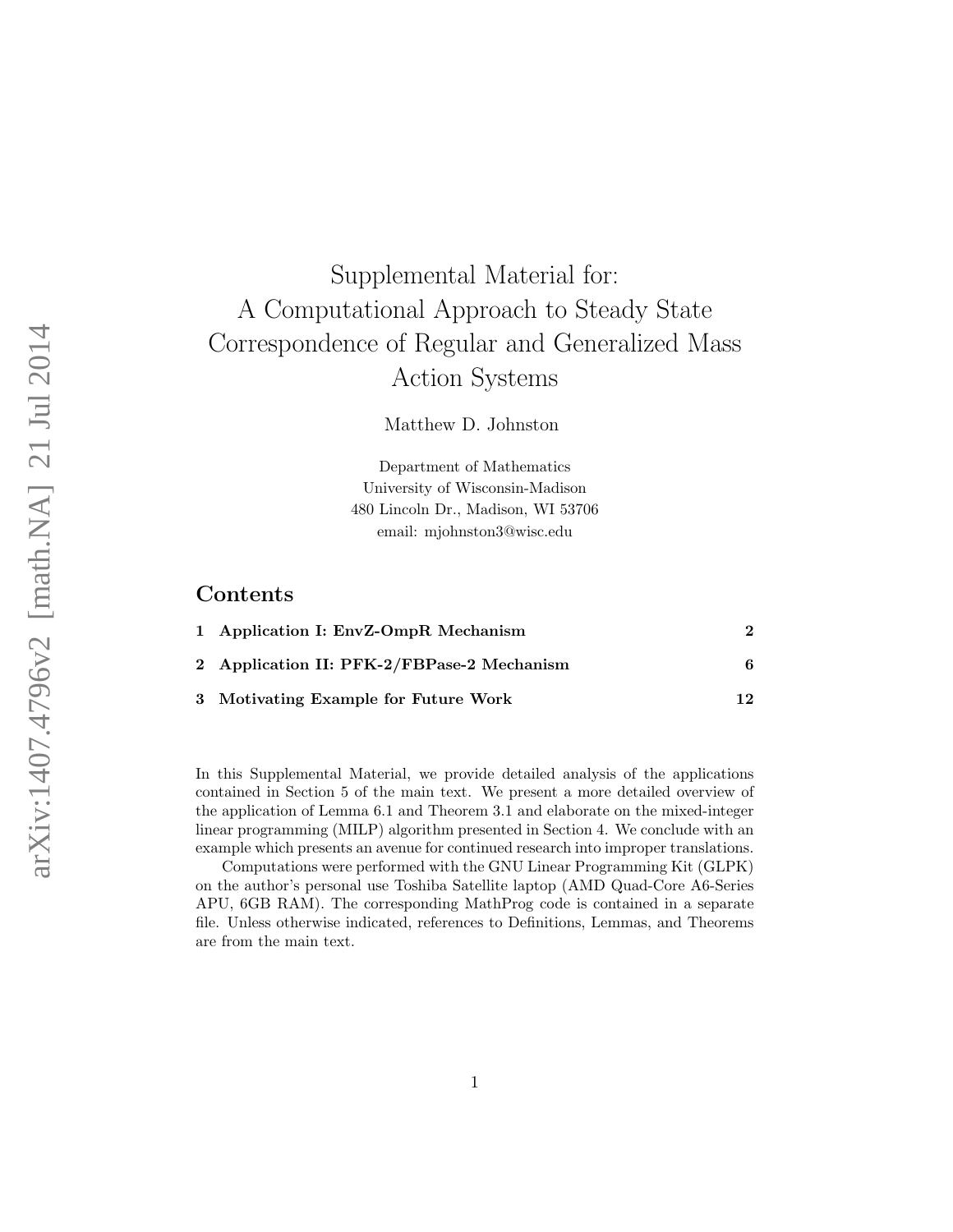# 1 Application I: EnvZ-OmpR Mechanism

Consider the following reaction-weighted chemical reaction network  $\mathcal{N}(\mathcal{K}) = (\mathcal{S}, \mathcal{C}, \mathcal{R}, \mathcal{K})$ with reaction-weight set  $\mathcal{K} = \{k_i > 0 \mid i = 1, \ldots, 14\}$ :

$$
XD \stackrel{k_1}{\underset{k_2}{\rightleftharpoons}} X \stackrel{k_3}{\underset{k_4}{\rightleftharpoons}} XT \stackrel{k_5}{\rightarrow} X_p
$$
\n
$$
X_p + Y \stackrel{k_6}{\underset{k_7}{\rightleftharpoons}} X_p Y \stackrel{k_8}{\rightarrow} X + Y_p
$$
\n
$$
XT + Y_p \stackrel{k_9}{\underset{k_{10}}{\rightleftharpoons}} XYY_p \stackrel{k_{11}}{\rightarrow} XT + Y
$$
\n
$$
XD + Y_p \stackrel{k_{12}}{\underset{k_{13}}{\rightleftharpoons}} XDY_p \stackrel{k_{14}}{\rightarrow} XD + Y.
$$
\n
$$
(1)
$$

This network corresponds to a hypothetical mechanism for the EnvZ/OmpR signaling system in Escherichia coli which was introduced by Shinar and Feinberg in the Supporting Online Material of [7] (with  $X = \text{EnvZ}$  and  $Y = \text{OppR}$ ). The corresponding mass action system was shown to possess absolute concentration robustness in the concentration of phosphorylated OmpR,  $Y_p$ . The model was furthermore analyzed by Pérez Millán  $et$  al. in [6], where it was shown to have toric steady states for all reaction-weights.

The model was also a primary example of network translation by Johnston in [4]. In the supplemental material of that paper, it was shown that, with the indexing

$$
X_1 = XD
$$
,  $X_2 = X$ ,  $X_3 = XT$ ,  $X_4 = X_p$ ,  $X_5 = Y$ ,  
\n $X_6 = X_pY$ ,  $X_7 = Y_p$ ,  $X_8 = XTY_p$ ,  $X_9 = XDY_p$ 

the network could be corresponded by the translation scheme

$$
X_1 \rightleftarrows X_2 \rightleftarrows X_3 \to X_4 \qquad (+X_1 + X_3 + X_5)
$$
  
\n
$$
X_4 + X_5 \rightleftarrows X_6 \to X_2 + X_7 \qquad (+X_1 + X_3)
$$
  
\n
$$
X_3 + X_7 \rightleftarrows X_8 \to X_3 + X_5 \qquad (+X_1 + X_2)
$$
  
\n
$$
X_1 + X_7 \rightleftarrows X_9 \to X_1 + X_5 \qquad (+X_2 + X_3).
$$
\n(2)

to the following weakly reversible generalized chemical reaction network  $\tilde{\mathcal{N}}(\tilde{\mathcal{B}})$ , with reaction weight set  $\tilde{\mathcal{B}} = {\tilde{b}_i = k_i \mid i = 1, ..., 14}$ :

$$
2X_1 + X_3 + X_5 \stackrel{\tilde{b}_1}{\rightleftharpoons} X_1 + X_2 + X_3 + X_5 \stackrel{\tilde{b}_3}{\rightleftharpoons} X_1 + 2X_3 + X_5
$$
  
\n
$$
\nearrow_{\tilde{b}_{14}} \qquad \qquad \uparrow_{\tilde{b}_{11}} \qquad \qquad \downarrow_{\tilde{b}_5}
$$
  
\n
$$
X_2 + X_3 + X_9 \qquad X_1 + X_2 + X_8 \qquad X_1 + X_3 + X_4 + X_5
$$
  
\n
$$
\bar{b}_{12} \stackrel{\kappa}{\searrow} \stackrel{\tilde{b}_{13}}{\searrow} \qquad \bar{b}_9 \uparrow \downarrow_{\tilde{b}_{10}} \qquad \qquad \bar{b}_7 \uparrow \downarrow_{\tilde{b}_6}
$$
  
\n
$$
X_1 + X_2 + X_3 + X_7 \stackrel{\tilde{b}_8}{\leftarrow} X_1 + X_3 + X_6.
$$
  
\n(3)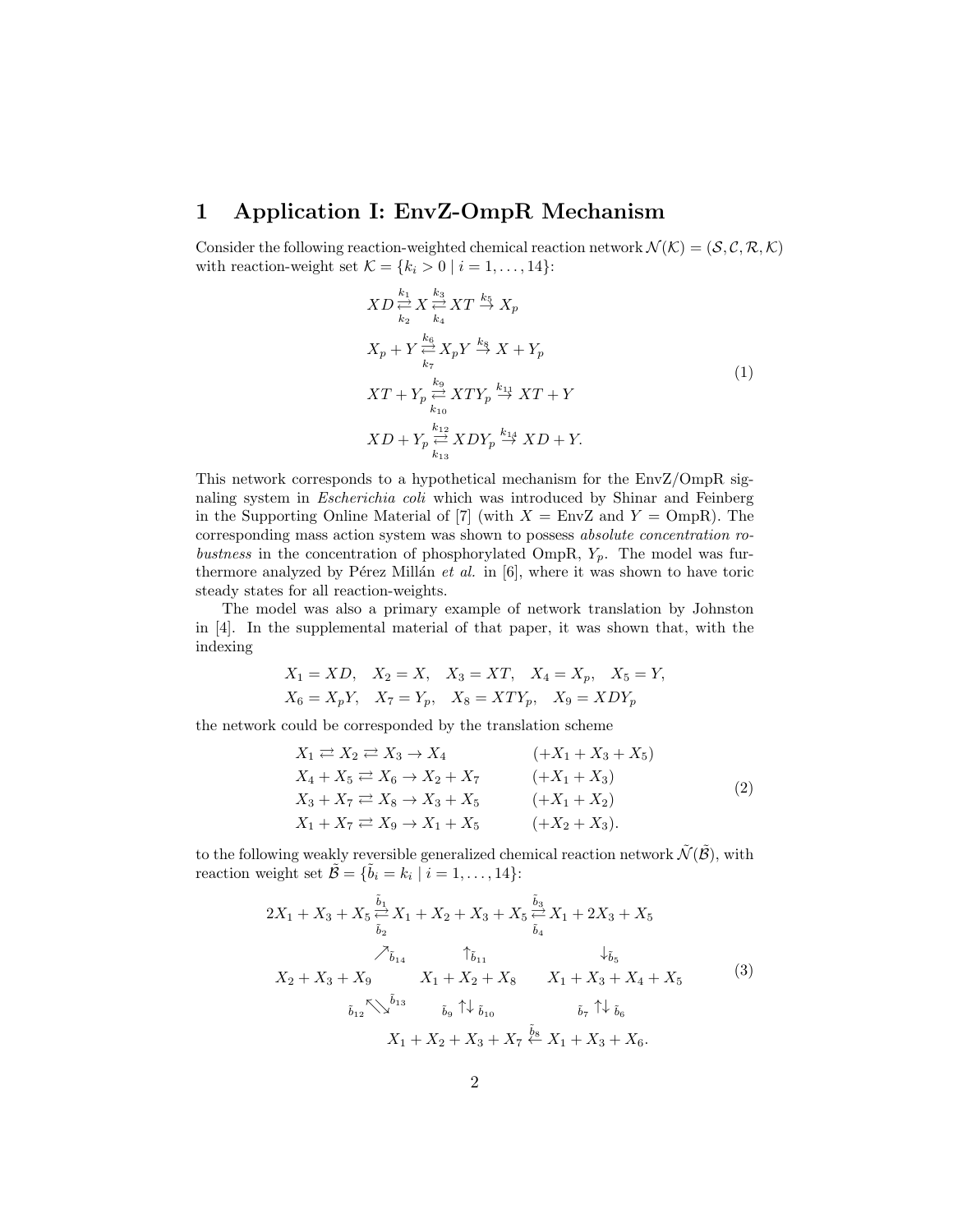It was shown in [4] that the steady states of the mass action equations corresponding to (1) and the generalized mass action equations corresponding to (3) coincide for the reaction weight set  $\tilde{\mathcal{K}}$  with  $\tilde{k}_i = k_i$ ,  $i = 1, ..., 14$ ,  $i \neq 12$ , and

$$
\tilde{k}_{12} = \left(\frac{k_2(k_4 + k_5)}{k_1 k_3}\right) k_{12}.
$$
\n(4)

Note that this set does not correspond to the reaction-weight set  $\tilde{\beta}$  consistent with Definition 3.2 and (3). In situations where the translation is improper but steady state resolvable, it is a scaling of these rate constants which produces the steady state equivalent generalized network  $\widetilde{\mathcal{N}}(\widetilde{\mathcal{K}})$ .

For completeness, we re-iterate here the analysis summarized in the main text. We start by re-indexing the complexes in  $(1)$  and  $(3)$ . We index the complex set C according to:

$$
C_1 = X_1, C_2 = X_2, C_3 = X_3, C_4 = X_4 + X_5, C_5 = X_6,
$$
  
\n
$$
C_6 = X_3 + X_7, C_7 = X_8, C_8 = X_1 + X_7, C_9 = X_9,
$$
  
\n
$$
C_{10} = X_4, C_{11} = X_2 + X_7, C_{12} = X_3 + X_5, C_{13} = X_1 + X_5,
$$

the translated complex set  $\tilde{\mathcal{C}}$  according to:

$$
\tilde{C}_1 = 2X_1 + X_3 + X_5, \ \tilde{C}_2 = X_1 + X_2 + X_3 + X_5, \ \tilde{C}_3 = X_1 + 2X_3 + X_5, \n\tilde{C}_4 = X_1 + X_3 + X_4 + X_5, \ \tilde{C}_5 = X_1 + X_3 + X_6, \ \tilde{C}_6 = X_1 + X_2 + X_3 + X_7, \n\tilde{C}_7 = X_1 + X_2 + X_8, \ \tilde{C}_8 = X_2 + X_3 + X_9,
$$

and the translated kinetic complex set  $\tilde{\mathcal{C}}_K$  according to:

$$
(\tilde{C}_K)_1 = X_1, \ (\tilde{C}_K)_2 = X_2, \ (\tilde{C}_K)_3 = X_3, \ (\tilde{C}_K)_4 = X_4 + X_5, (\tilde{C}_K)_5 = X_6, \ (\tilde{C}_K)_6 = X_3 + X_7, \ (\tilde{C}_K)_7 = X_8, \ (\tilde{C}_K)_8 = X_9.
$$
 (5)

The corresponding network structures are given by Figure  $1(a)$  and  $(b)$ , respectively.

Notice first of all that  $C_6 = X_3 + X_7$  and  $C_8 = X_1 + X_7$  are both translated to  $\tilde{C}_6 = X_1 + X_2 + X_3 + X_7$  by (2) but only  $X_3 + X_7$  appears as a kinetic complex (specifically  $(\tilde{C}_K)_6 = X_3 + X_7$ ). It follows that the translation is improper and, specifically, that  $h(6) = 6$  and  $h(8) = 6$ . In accordance with Definition 3.5, we have:

$$
\tilde{C}_I = \{6\},
$$
  
\n
$$
h^{-1}(6) = \{6, 8\},
$$
  
\n
$$
\tilde{S}_I = \text{span}\{y_8 - y_6\}
$$
  
\n
$$
= \text{span}\{(1, 0, -1, 0, 0, 0, 0, 0, 0)\}.
$$

To determine the resolving complex set  $\tilde{\mathcal{C}}_R$  according to Definition 3.6, we consider  $h^{-1}(6) = \{6, 8\}.$  We can see that

$$
y_8 - y_6 = (1, 0, 0, 0, 0, 0, 0, 0) - (0, 0, 1, 0, 0, 0, 0, 0) = (\tilde{y}_K)_1 - (\tilde{y}_K)_3. \tag{6}
$$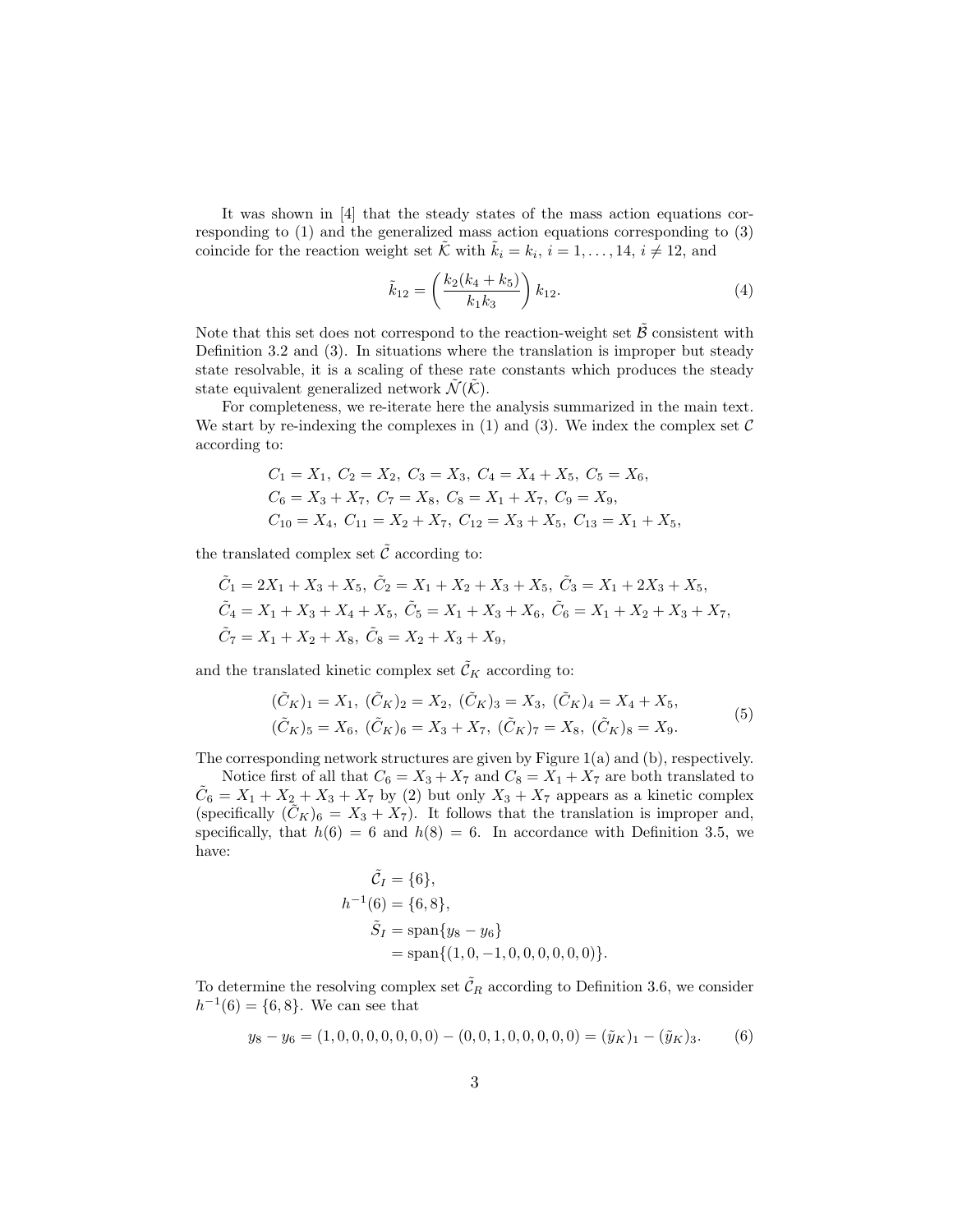

Figure 1: Correspondence between (a) original network  $\mathcal{N}(\mathcal{K})$  (1) and (b) computationally-determined translation  $\mathcal{N}(\mathcal{B})$  (3). In (c), we identify the improper complex set  $\tilde{C}_I$  (pink) and a resolving complex set  $\tilde{C}_{R_\zeta}$  (blue) which has the property that every path (red arrow) from an element of  $\tilde{C}_I$  to an element of  $\tilde{\mathcal{C}}_R$  passes through the common complex  $\tilde{\mathcal{C}}_2$  (green). That is, the network satisfies the technical assumptions of Lemma 6.1. In (d), we identify the sets  $\tilde{\mathcal{C}}^* = \{6, 7, 8\}$ (pink),  $\tilde{\mathcal{C}}^{**} = \{2\}$  (green),  $\tilde{\mathcal{R}}^{*} = \{(6, 7), (6, 8), (7, 2), (7, 6), (8, 2), (8, 6)\}$  (solid red arrows), and  $\tilde{\mathcal{R}}^{**} = \{(2,6)\}\$  (dashed red arrow). It is clear that the subnetwork  $(\tilde{S}, \tilde{C}^* \cup \tilde{C}^{**}, \tilde{\mathcal{R}}^* \cup \tilde{\mathcal{R}}^{**})$  is weakly reversible. It follows that the network satisfies the technical conditions of Theorem 3.1.

We may therefore choose  $c(1,3) = 1$  and  $c(i',j') = 0$  for all other  $i', j' = 1, \ldots, 8$ , so that  $\tilde{\mathcal{C}}_R = \{1,3\}$  is our resolving complex set.

Notice that (6) is equivalent to the identity

$$
\mathbf{x}^{y_8} = x_1 x_7 = \left(\frac{x_1}{x_3}\right) x_3 x_7 = \left(\frac{\mathbf{x}^{(\tilde{y}_K)_1}}{\mathbf{x}^{(\tilde{y}_K)_3}}\right) \mathbf{x}^{(\tilde{y}_K)_6}.\tag{7}
$$

That is we are able to relate the untranslated monomial  $x_1x_7$  to  $x_1$ ,  $x_3$ , and  $x_3x_7$ , all of which correspond to kinetic complexes in the set (5). We may therefore think of any reaction corresponding to  $x_1x_7$  as a reaction from source  $x_3x_7$  with the additional *state dependent* rate  $x_1/x_3$ . It can be checked that the mass action system corresponding to (1) and the generalized mass action system corresponding to (3) differ in only the monomials  $k_{12}x_{1}x_{7}$  and  $k_{12}x_{3}x_{7}$ . It was shown in [4] that at any steady state of the generalized mass action system corresponding to (3) we have

$$
\frac{x_1}{x_3} = \frac{k_2(k_4 + k_5)}{k_1 k_3}
$$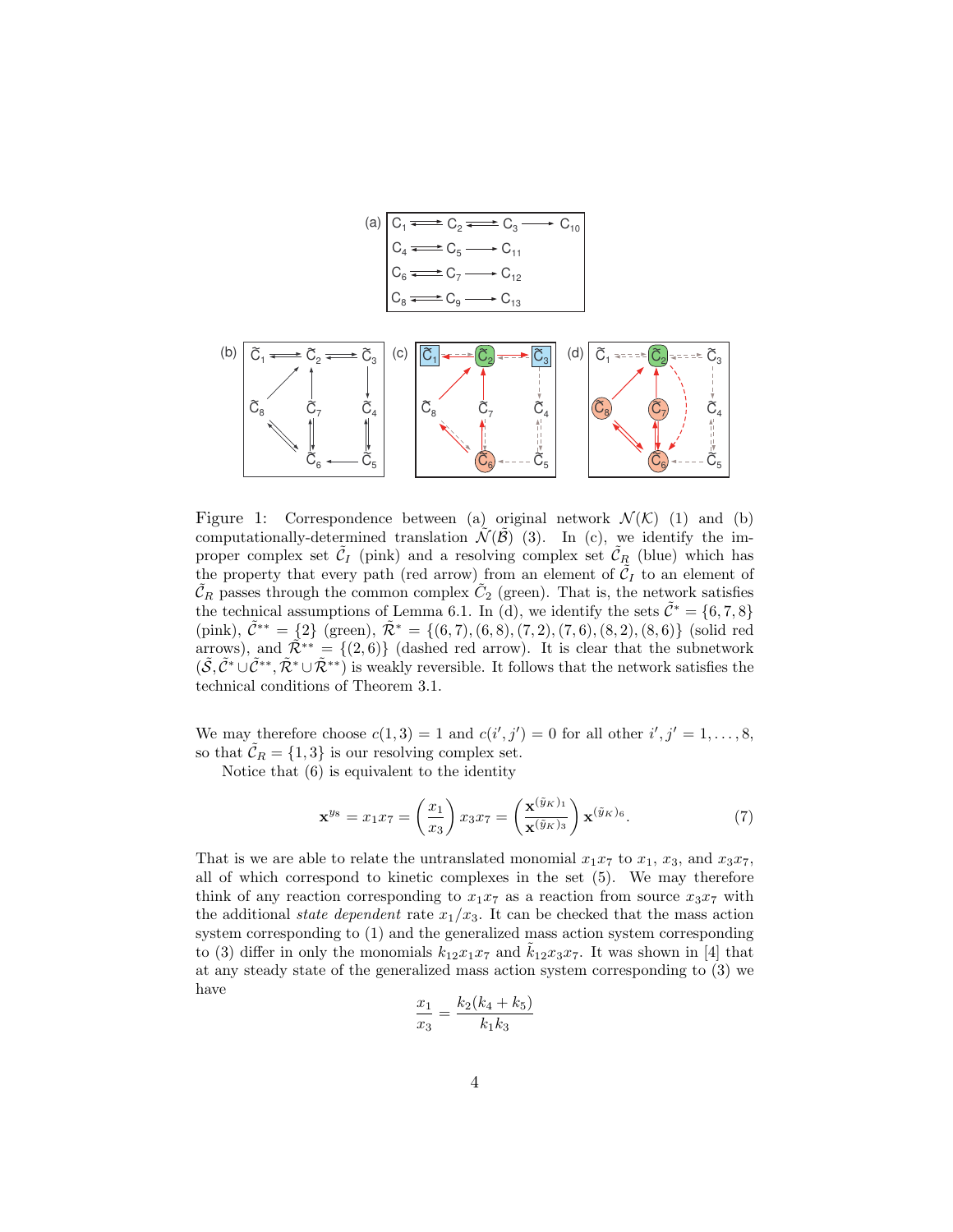so that we may "resolve" the state dependent term to get

$$
\tilde{k}_{12}x_3x_7 = k_{12}x_1x_7 = k_{12}\left(\frac{x_1}{x_3}\right)x_3x_7 = k_{12}\left(\frac{k_2(k_4 + k_5)}{k_1k_3}\right)x_3x_7.
$$

This gives an explicit equation in the undetermined rate constant  $\tilde{k}_{12}$  which can be solved for directly to get (4).

We now apply Lemma 6.1 (see Figure  $1(a)$ ). We identify the set of paths from the improper complex  $\tilde{C}_6$  (pink) to the resolving complexes  $\tilde{C}_1$  and  $\tilde{C}_3$  (blue). The relevant paths  $\tilde{P} = \{ \tilde{C}_{\tilde{P}}, \tilde{\mathcal{R}}_{\tilde{P}} \}$  (red arrows) are given as follows:

- (1)  $\tilde{P} = {\tilde{C}_{\tilde{P}}, \tilde{R}_{\tilde{P}}}$  with  $\tilde{C}_{\tilde{P}} = \{1, 2, 6, 7\}, \tilde{R}_{\tilde{P}} = \{(2, 1), (6, 7), (7, 2)\}$
- (2)  $\tilde{P} = {\tilde{C}_{\tilde{P}}, \tilde{R}_{\tilde{P}}}$  with  $\tilde{C}_{\tilde{P}} = \{1, 2, 6, 8\}, \tilde{R}_{\tilde{P}} = \{(2, 1), (6, 8), (8, 2)\}$
- (3)  $\tilde{P} = {\tilde{C}_{\tilde{P}}, \tilde{R}_{\tilde{P}}}$  with  $\tilde{C}_{\tilde{P}} = \{2, 3, 6, 7\}, \tilde{R}_{\tilde{P}} = \{(2, 3), (6, 7), (7, 2)\}$
- (4)  $\tilde{P} = {\tilde{C}_{\tilde{P}}, \tilde{R}_{\tilde{P}}}$  with  $\tilde{C}_{\tilde{P}} = \{2, 3, 6, 8\}, \tilde{R}_{\tilde{P}} = \{(2, 3), (6, 8), (8, 2)\}.$

We can see that  $\{2\} \subset \tilde{C}_{\tilde{P}}$  for all such paths, so that every path goes through  $\tilde{C}_2$ . It follows that we have  $\tilde{C}_{k'} = \tilde{C}_2$  (green) and, since  $\tilde{\delta} = 0$ , it follows by Lemma 6.1 that  $\mathcal{N}(\mathcal{B})$  and  $\mathcal{N}(\mathcal{K})$  are steady state resolvable.

We now apply Theorem 3.1 (see Figure 1(d)). Consider the network  $(\tilde{\mathcal{S}}, \tilde{\mathcal{C}}^* \cup$  $\tilde{\mathcal{C}}^{**}, \tilde{\mathcal{R}}^* \cup \tilde{\mathcal{R}}^{**}$ ) where  $\tilde{\mathcal{C}}^* = \{6, 7, 8\}$  (pink),  $\tilde{\mathcal{C}}^{**} = \{2\}$  (green),  $\tilde{\mathcal{R}}^* = \{(6, 7), (6, 8),$  $(7, 2), (7, 6), (8, 2), (8, 6)$ } (solid red arrows), and  $\tilde{\mathcal{R}}_{z}^{**} = \{(2, 6)\}$  (dashed red arrows). It is clear that  $\left|\tilde{\mathcal{C}}^{**}\right| = |\tilde{\mathcal{L}}^{*}|$  and that  $(\tilde{\mathcal{S}}, \tilde{\mathcal{C}}^{*} \cup \tilde{\mathcal{C}}^{**}, \tilde{\mathcal{R}}^{*} \cup \tilde{\mathcal{R}}^{**})$  is weakly reversible. Notice that  $\tilde{\mathcal{C}}^*$  does contain any complex in  $\tilde{\mathcal{C}}_R$  (although it is permissible to have  $\mathcal{C}^{**}$  contain such a complex). Also notice that reactions in  $\tilde{\mathcal{R}}^{**}$  need not be in the original network, nor be singletons, but that, by the construction of  $\tilde{C}^{**}$ , they do need to originate at a sink of linkage class in  $\tilde{\mathcal{L}}^*$ . Since  $\tilde{\delta} = 0$ , it follows by Theorem 3.1 that  $\tilde{\mathcal{N}}(\tilde{\mathcal{B}})$  and  $\mathcal{N}(\mathcal{K})$  are steady state resolvable.

We now apply the mixed-integer linear programming algorithm presented in Section 5 of the main text. We set  $\epsilon = 0.1$ ,  $\tilde{\ell} = \tilde{m} - s = 10$ , and  $\tilde{\ell}^* = 2$ . We initialize the relevant matrices as follows, where the notation is taken from the main text:

$$
Y = \left[\begin{array}{cccccccc} 1 & 0 & 0 & 0 & 0 & 0 & 0 & 1 & 0 \\ 0 & 1 & 0 & 0 & 0 & 0 & 0 & 0 & 0 \\ 0 & 0 & 1 & 0 & 0 & 1 & 0 & 0 & 0 \\ 0 & 0 & 0 & 1 & 0 & 0 & 0 & 0 & 0 \\ 0 & 0 & 0 & 1 & 0 & 0 & 0 & 0 & 0 \\ 0 & 0 & 0 & 0 & 1 & 0 & 0 & 0 & 0 \\ 0 & 0 & 0 & 0 & 0 & 1 & 0 & 1 & 0 \\ 0 & 0 & 0 & 0 & 0 & 0 & 1 & 0 & 0 \\ 0 & 0 & 0 & 0 & 0 & 0 & 0 & 0 & 1 \end{array}\right],
$$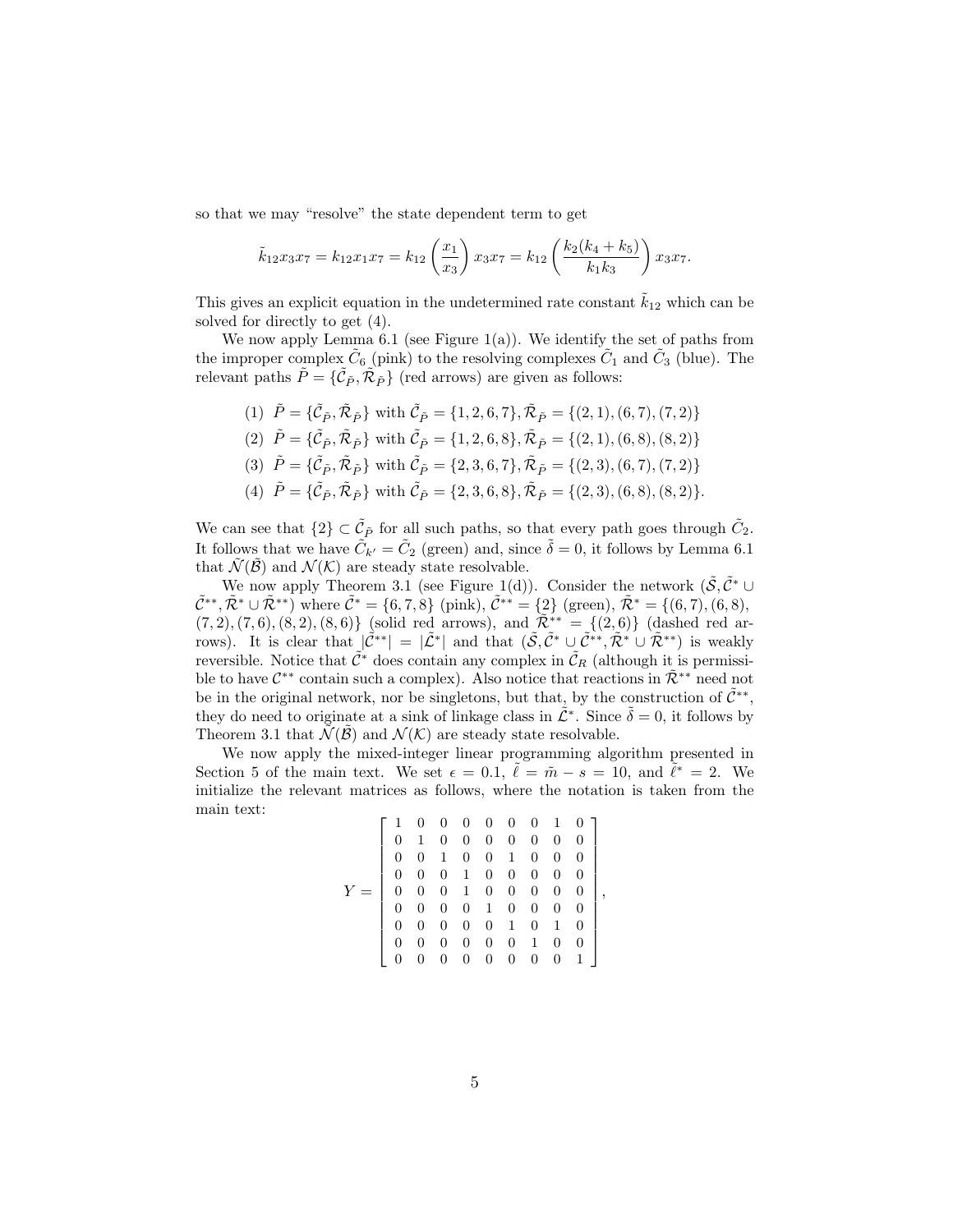|       |                                  |                | 0                            | $\theta$       | 0                            | $\theta$       | $\Omega$                  | $\Omega$       | 1                 | $\Omega$       | $\overline{2}$ |                     |                |                       |                | 1              | 1                            | $\Omega$       |                   |  |
|-------|----------------------------------|----------------|------------------------------|----------------|------------------------------|----------------|---------------------------|----------------|-------------------|----------------|----------------|---------------------|----------------|-----------------------|----------------|----------------|------------------------------|----------------|-------------------|--|
|       |                                  | 0              | 1                            | $\Omega$       | $\theta$                     | $\theta$       | $\Omega$                  | $\Omega$       | $\Omega$          | $\Omega$       | $\Omega$       | 1                   | $\Omega$       | 0                     | $\overline{0}$ | 1              | 1                            | 1              |                   |  |
|       |                                  | $\theta$       | $\overline{0}$               | 1              | $\theta$                     | 0              | 1                         | $\overline{0}$ | $\theta$          | $\theta$       | 1              |                     | $\overline{2}$ |                       | 1              | 1              | $\overline{0}$               | 1              |                   |  |
|       |                                  | $\overline{0}$ | $\overline{0}$               | $\theta$       | 1                            | $\Omega$       | $\overline{0}$            | $\overline{0}$ | $\theta$          | $\theta$       | $\overline{0}$ | $\Omega$            | $\overline{0}$ | 1                     | $\overline{0}$ | $\Omega$       | $\overline{0}$               | $\theta$       |                   |  |
|       | $\tilde{Y} =$                    | $\theta$       | $\overline{0}$               | $\theta$       | 1                            | $\Omega$       | $\theta$                  | $\theta$       | $\theta$          | $\overline{0}$ |                |                     |                |                       | 0              | $\overline{0}$ | $\theta$                     | $\overline{0}$ | ,                 |  |
|       |                                  | $\overline{0}$ | $\overline{0}$               | $\theta$       | $\theta$                     | 1              | $\theta$                  | $\theta$       | $\theta$          | $\theta$       | $\overline{0}$ | $\Omega$            | $\overline{0}$ | 0                     | 1              | $\overline{0}$ | $\theta$                     | $\theta$       |                   |  |
|       |                                  | $\overline{0}$ | $\Omega$                     | $\Omega$       | $\Omega$                     | $\Omega$       | 1                         | $\Omega$       | 1                 | $\Omega$       | $\Omega$       | $\Omega$            | $\Omega$       | $\Omega$              | $\overline{0}$ | 1              | $\Omega$                     | $\Omega$       |                   |  |
|       |                                  | $\overline{0}$ | $\overline{0}$               | $\overline{0}$ | $\theta$                     | $\overline{0}$ | $\overline{0}$            | 1              | $\theta$          | $\overline{0}$ | $\overline{0}$ | $\Omega$            | $\theta$       | $\Omega$              | $\overline{0}$ | $\Omega$       | 1                            | $\theta$       |                   |  |
|       |                                  | $\overline{0}$ | $\overline{0}$               | $\theta$       | $\overline{0}$               | $\theta$       | $\overline{0}$            | $\overline{0}$ | $\theta$          | $\mathbf{1}$   | $\theta$       | $\theta$            | $\mathbf{0}$   | $\theta$              | $\theta$       | $\overline{0}$ | $\overline{0}$               | 1              |                   |  |
| and   |                                  |                |                              |                |                              |                |                           |                |                   |                |                |                     |                |                       |                |                |                              |                |                   |  |
|       | $-k[1]$                          |                | k[2]                         |                | $\theta$                     |                | $\mathbf{0}$              |                | $\theta$          |                |                | 0                   |                | $\mathbf{0}$          |                |                | $-k[12]$                     |                | $\mathbf{0}$      |  |
|       | k[1]                             |                | $-k[2,3]$                    |                | k[4]                         |                | $\mathbf{0}$              |                | k[8]              |                |                | $\theta$            |                | $\mathbf{0}$          |                |                | $\mathbf{0}$                 |                | $\theta$          |  |
|       | $\mathbf{0}$<br>$\overline{0}$   |                | k[3]<br>0                    |                | $-k[4, 5]$<br>k[5]           |                | $\overline{0}$<br>$-k[6]$ |                | $\theta$<br>k[7]  |                |                | $-k[9]$<br>0        |                | k[10, 11]<br>0        |                |                | $\mathbf{0}$<br>$\mathbf{0}$ |                | k[13, 14]<br>0    |  |
| $M =$ | $\mathbf{0}$                     |                | 0                            |                | $\mathbf{0}$                 |                | $-k[6]$                   |                | k[7]              |                |                | 0                   |                | k[11]                 |                |                | 0                            |                | k[14]             |  |
|       | $\overline{0}$<br>$\overline{0}$ |                | $\mathbf{0}$<br>$\mathbf{0}$ |                | $\mathbf{0}$<br>$\mathbf{0}$ |                | k[6]<br>$\mathbf{0}$      |                | $-k[7,8]$<br>k[8] |                |                | $\Omega$<br>$-k[9]$ |                | $\mathbf{0}$<br>k[10] |                |                | $\Omega$<br>$-k[12]$         |                | $\Omega$<br>k[13] |  |
|       | $\overline{0}$                   |                | $\mathbf{0}$                 |                | $\mathbf{0}$                 |                | $\mathbf{0}$              |                | $\theta$          |                |                | k[9]                |                | $-k[10, 11]$          |                |                | $\theta$                     |                | $\Omega$          |  |
|       | $\overline{0}$                   |                | 0                            |                | $\boldsymbol{0}$             |                | $\mathbf{0}$              |                | $\theta$          |                |                | 0                   |                | 0                     |                |                | k[12]                        |                | $-k[13, 14]$      |  |

,

where  $k[i, j] := k[i] + k[j]$  and  $k[i]$  are determined stochastically from the range  $[\sqrt{\epsilon}, 1/\sqrt{\epsilon}]$  for all  $i = 1, ..., 14$ . The parameters  $v[i, j]$ ,  $i, j = 1, ..., 9$ ,  $i \neq j$ , are also determined stochastically from the range  $[\sqrt{\epsilon}, 1/\sqrt{\epsilon}]$ . The algorithm was successfully run to completion 25 times. The mean time to completion in the sample was 2.788 seconds with a standard deviation of 1.4898 seconds. In each realization in the sample, the algorithm determined the generalized reaction-weighted chemical reaction network given by (3).

Remark 1.1. Note that computational efficiency depends on the user-determined parameter values  $\epsilon$  and  $\tilde{\ell}^*$ . In general, smaller  $\epsilon$  values increase the numerical instability of the optimizer and larger  $\tilde{\ell}^*$  values increase the required computation time.

# 2 Application II: PFK-2/FBPase-2 Mechanism

Consider the PFK-2/FBPase-2 mechanism given in Figure 2. This model is slightly modified from the one proposed by Dasgupta  $et$  al. in [1,5] to include a reversible reaction pair  $C_3 \rightleftarrows C_4$  corresponding to  $0 \rightleftarrows X_3$ . That is, our mechanism allows for inflow and outflow of Fructose 6-phosphate (F6P). We defer biochemical justification and analysis of this mechanism to [1, 5].

The network in Figure 2 is not weakly reversible, has a seven-dimensional stoichiometric subspace (i.e.  $s = 7$ ), and a deficiency of five (i.e.  $\delta = 5$ ). It is notable that, for some choices of reaction weights, the kinetic subspace may be smaller than the stoichiometric subspace as a result of there being two terminal strongly linked components in the fourth linkage class (see [2]).

We now apply the computational algorithm of Section 5 of the main text. We set  $\epsilon = 0.1, \tilde{\ell} = \tilde{m} - s = 2$ , and  $\tilde{\ell}^* = 2$ , and initialize the relevant matrices as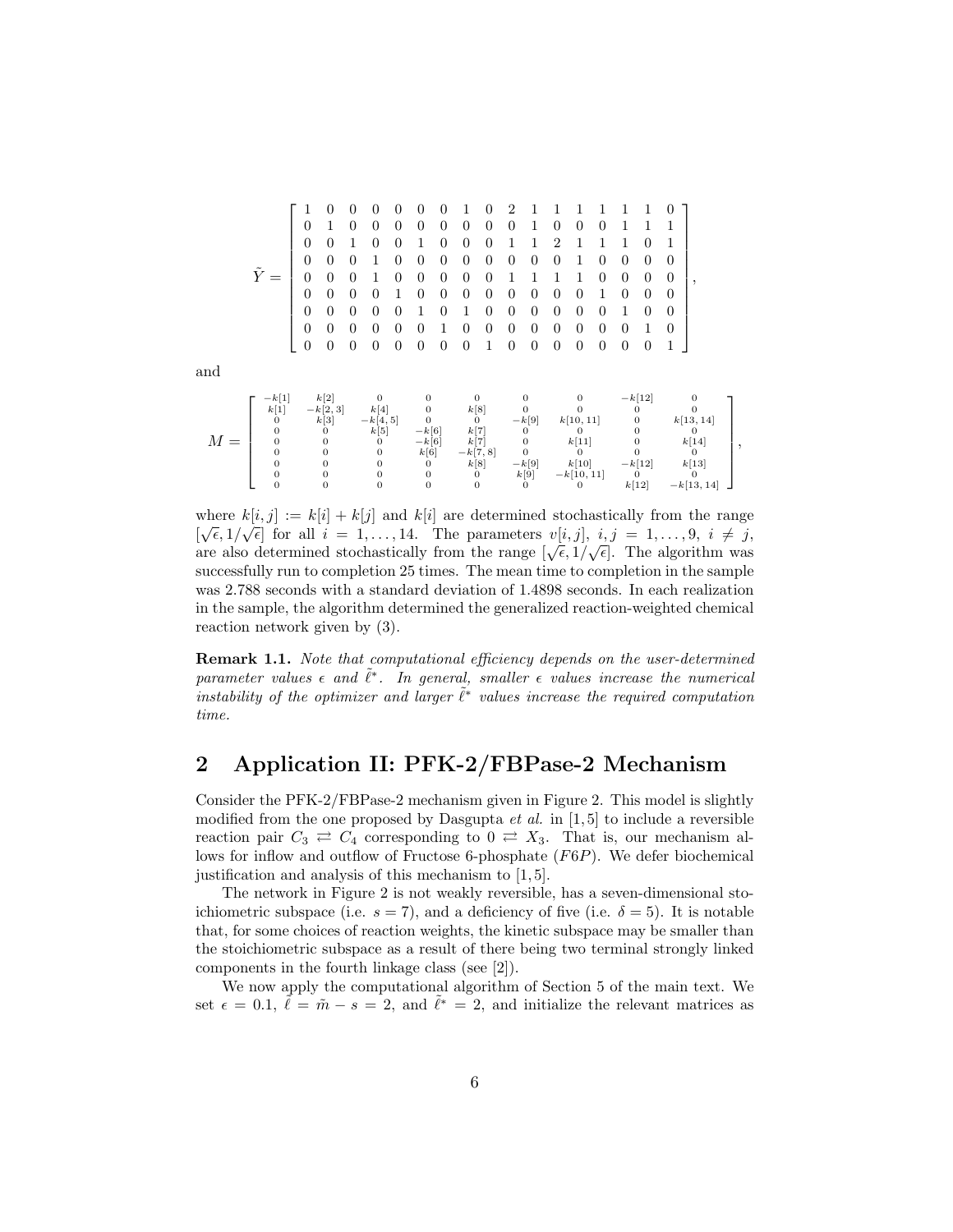|                                                        | $k_{15}/l$<br>$C_{10}$                                   | $ k_8 $<br>$\sim C_{14}$                                                                        | $C_{11}$ $k_{16}$<br>$R_{18}$ $\frac{k_{18}}{k_{19}}$                                        | $-15$<br>$k_{20}$ |
|--------------------------------------------------------|----------------------------------------------------------|-------------------------------------------------------------------------------------------------|----------------------------------------------------------------------------------------------|-------------------|
|                                                        | $X_1 - E$ $X_3 - F6P$<br>$X_2$ - E-ATP $X_4$ - E-ATP-F6P | X <sub>5</sub> - F2,6BP<br>$X_6$ - E-F2,6BP                                                     | $X7$ - E-ATP-F2,6BP<br>$X_8$ - E-ATP-F6P-F2,6BP                                              |                   |
| $C_1 - X_1$<br>$C_2 - X_2$<br>$C_3 - 0$<br>$C_4 - X_3$ | $C_5 - X_2 + X_3$<br>$C_6 - X_4$<br>$C_8 - X_6$          | $C_9 - X_7$<br>$C_{10} - X_2 + X_5$<br>$C_7 - X_1 + X_5$ $C_{11} - X_4 + X_5$<br>$C_{12} - X_8$ | $C_{13} - X_3 + X_7$<br>$C_{14} - X_1 + X_3$<br>$C_{15} - X_5 + X_6$<br>$C_{16} - X_3 + X_4$ |                   |

Figure 2: Hypothetical PFK-2/FBPase-2 mechanism in mammalian cells.

follows, where the notation is taken from the main text:

$$
Y = \begin{bmatrix} 1 & 0 & 0 & 0 & 0 & 0 & 1 & 0 & 0 & 0 & 0 & 0 & 0 & 0 \\ 0 & 1 & 0 & 0 & 1 & 0 & 0 & 0 & 0 & 1 & 0 & 0 & 0 & 0 \\ 0 & 0 & 0 & 1 & 1 & 0 & 0 & 0 & 0 & 0 & 0 & 0 & 1 \\ 0 & 0 & 0 & 0 & 0 & 1 & 0 & 0 & 0 & 0 & 1 & 0 & 0 \\ 0 & 0 & 0 & 0 & 0 & 0 & 1 & 0 & 0 & 0 & 1 & 1 & 0 & 0 \\ 0 & 0 & 0 & 0 & 0 & 0 & 0 & 1 & 0 & 0 & 0 & 0 & 0 \\ 0 & 0 & 0 & 0 & 0 & 0 & 0 & 0 & 1 & 0 & 0 & 0 & 0 & 1 \\ 0 & 0 & 0 & 0 & 0 & 0 & 0 & 0 & 0 & 0 & 0 & 0 & 1 \\ 0 & 1 & 2 & 2 & 1 & 1 & 1 & 1 & 1 & 1 & 0 & 0 \\ 0 & 0 & 0 & 0 & 1 & 0 & 0 & 0 & 0 & 1 & 0 & 0 \\ 0 & 0 & 0 & 0 & 0 & 1 & 0 & 0 & 0 & 1 & 1 & 0 \\ 0 & 0 & 0 & 0 & 0 & 0 & 1 & 0 & 0 & 0 & 0 & 1 \\ 0 & 0 & 0 & 0 & 0 & 0 & 0 & 1 & 0 & 0 & 0 & 0 \\ 0 & 0 & 0 & 0 & 0 & 0 & 0 & 0 & 0 & 0 & 0 & 1 \end{bmatrix}
$$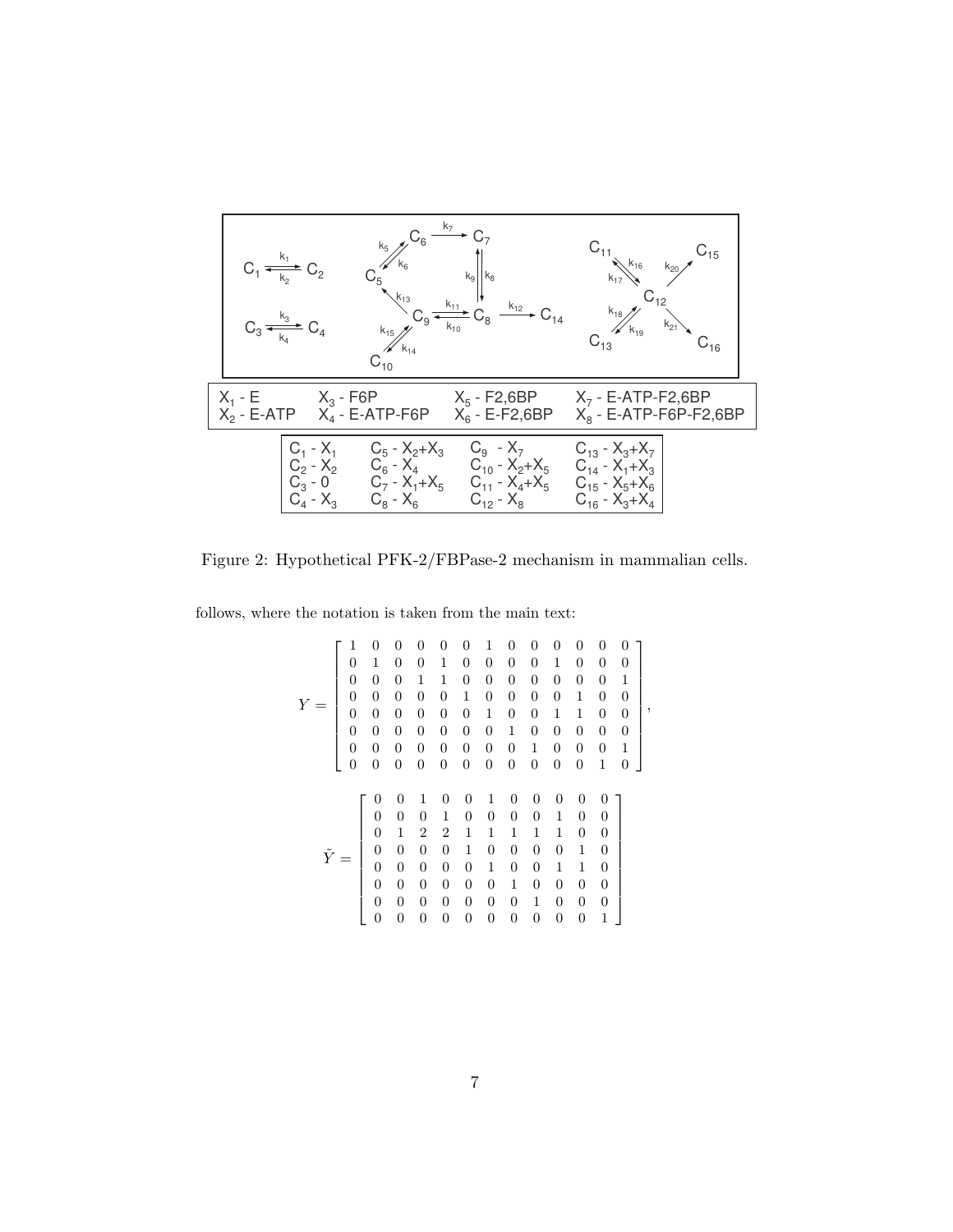$$
M = \begin{bmatrix} 0 & 0 & -k[3] & k[4] & 0 & k[7] & -k[8] & k[9,11] \\ 0 & 0 & k[3] & -k[4] & -k[5] & k[6] & 0 & 0 & 0 \\ k[1] & -k[2] & 0 & 0 & 0 & k[5] & -k[6,7] & 0 & k[11] \\ 0 & 0 & 0 & 0 & 0 & k[5] & -k[6,7] & 0 & 0 & 0 \\ 0 & 0 & 0 & 0 & 0 & 0 & 0 & k[8] & -k[9,10,11] \\ 0 & 0 & 0 & 0 & 0 & 0 & 0 & 0 & 0 \\ 0 & 0 & 0 & 0 & 0 & 0 & 0 & 0 & 0 \\ 0 & 0 & 0 & 0 & 0 & 0 & 0 & 0 & 0 \\ 0 & 0 & 0 & 0 & 0 & 0 & 0 & 0 & 0 \\ k[12,14] & -k[15] & 0 & 0 & 0 & 0 & 0 \\ k[12] & 0 & 0 & -k[16] & k[17,19] & 0 \\ k[14] & -k[15] & -k[16] & k[17,20] & 0 \\ k[14] & -k[15] & -k[16] & k[17,20] & 0 \\ k[13] & 0 & 0 & k[20] & -k[21] \\ 0 & 0 & 0 & k[20] & 0 & k[20] & -k[21] \\ 0 & 0 & 0 & k[20] & -k[21] & 0 \\ 0 & 0 & k[16] & -k[17,18,19,20] & k[21] \end{bmatrix}
$$

where  $k[i_1,\ldots,i_n] = k[i_1] + \cdots + k[i_n]$ . We choose the parameters  $k[i] \in [\sqrt{\epsilon}, 1/\sqrt{\epsilon}],$  $i = 1, \ldots, 21$ , to be random parameters chosen uniformly from their range and further impose that  $k[19] = k[20]$ . The parameters  $v[i, j]$ ,  $i, j = 1, \ldots, 13, i \neq j$ , are determined stochastically from the range  $[\sqrt{\epsilon}, 1/\sqrt{\epsilon}]$ . The algorithm was run to completion 25 times. The mean time to completion in the sample was 6.604 seconds with a standard deviation of 2.6871 seconds.

A recurring network structure is the one contained in Figure 3. It can be verified directly that the network structure is valid for all reaction-weights with the reaction-weights given in Table 1. The translation  $\tilde{\mathcal{N}}(\tilde{\mathcal{B}})$  is improper since both  $C_2 = X_2$  and  $C_5 = X_2 + X_3$  are translated to  $\tilde{C}_4 = X_2 + 2X_3$ , and both  $C_9 = X_7$ and  $C_{13} = X_3 + X_7$  are translated to  $\tilde{C}_8 = X_3 + X_7$ . With the selection of kinetic complexes given in Figure 3, we have that the source complexes  $C_5 = X_2 + X_3$  and  $C_{13} = X_3 + X_7$  are not translated to the new network.

In order to see whether the corresponding monomials may be "resolved", we check Definition 3.5. We have that

$$
\tilde{C}_I = \{4, 8\} \nh^{-1}(4) = \{2, 5\} \nh^{-1}(8) = \{9, 13\} \n\tilde{S}_I = \text{span}\{y_5 - y_2, y_{13} - y_9\} \n= \text{span}\{[0, 0, 1, 0, 0, 0, 0, 0, 0]\}.
$$

To construct the resolving complex set  $\tilde{\mathcal{C}}_R$  according to Definition 3.6, we first verify that  $\tilde{S}_I \subseteq \tilde{S}_K$ . For this example, we have that

$$
y_5 - y_2 = [0, 0, 1, 0, 0, 0, 0, 0] = (\tilde{y}_K)_2 - (\tilde{y}_K)_1
$$
  
\n
$$
y_{13} - y_9 = [0, 0, 1, 0, 0, 0, 0, 0] = (\tilde{y}_K)_2 - (\tilde{y}_K)_1.
$$
\n(8)

It follows that we may take  $\tilde{C}_R = \{1, 2\}$ . Notice that (8) corresponds to the trivial

and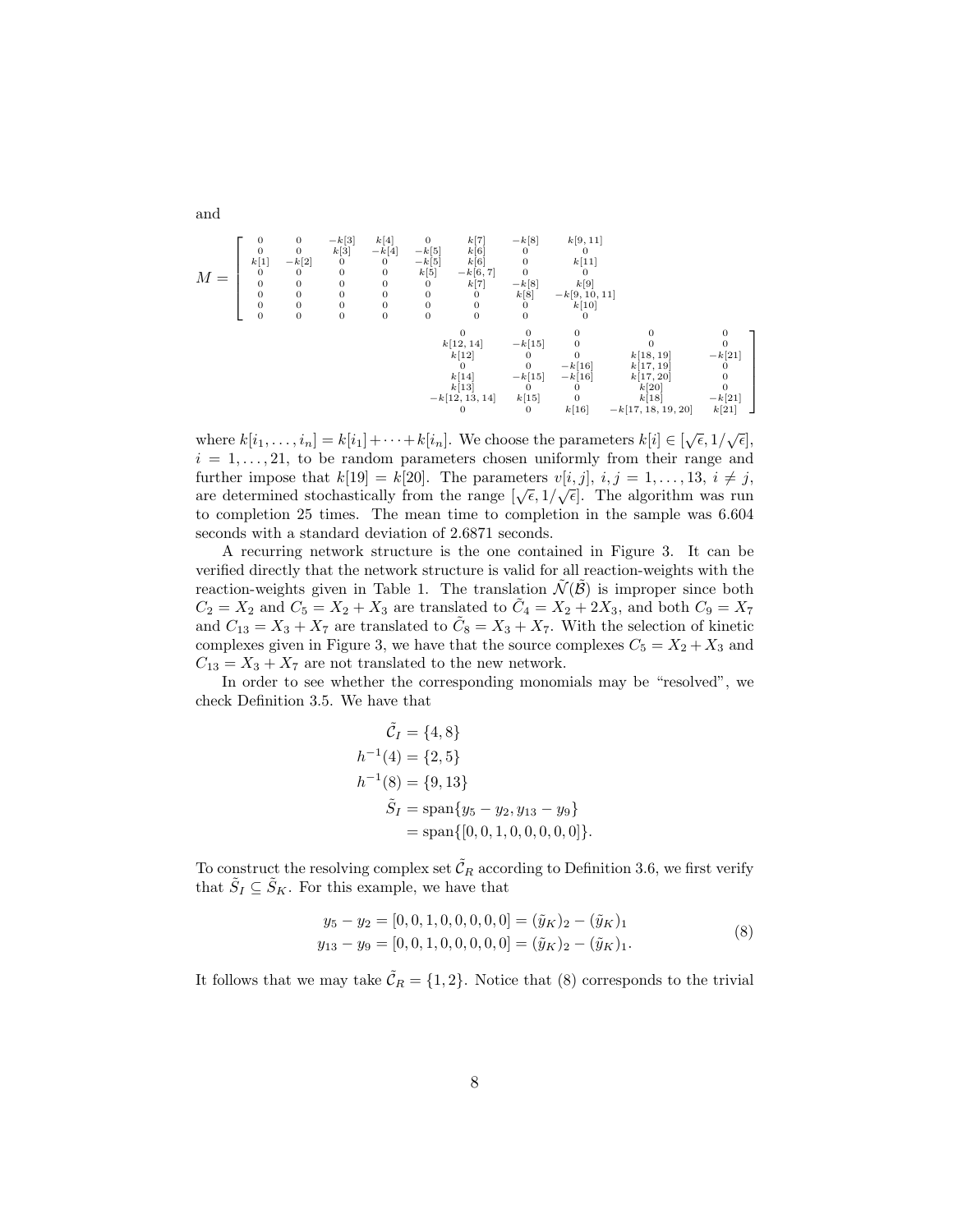

Figure 3: Reaction-weighted translation  $\tilde{\mathcal{N}}(\tilde{\mathcal{B}}) = (\tilde{\mathcal{S}}, \tilde{\mathcal{C}}, \tilde{\mathcal{C}}_K, \tilde{\mathcal{R}}, \tilde{\mathcal{B}})$  corresponding  $\mathcal{N}(\mathcal{K})$ . In (a), we identify the improper complex set  $\tilde{\mathcal{C}}_I$  (pink) and the resolving complex set  $\tilde{\mathcal{C}}_R$  (blue). In (b), a computationally-determined network  $(\tilde{\mathcal{S}}, \tilde{\mathcal{C}}^*_\sim \cup \tilde{\mathcal{C}}^{**}, \tilde{\mathcal{R}}^* \cup \tilde{\mathcal{R}}^{**})$  with  $\tilde{\mathcal{C}}^*$  (pink),  $\tilde{\mathcal{C}}^{**}$  (green),  $\tilde{\mathcal{R}}^*$  (solid red arrows), and  $\tilde{\mathcal{R}}^{**}$  (dashed red arrows) identified.

identities

$$
\mathbf{x}^{y_5} = x_2 x_3 = \left(\frac{x_3}{1}\right) x_2 = \left(\frac{\mathbf{x}^{(\tilde{y}_K)_2}}{\mathbf{x}^{(\tilde{y}_K)_1}}\right) \mathbf{x}^{(\tilde{y}_K)_4},
$$
  

$$
\mathbf{x}^{y_{13}} = x_3 x_7 = \left(\frac{x_3}{1}\right) x_7 = \left(\frac{\mathbf{x}^{(\tilde{y}_K)_2}}{\mathbf{x}^{(\tilde{y}_K)_1}}\right) \mathbf{x}^{(\tilde{y}_K)_8}.
$$

$$
(9)
$$

That is, we may relate the untranslated monomials  $x_2x_3$  and  $x_3x_7$  to monomials which appear in  $\tilde{\mathcal{N}}(\tilde{\mathcal{B}})$  (see Figure 3).

For this example, it is trivial to verify that the technical conditions of Lemma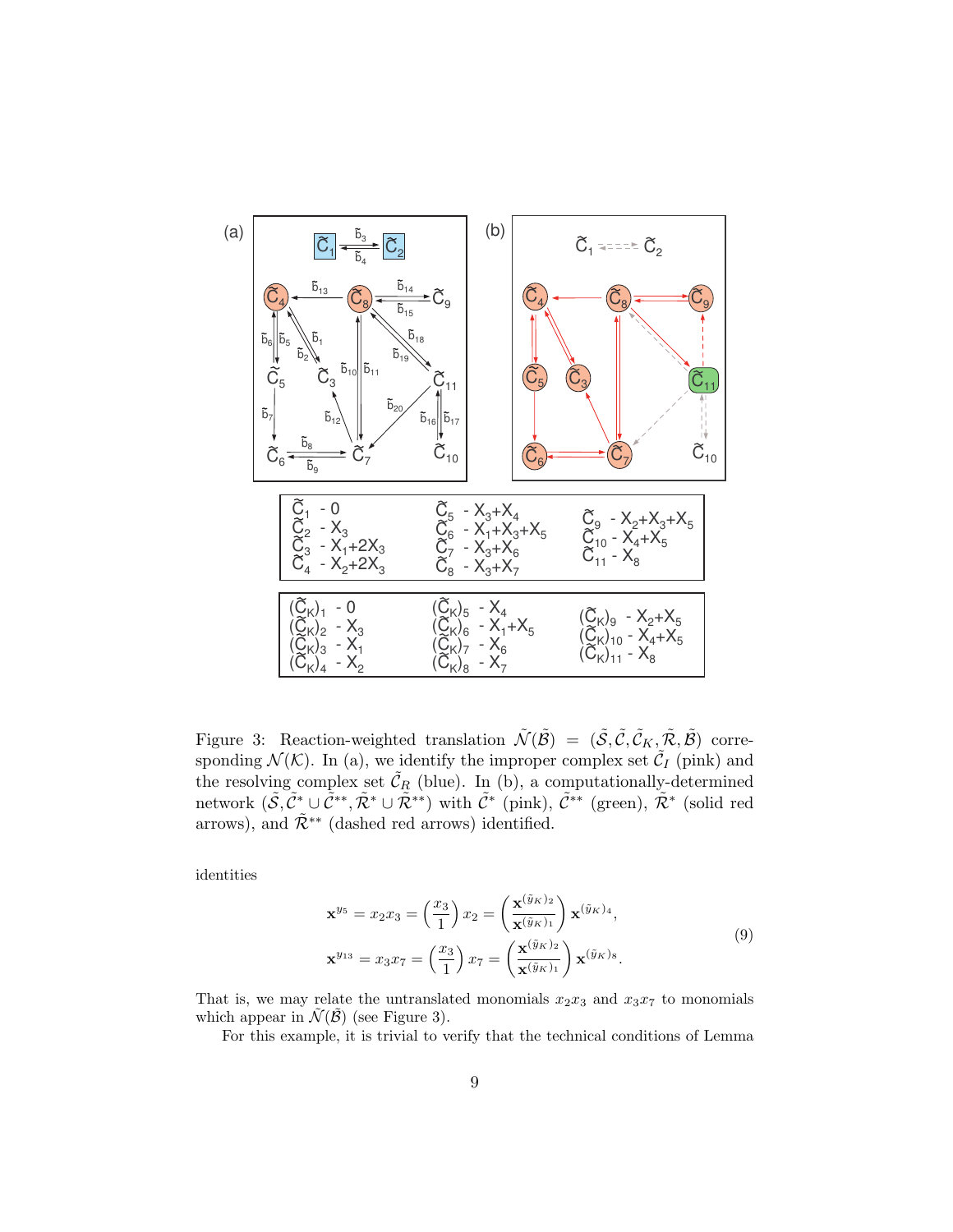|                                                     | $b_1 = k_1 \mid b_6 = k_6 \mid b_{11} = k_{11} \mid b_{16} = k_{16}$                                       |                                                                                                                     |                                                        |
|-----------------------------------------------------|------------------------------------------------------------------------------------------------------------|---------------------------------------------------------------------------------------------------------------------|--------------------------------------------------------|
| $\tilde{b}_2=k_2\bigm \tilde{b}_7=k_7$              |                                                                                                            |                                                                                                                     | $\hat{b}_{12} = k_{12} \hat{b}_{17} = k_{17} + k_{20}$ |
| $\tilde{b}_3 = k_3 \mid \tilde{b}_8 = k_8$          |                                                                                                            | $\hat{b}_{13} = k_{13} \mid \tilde{b}_{18} = k_{18}$                                                                |                                                        |
| $\tilde{b}_4=k_4\,\left \,\,\tilde{b}_9=k_9\right $ |                                                                                                            | $\left \begin{array}{c} \tilde{b}_{14}=k_{14} \end{array}\right \begin{array}{c} \tilde{b}_{19}=k_{19} \end{array}$ |                                                        |
|                                                     | $\tilde{b}_5 = k_5 \mid \tilde{b}_{10} = k_{10} \mid \tilde{b}_{15} = k_{15} \mid \tilde{b}_{20} = k_{20}$ |                                                                                                                     |                                                        |
|                                                     |                                                                                                            |                                                                                                                     |                                                        |

Table 1: Reaction-weights for correspondence of  $\mathcal{N}(\mathcal{B})$  and  $\tilde{\mathcal{N}}(\tilde{\mathcal{K}})$  according to Definition 3.2.

6.1 and Theorem 3.1 are satisfied since the improper complex set  $\tilde{C}_I = \{4, 8\}$  is contained entirely within a different linkage class of  $\tilde{\mathcal{N}}(\tilde{\mathcal{B}})$  than the resolving complex set  $\tilde{\mathcal{C}}_R = \{1,2\}$  (see Figure 3(a)). Specifically, the technical conditions of Lemma 6.1 are satisfied because there are no paths from complexes in  $\tilde{C}_I$  to complexes in  $\tilde{C}_R$ , and the technical conditions of Theorem 3.1 may be satisfied by choosing  $\tilde{C}^* \cup \tilde{C}^{**}$ to coincide with the linkage class containing  $\tilde{C}_I$ . A computationally-determined alternative way to satisfy the conditions, which requires fewer complexes, is given in Figure 3(b).

We may not, however, apply Lemma 6.1 or Theorem 3.1 directly to conclude steady state resolvability since  $\delta = 2$  for  $\mathcal{N}(\mathcal{B})$ . To guarantee steady-state resolvability, however, it is sufficient to guarantee that, at steady-state, the ratio  $\mathbf{x}^{(\tilde{y}_K)_2}/\mathbf{x}^{(\tilde{y}_K)_1}$  is a constant value. Since  $\Psi_K(\mathbf{x}) \in \text{ker}(\tilde{Y} \cdot A(\tilde{\mathcal{B}}))$  is a necessary and sufficient condition for steady state, we show that  $\tilde{C}_1$  and  $\tilde{C}_2$  are both contained on the support of exactly one element of ker $(\tilde{Y} \cdot A(\tilde{\mathcal{B}}))$ . We have that

$$
\tilde{Y} \cdot A(\tilde{\mathcal{B}}) = \begin{bmatrix} 0 & 0 & -\tilde{b}_2 & \tilde{b}_1 & \tilde{b}_7 & -\tilde{b}_8 & \tilde{b}_{12} + \tilde{b}_9 \\ 0 & 0 & \tilde{b}_2 & -\tilde{b}_1 - \tilde{b}_5 & \tilde{b}_6 & 0 & \tilde{b}_{12} \\ \tilde{b}_3 & -\tilde{b}_4 & 0 & -\tilde{b}_5 & \tilde{b}_6 & 0 & \tilde{b}_{13} \\ 0 & 0 & 0 & \tilde{b}_5 & -\tilde{b}_6 - \tilde{b}_7 & 0 & 0 \\ 0 & 0 & 0 & 0 & \tilde{b}_7 & -\tilde{b}_8 & \tilde{b}_9 \\ 0 & 0 & 0 & 0 & 0 & \tilde{b}_8 & -\tilde{b}_9 - \tilde{b}_{10} - \tilde{b}_{12} \\ 0 & 0 & 0 & 0 & 0 & 0 & \tilde{b}_{10} & 0 \\ 0 & 0 & 0 & 0 & 0 & 0 & 0 & 0 \\ 0 & 0 & 0 & 0 & 0 & 0 & 0 & 0 \\ \tilde{b}_{13} - \tilde{b}_{14} & \tilde{b}_{14} & -\tilde{b}_{15} & 0 & 0 & 0 \\ \tilde{b}_{13} - \tilde{b}_{18} & 0 & 0 & -\tilde{b}_{16} & \tilde{b}_{17} \\ \tilde{b}_{14} & -\tilde{b}_{15} & -\tilde{b}_{16} & \tilde{b}_{17} & \tilde{b}_{18} & \tilde{b}_{19} & 0 \\ 0 & 0 & \tilde{b}_{20} + \tilde{b}_{19} & \tilde{b}_{18} & 0 & \tilde{b}_{20} & 0 \\ \tilde{b}_{11} - \tilde{b}_{12} - \tilde{b}_{14} - \tilde{b}_{18} & \tilde{b}_{15} & 0 & \tilde{b}_{19} & \tilde{b}_{19} \\ \tilde{b}_{18} & \tilde{b}_{14} - \tilde{b}_{18} & \tilde{b}_{15} & 0 & \tilde{b}_{19} & \tilde{b}_{19} & 0 \\ 0 & \tilde{b}_{10} &
$$

It can be easily computed that the dimension of  $\ker(\tilde{Y} \cdot A(\tilde{\mathcal{B}}))$  is four and that every vector which has support on the first and second component has the form

$$
t[\tilde b_4, \tilde b_3, *, *, *, *, *, *, *, *, *]
$$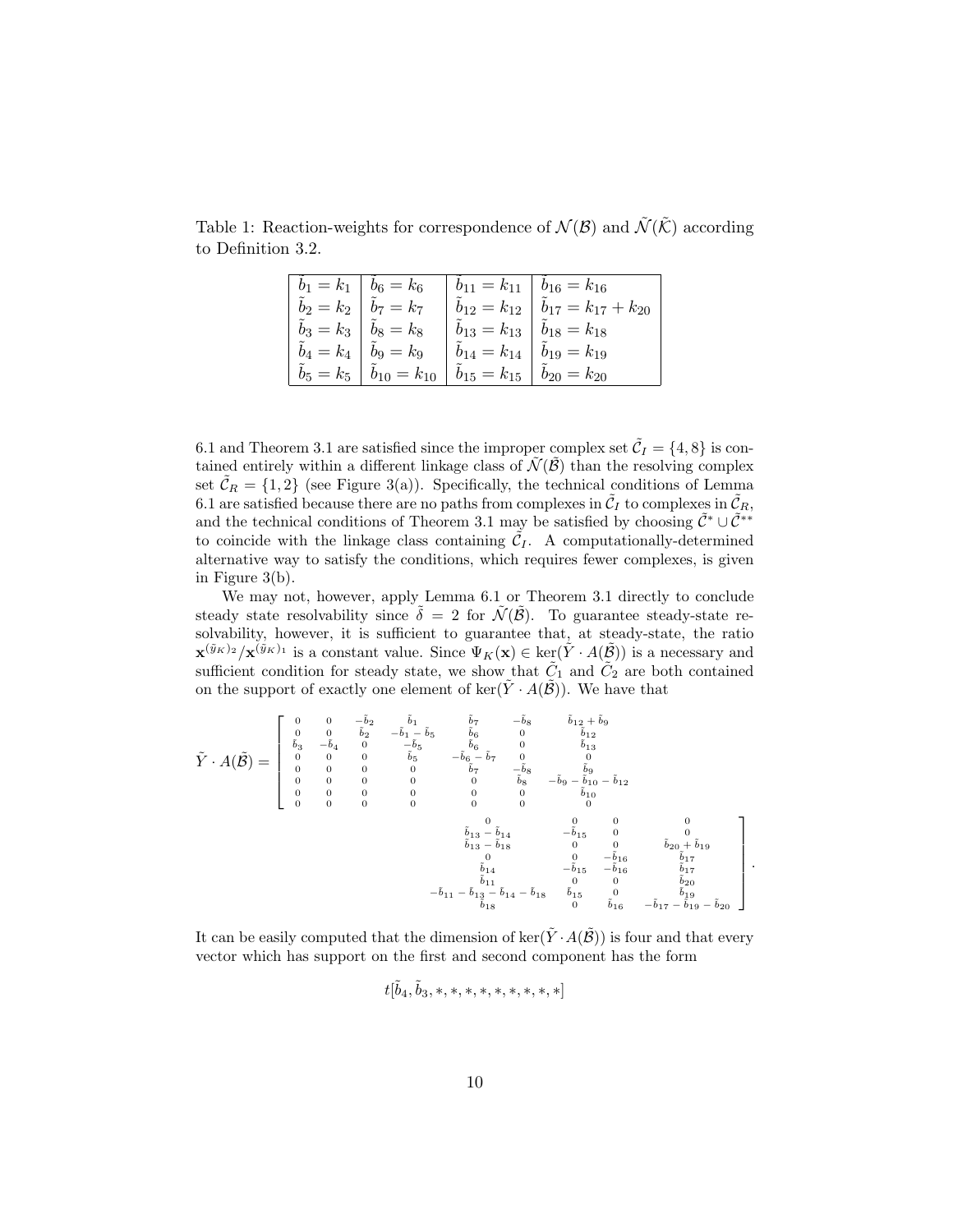Table 2: Reaction-weights for steady state equivalence of  $\mathcal{N}(\mathcal{K})$  and  $\tilde{\mathcal{N}}(\tilde{\mathcal{K}})$ .

| $k_1 = k_1$                         | $k_6 = k_6$       | $k_{11} = k_{11}$         | $k_{16} = k_{16}$                         |
|-------------------------------------|-------------------|---------------------------|-------------------------------------------|
| $k_2 = k_2$                         | $k_7 = k_7$       | $k_{12} = k_{12}$         | $k_{17} = k_{17} + k_{20}$                |
| $k_3 = k_3$                         | $k_8 = k_8$       | $k_{13} = k_{13}$         | $\tilde{k}_{18} = \frac{k_3}{k_4} k_{18}$ |
| $k_4 = k_4$                         | $k_9 = k_9$       | $\tilde{k}_{14} = k_{14}$ | $k_{19} = k_{19}$                         |
| $\tilde{k}_5 = \frac{k_3}{k_4} k_5$ | $k_{10} = k_{10}$ |                           | $k_{15} = k_{15}   k_{20} = k_{20}$       |

for some  $t \neq 0$ . It follows that at every steady state we have

$$
\mathbf{x}^{(y_K)_1} = t\tilde{b}_4
$$

$$
\mathbf{x}^{(y_K)_2} = t\tilde{b}_3
$$

so that

$$
x_3 = \frac{\mathbf{x}^{(\tilde{y}_K)_2}}{\mathbf{x}^{(\tilde{y}_K)_1}} = \frac{\tilde{b}_3}{\tilde{b}_4}.
$$

Consequently, from (9) and the reaction-weights given in Table 1, we have that at steady state

$$
x_2 x_3 = \frac{k_3}{k_4} x_2
$$
 and  $x_3 x_7 = \frac{k_3}{k_4} x_7$ .

It follows that, if we choose  $(\tilde{C}_K)_4 = C_2 = X_2$  and  $(\tilde{C}_K)_8 = C_9 = X_7$ , we may relate the untranslated monomials  $x_2x_3$  and  $x_3x_7$  to  $x_2$  and  $x_7$ , respectively, with a rescaling of the corresponding reaction weight. The complete list of required rate constants is given in Table 2. The generalized mass action system corresponding to  $\mathcal{N}(\mathcal{K})$  is steady state equivalent to the mass action system corresponding to  $\mathcal{N}(\mathcal{K})$ .

Remark 2.1. It is worth noting that, although the mixed-integer linear programming algorithm requires numerical reaction-weights, it can inform subsequent symbolic analysis. In particular, even though the program only determines a reactionweighted translation for the given numerical parameter values, it was possible for this example to then verify that the translation works for all parameter values.

Remark 2.2. Despite the successful runs of the algorithm, numerical stability remains an issue. The 25 successful runs were produced from a sample of 27 runs. The two unsuccessful runs produced no feasible solution for the linear relaxation. The author suspects this is a result of the interplay between the chosen value of the parameter  $\epsilon$  and the ranges of the stochastic parameters k[i] and v[i, j] (which depend on  $\epsilon$ ). Tightening and simplifying the algorithm remains a significant priority moving forward.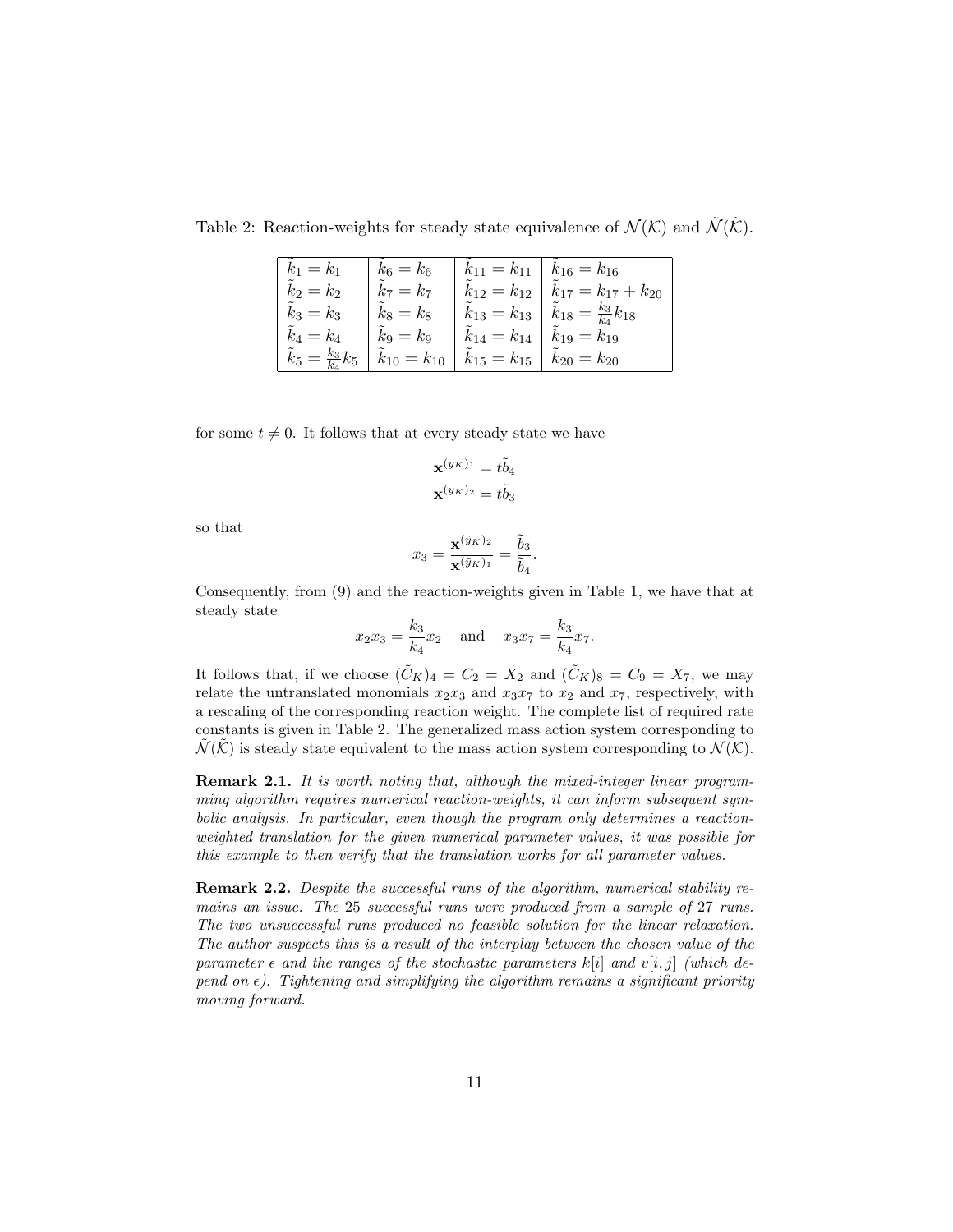# 3 Motivating Example for Future Work

We now present an example of a network which falls beyond the scope of Theorem 3.1, and the underlying theory in [4], but for which an improper reaction-weighted translation exists which is steady-state resolvable to the original network. That is, we show that the resolvability conditions which exist in the literature to date are sufficient but not necessary.

Consider the reaction-weighted chemical reaction network  $\mathcal{N}(\mathcal{K})$  given by:

$$
X_1 \xleftrightarrow{\frac{k_1}{k_5}} X_2 \xrightarrow{k_2} X_3
$$
  
\n
$$
X_1 + X_3 \xrightarrow{k_3} 2X_1
$$
  
\n
$$
X_2 + X_3 \xrightarrow{k_4} 2X_2.
$$
  
\n(10)

In order to characterize the steady states, we wish to determine a network translation. It can be quickly verified that the translation scheme

$$
X_1 \rightleftarrows X_2 \longrightarrow X_3 \qquad (+\emptyset)
$$
  
\n
$$
X_1 + X_3 \longrightarrow 2X_1 \qquad (-X_1)
$$
  
\n
$$
X_2 + X_3 \longrightarrow 2X_2 \qquad (-X_2)
$$

yields the following generalized network  $\tilde{\mathcal{N}}(\tilde{\mathcal{B}})$  with reaction-weight set  $\tilde{\mathcal{B}} = \{\tilde{b}_i =$  $k_i | i = 1, \ldots, 5\}$ :

$$
X_1 \xleftrightarrow{\tilde{b}_1 \atop \tilde{b}_3} X_2
$$
  
\n
$$
\tilde{b}_3 \xrightarrow{\tilde{b}_5} \tilde{b}_4 \tilde{\mathcal{N}} \tilde{b}_2
$$
  
\n
$$
X_3
$$
\n(11)

The network is improper since both  $X_1 + X_3$  and  $X_2 + X_3$  are translated to  $X_3$ . It can be quickly determined that,  $\tilde{S}_I \subseteq \tilde{S}_K$ ,  $\tilde{\delta} = 0$ ,  $\tilde{C}_I = \{X_3\}$ , and  $\tilde{C}_R = \{X_1, X_2\}$ , but that the technical conditions of Lemma 6.1 and Corollary 3.1 may not be satisfied. The slightly more general algebraic conditions for resolvability presented in [4] can also be shown to fail. (This is shown directly by (14).)

We instead consider "resolving" the monomials  $x_1x_3$  and  $x_2x_3$  directly. We choose  $X_2 + X_3$  to be the kinetic complex corresponding to the complex  $X_3$  in (11). It is clear that we have

$$
x_1 x_3 = \left(\frac{x_1}{x_2}\right) x_2 x_3
$$

so that the untranslated monomial  $x_1x_3$  is related to the translated monomials  $x_1, x_2,$  and  $x_2x_3$ . To show steady state resolvability, it is sufficient to show that the ratio  $x_1/x_2$  is constant at every steady state of the generalized mass action system corresponding to (11). To accomplish this, we allow the reaction-weight for every reaction not associated with  $x_1x_3$  to correspond to its pre-translation value. That is, we set  $\tilde{k}_1 = k_1$ ,  $\tilde{k}_2 = k_2$ ,  $\tilde{k}_4 = k_4$ , and  $\tilde{k}_5 = k_5$ , and allow  $\tilde{k}_3$  to remain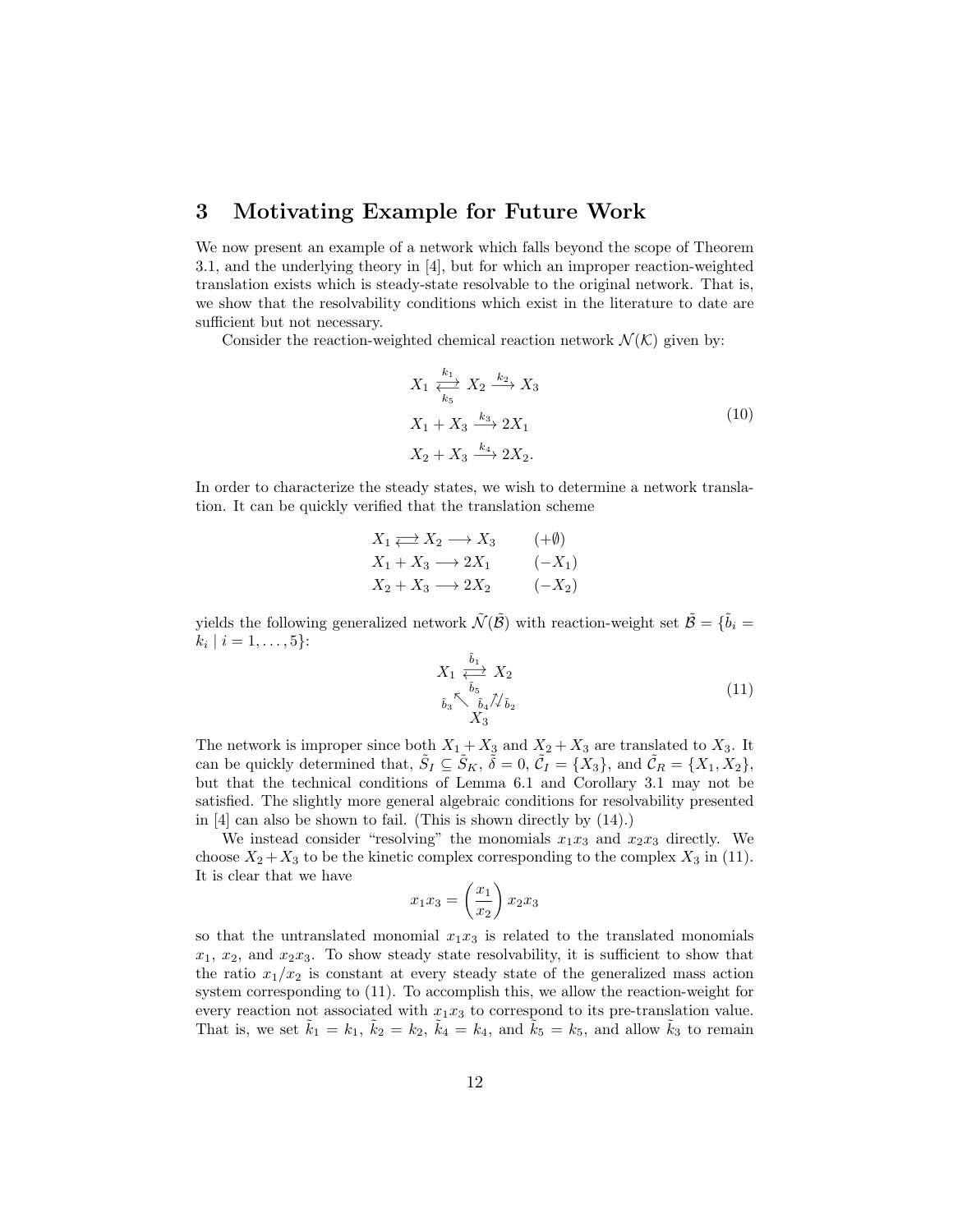undetermined. With these values, the steady state equations corresponding to (10) and (11), respectively, are given by

$$
0 = -k_1 x_1 + k_5 x_2 + k_3 x_1 x_3
$$
  
\n
$$
0 = k_1 x_1 - (k_2 + k_5) x_2 + k_4 x_2 x_3
$$
  
\n
$$
0 = k_2 x_2 - k_3 x_1 x_3 - k_4 x_2 x_3
$$
\n(12)

and

$$
0 = -k_1 x_1 + k_5 x_2 + \tilde{k}_3 x_2 x_3
$$
  
\n
$$
0 = k_1 x_1 - (k_2 + k_5) x_2 + k_4 x_2 x_3
$$
  
\n
$$
0 = k_2 x_2 - (\tilde{k}_3 + k_4) x_2 x_3.
$$
\n(13)

These systems differ only in the monomials  $k_3x_1x_3$  and  $\tilde{k}_3x_2x_3$ . We wish to explicitly relate these monomials at steady state. We notice, first of all, that the generalized network (11) is weakly reversible and  $\tilde{\delta} = 0$ . It follows that

$$
\tilde{Y} \; A(\tilde{\mathcal{K}}) \; \Psi_K(\mathbf{x}) = \mathbf{0} \quad \Longleftrightarrow \quad A(\tilde{\mathcal{K}}) \; \Psi_K(\mathbf{x}) = \mathbf{0} \quad \Longleftrightarrow \quad \Psi_K(\mathbf{x}) \in \ker(A(\tilde{\mathcal{K}})).
$$

We can compute that

$$
\ker(A(\tilde{\mathcal{K}})) = \mathrm{span}\{[K_1, K_2, K_3]\}
$$

where we have the tree constants  $K_1 = k_2 \tilde{k}_3 + \tilde{k}_3 k_5 + k_4 k_5$ ,  $K_2 = k_1 \tilde{k}_3 + k_1 k_4$ , and  $K_3 = k_1 k_2$  (see Appendix A of the main text). From the structure of  $\tilde{\Psi}_K(\mathbf{x}) =$  $(x_1, x_2, x_2x_3)$ , it follows that, at steady state, we have

$$
\frac{x_1}{x_2} = \frac{\tilde{k}_3(k_2 + k_5) + k_4 k_5}{k_1 \tilde{k}_3 + k_1 k_4}.
$$
\n(14)

Returning to the steady state conditions (12) and (13), we require

$$
\tilde{k}_3x_2x_3 = k_3x_1x_3 = k_3\left(\frac{x_1}{x_2}\right)x_2x_3 = k_3\left(\frac{\tilde{k}_3(k_2 + k_5) + k_4k_5}{k_1\tilde{k}_3 + k_1k_4}\right)x_2x_3.
$$

To determine  $\tilde{k}_3$ , we solve the quadratic

$$
k_1 \tilde{k}_3^2 + (k_1 k_4 - (k_2 + k_5) k_3) \tilde{k}_3 - k_3 k_4 k_5 = 0
$$

to get

$$
\tilde{k}_3 = \frac{(k_2 + k_5)k_3 - k_1k_4 \pm \sqrt{((k_2 + k_5)k_3 - k_1k_4)^2 + 4k_1k_3k_4k_5}}{2k_1}.
$$
(15)

The value under the root is strictly positive and greater in magnitude than the value outside. It follows that, for all rate values, we may pick a positive value for  $\tilde{k}_3$  so that the monomials  $k_3x_1x_3$  and  $\tilde{k}_3x_2x_3$  coincide at steady state.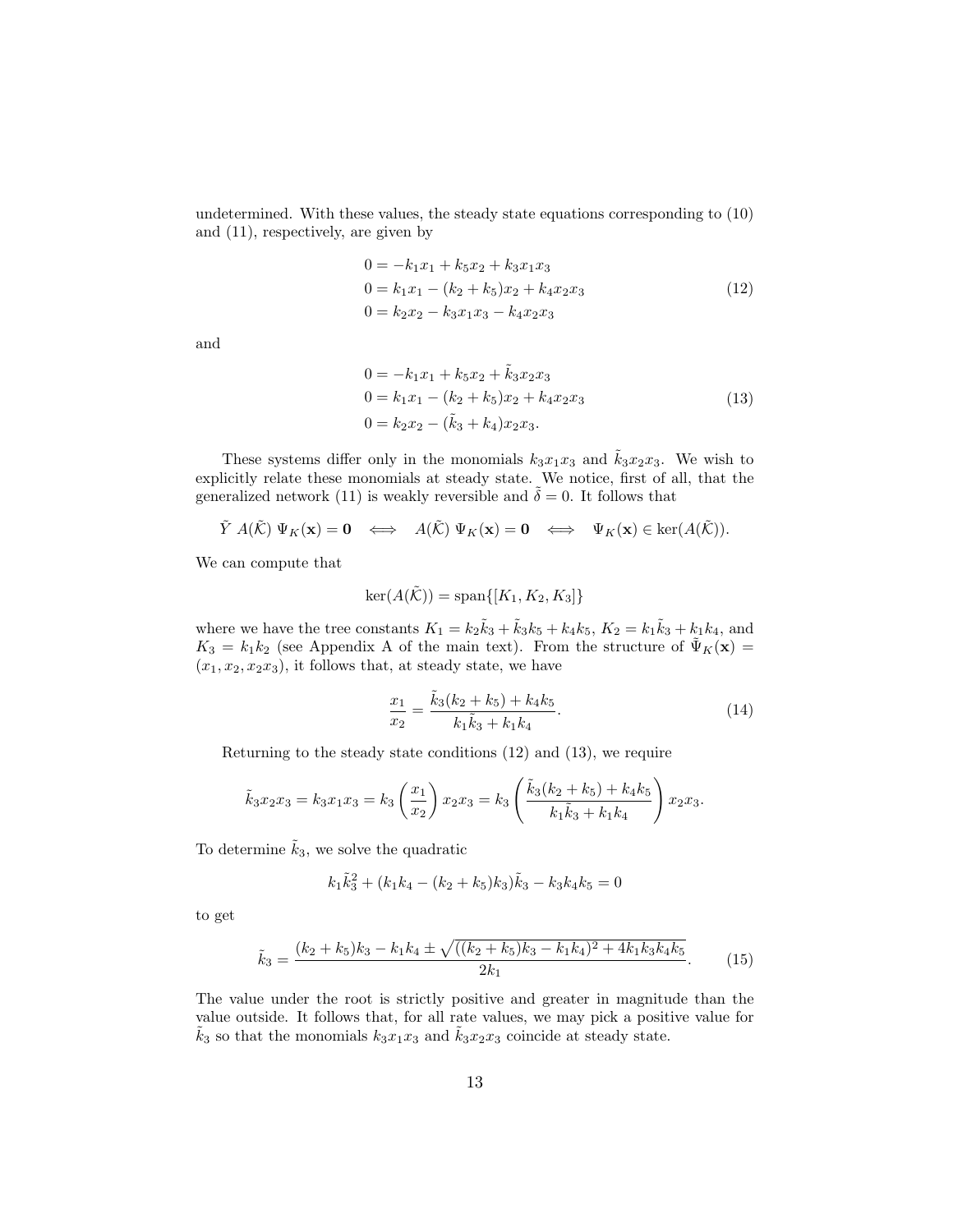It is worth emphasizing where the process used to obtain (14) differs from what is allowed by the process given in [4] (which provided the basis for Theorem 3.1). In [4], we also aspired to resolve ratios of monomials at steady state as ratios of tree constants, as in (14); however, in [4] the ratios of tree constants were not allowed to depend upon any rate constant corresponding to a reaction attached to an "unresolved" monomial. That is,  $k_3$  could not appear *implicitly* on the righthand side of (14). Nevertheless, we have succeeded in determining that there is a value of  $k<sub>3</sub>$  for which the correspondence between the original and generalized mass action systems can be made.

As a more concrete illustration, we now take the following reaction-weights for the original reaction-weighted network  $\mathcal{N}(\mathcal{K})$ :

$$
k_1 = 1, k_2 = \frac{3}{4}, k_3 = 2, k_4 = 2, k_5 = \frac{1}{4}.
$$
 (16)

This choice simplifies (15) since  $k_1k_3k_4k_5 = 1$  and  $(k_2 + k_5)k_3 - k_1k_4 = 0$  so that  $k_3 = \pm 1$ . That is, we may consider the reaction-weighted translation  $\mathcal{N}(\mathcal{K})$  with the reaction-weights:

$$
\tilde{k}_1 = 1, \ \tilde{k}_2 = \frac{3}{4}, \ \tilde{k}_3 = 1, \ \tilde{k}_4 = 2, \ \tilde{k}_5 = \frac{1}{4}.
$$
\n(17)

We now return to the steady state equations (12) and (13) for  $\mathcal{N}(\mathcal{K})$  and  $\mathcal{N}(\mathcal{K})$ , respectively. It can be computed that the Gröbner basis for  $(12)$  with reactionweights (16) is given by

$$
I = \langle x_2(4x_3 - 1)(4x_3 - 3), x_1 + 2x_2x_3 - x_2 \rangle
$$

while the Gröbner basis of  $(13)$  with reaction-weights  $(17)$  is given by

$$
I = \langle x_2(4x_3-1), 2x_1-x_2 \rangle.
$$

We can see that there are three steady state possibilities for  $(12)$ :

(i) 
$$
x_1 = 0, x_2 = 0, x_3
$$
 arbitrary  
(ii)  $x_2 = 2x_1, x_3 = \frac{1}{4}$   
(iii)  $x_2 = -2x_1, x_3 = \frac{3}{4}$ .

The steady state manifold for (iii) is not chemically interesting, since one of  $x_1$ or  $x_2$  must be negative unless  $x_1 = x_2$  (which intersects case (i)). The steady state manifold of (17) therefore captures the two chemical interesting steady state conditions of (12), specifically, cases (i) and (ii). That is, as expected, the steady states of the system (12) with reaction-weights (16) correspond to the steady states of the system (13) with reaction-weights (17) on the nonnegative orthant  $\mathbb{R}^3_{\geq 0}$ .

This example, while preliminary and lacking full symbolic analysis, demonstrates that the conditions given in  $[4]$  and refined in this paper are *sufficient*